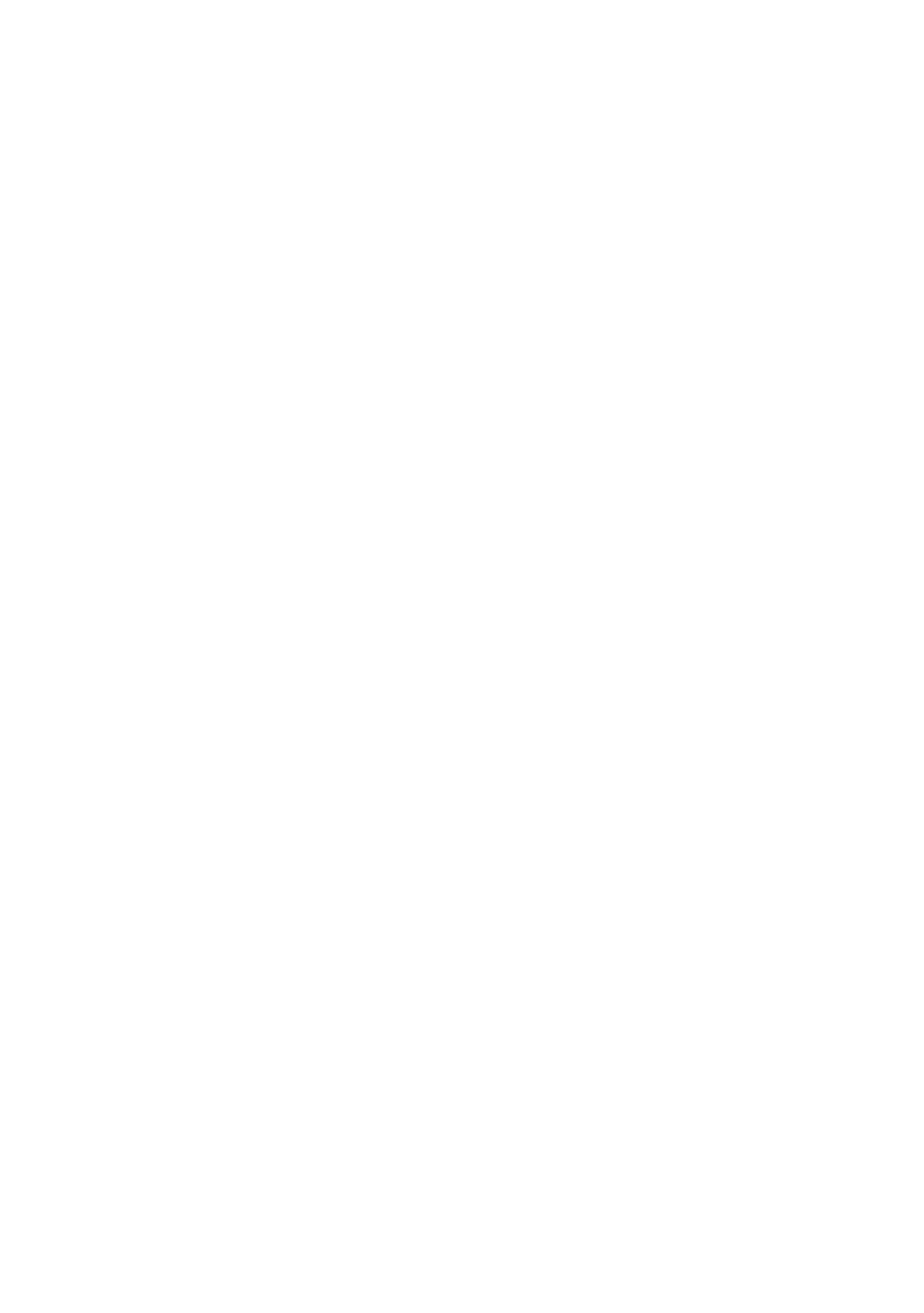#### **Compendium**

### Practices of Civil Society and Government Collaboration for Effective Hate Crime Victim Support

This publication was published with the support of the OSCE Office for Democratic Institutions and Human Rights (ODIHR). The opinions and information it contains do not necessarily reflect the policy and position of ODIHR.

This report was funded by the European Union's Rights, Equality and Citizenship Programme (2014-2020). The content of this report represents the views of the author only and is his/her sole responsibility. The European Commission does not accept any responsibility for use that may be made of the information it contains.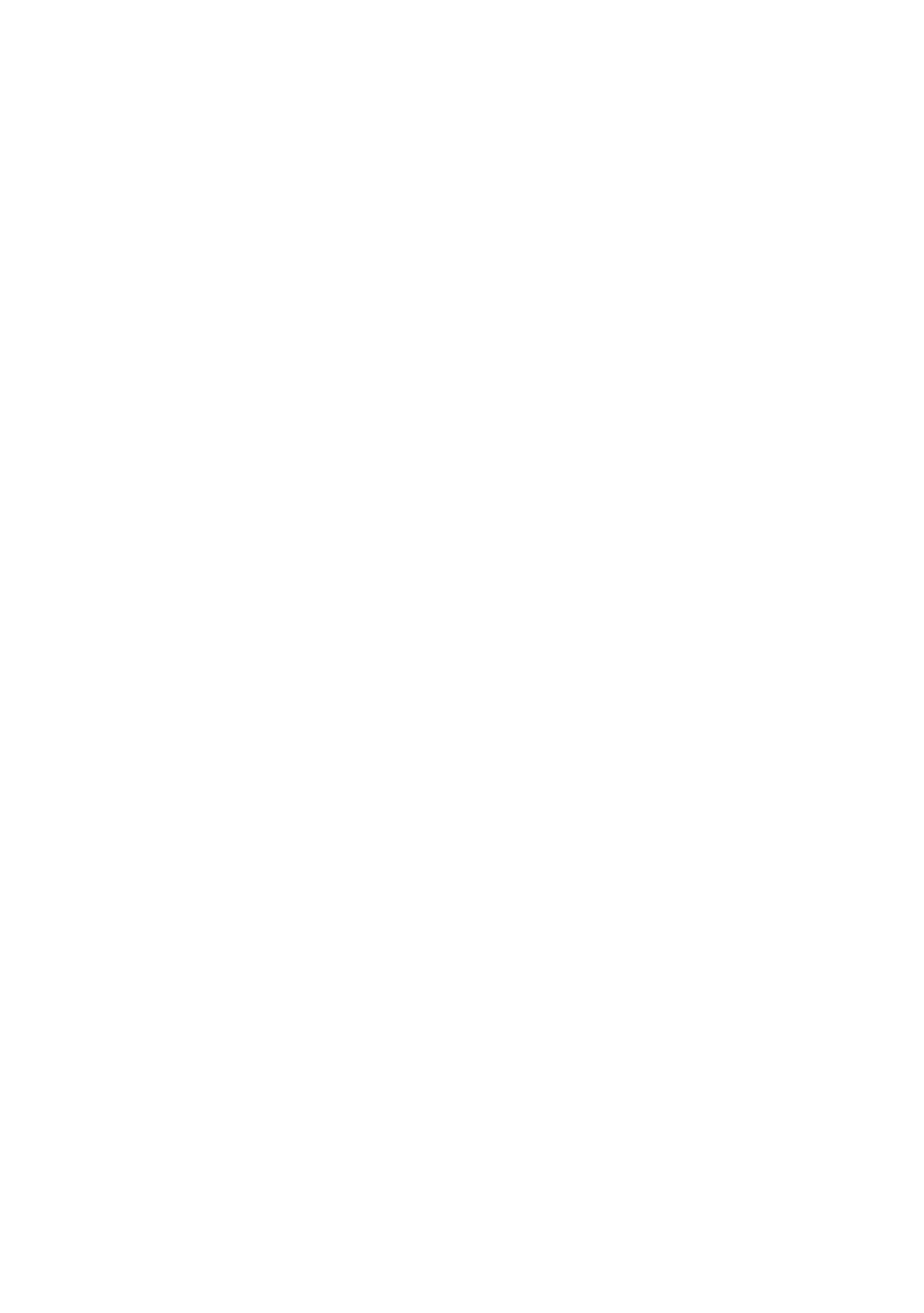# **Contents**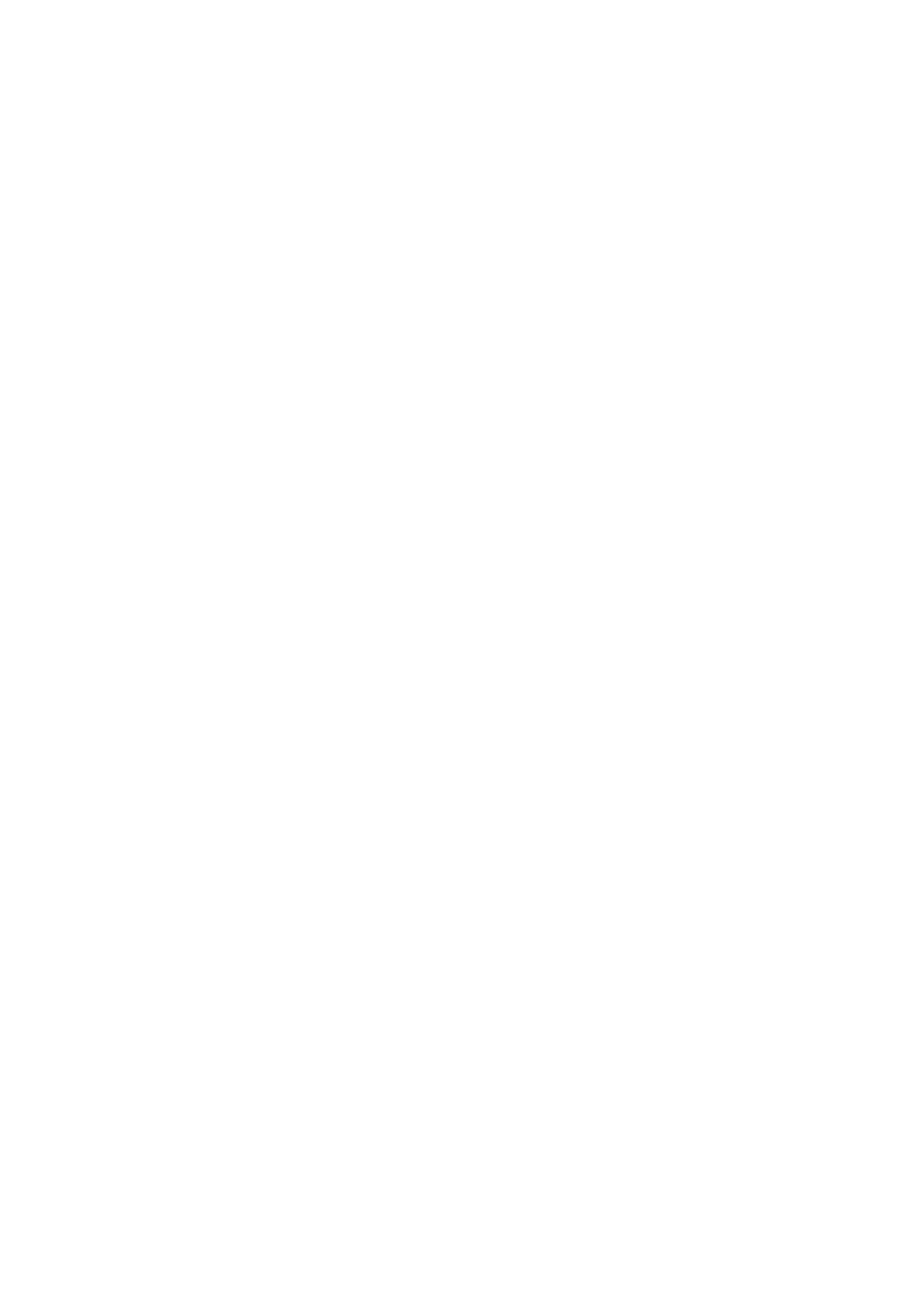# <span id="page-6-0"></span>Introduction

A successful response to hate crimes requires collaboration and co-operation of many stakeholders, such as the Ministry of Justice, Ministry of Interior, police, prosecution offices, equality bodies, civil society organizations (CSOs), healthcare and social welfare agencies, local government representatives, media and, most importantly, the communities targeted by acts of hate crime. Each stakeholder has a different role to play. Competencies and scopes of response vary greatly, and co-operation between various stakeholders is critical for the establishment of a properly functioning hate crime victim support system.

CSOs that support all victims of hate crime and those that support specific victim communities take the lead in providing specialist services for hate crime victims. They frequently do this on an ad hoc basis, which is not co-ordinated with other actors inside or outside the criminal justice system. Their work is often done without regular or sufficient funding.<sup>1</sup> Some CSOs also provide training and other capacity-building support to law enforcement and criminal justice agencies. Despite this, State authorities often do not view them as equal partners and do not include them in discussions regarding the development or improvement of the hate crime victim support system.<sup>2</sup> Regardless of CSOs' involvement in victim support and work in the criminal justice system, the State is responsible for creating clear conditions and funding opportunities for victim support providers. Furthermore, establishing policies that answer to the needs of hate crime victims requires co-operation among government actors across the criminal justice sector, and across governance levels.<sup>3</sup>

CSOs should be included in the process of establishing policies and practices because of the pivotal role they play in responding to hate crime and supporting the victims. Not only this, but CSOs often have a comprehensive understanding of hate crime victims because they work closely with affected individuals and communities, applying the skills and knowledge they gain through listening to victims' needs and tailoring services to meet those needs.4 Therefore, communication between the State and CSOs is critical. CSOs can advise on collaboration between and across government, and among different specialist service providers.

<sup>1</sup> *[Structural Arrangements for Hate Crime Victim Support: Policy Brief](https://www.osce.org/files/f/documents/6/4/510857.pdf)* (Warsaw: OSCE/ODIHR, 2021), p. 12.

<sup>2</sup> *Ibid, p.22; [The State of Support Structures and Specialist Services for Hate Crime Victims. Baseline](https://www.osce.org/files/f/documents/4/3/467916.pdf) [Report](https://www.osce.org/files/f/documents/4/3/467916.pdf)* (Warsaw: OSCE/ODIHR, 2020), p. 4.

<sup>3</sup> *[Hate Crime Victims in the Criminal Justice System. A Practical Guide](https://www.osce.org/files/f/documents/c/5/447028.pdf)* (Warsaw: OSCE/ODIHR, 2020), p. 114; *[The State of Support Structures and Specialist Services for Hate Crime Victims. Baseline Report](https://www.osce.org/files/f/documents/4/3/467916.pdf)*, *op. cit*., note 2, p. 4.

<sup>4</sup> *Ibid, p. 4.*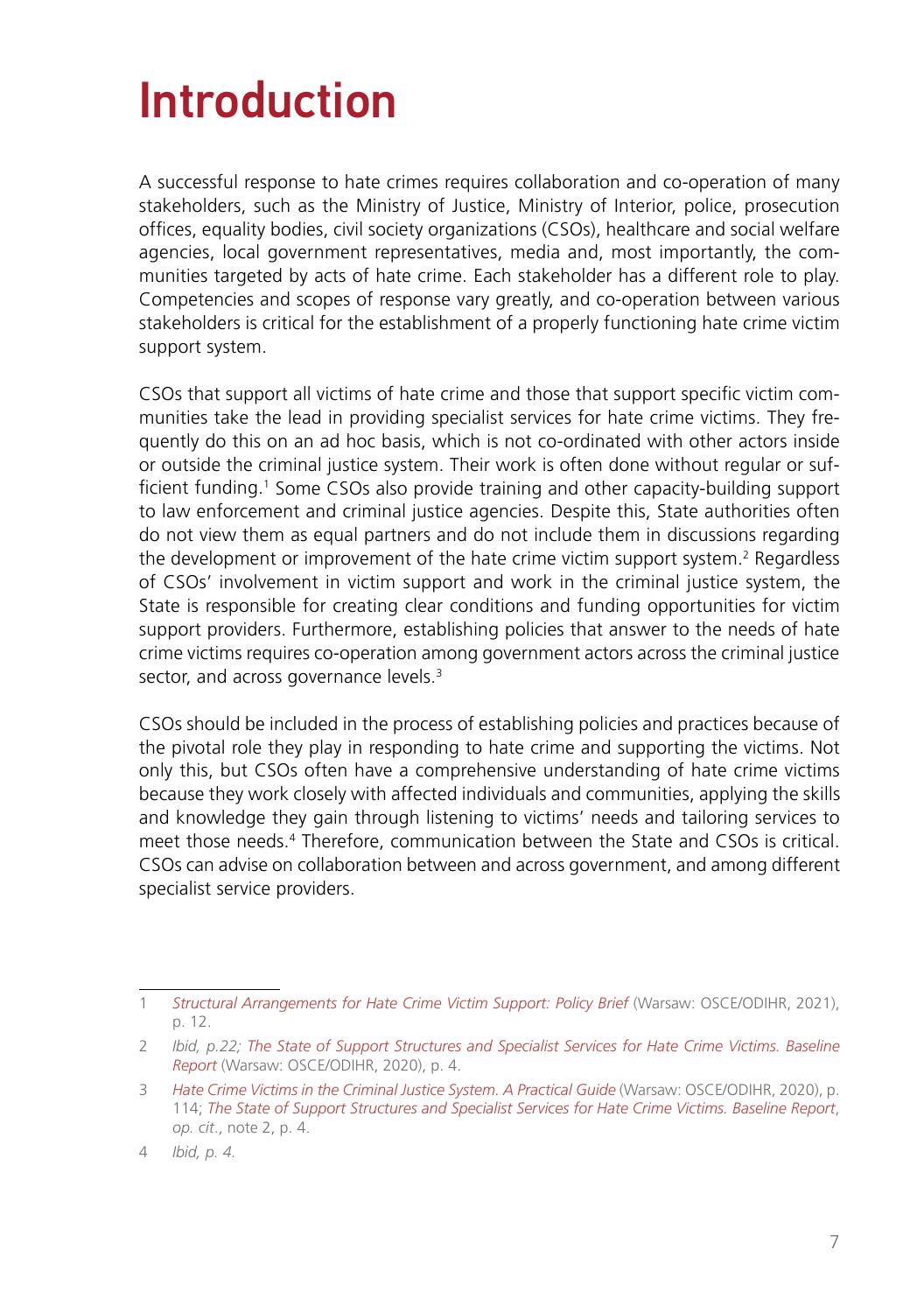Co-operation between CSO service providers and the State can be challenging for several reasons:

- 1. Siloed thinking and approaches to work create overlapping scopes of responsibility between different governmental agencies, which results in fragmented or separated actions, as well as gaps in the scope of offered support, that make inter-agency and CSO co-operation difficult.
- 2. Communication and collaboration are often characterized by a lack of trust, and there are few State initiatives to foster mutual understanding between agencies and CSOs.<sup>5</sup>
- 3. There are limited policy guidelines and government administration directives formalizing co-operation with civil society. This requires commitment from policymakers on hate crime matters.
- 4. Insufficient State funding and restrictive accreditation frameworks create barriers for CSOs that can limit accessibility and operational independence. This prevents service providers from being able to expand the scope and quality of their services in a sustainable fashion.

This Compendium has been created by the OSCE ODIHR, in partnership with the Association of Counselling Centers for Victims of Right-Wing, Racist and Antisemitic Violence in Germany (VBRG). It aims to equip state and civil society actors with tools and resources to ensure hate crime victims are protected, enjoy full access to justice, and receive tailored specialist support. It has been created as part of the Enhancing Stakeholder Awareness and Resources for Hate Crime Victim Support Project (EStAR). The EStAR project covers 41 countries, all of which are participating States of the OSCE and Member States of the Council of Europe. Most participants are also EU Member States.6

The EStAR project takes a victim-centred and gender sensitive approach in its tools and resources to reflect the needs and experiences of all members of society. EStAR tools and resources are also based on the understanding that a person's identity is made up of intersecting protected characteristics such as ethnicity, nationality, race, religion or belief, age, disability, etc., as well as other identity, social or economic markers. It also takes into consideration that sharing a particular social identity or a personal characteristic does not make victims similar and does not define their individual needs.<sup>7</sup> This document's victim-centred approach also advocates looking at hate crime victims through the lenses of their personal circumstances and the material and immaterial impact of

<sup>5</sup> *[Structural Arrangements for Hate Crime Victim Support: Policy Brief,](https://www.osce.org/files/f/documents/6/4/510857.pdf) op. cit.,* note 1, pp.37-38.

<sup>6</sup> The members of the EStAR project are: Albania, Armenia, Austria, Belgium, Bosnia and Herzegovina, Bulgaria, Croatia, Czech Republic, Denmark, Estonia, Finland, France, Georgia, Germany, Greece, Hungary, Iceland, Ireland, Italy, Latvia, Lithuania, Luxembourg, Malta, Moldova, Montenegro, the Netherlands, North Macedonia, Norway, Poland, Portugal, Cyprus, Romania, Serbia, Slovakia, Slovenia, Spain, Sweden, Switzerland, Turkey, Ukraine and the United Kingdom.

<sup>7</sup> *[Understanding the Needs of Hate Crime Victims](https://www.osce.org/odihr/463011)* (Warsaw: OSCE/ODIHR, 2020), p. 6.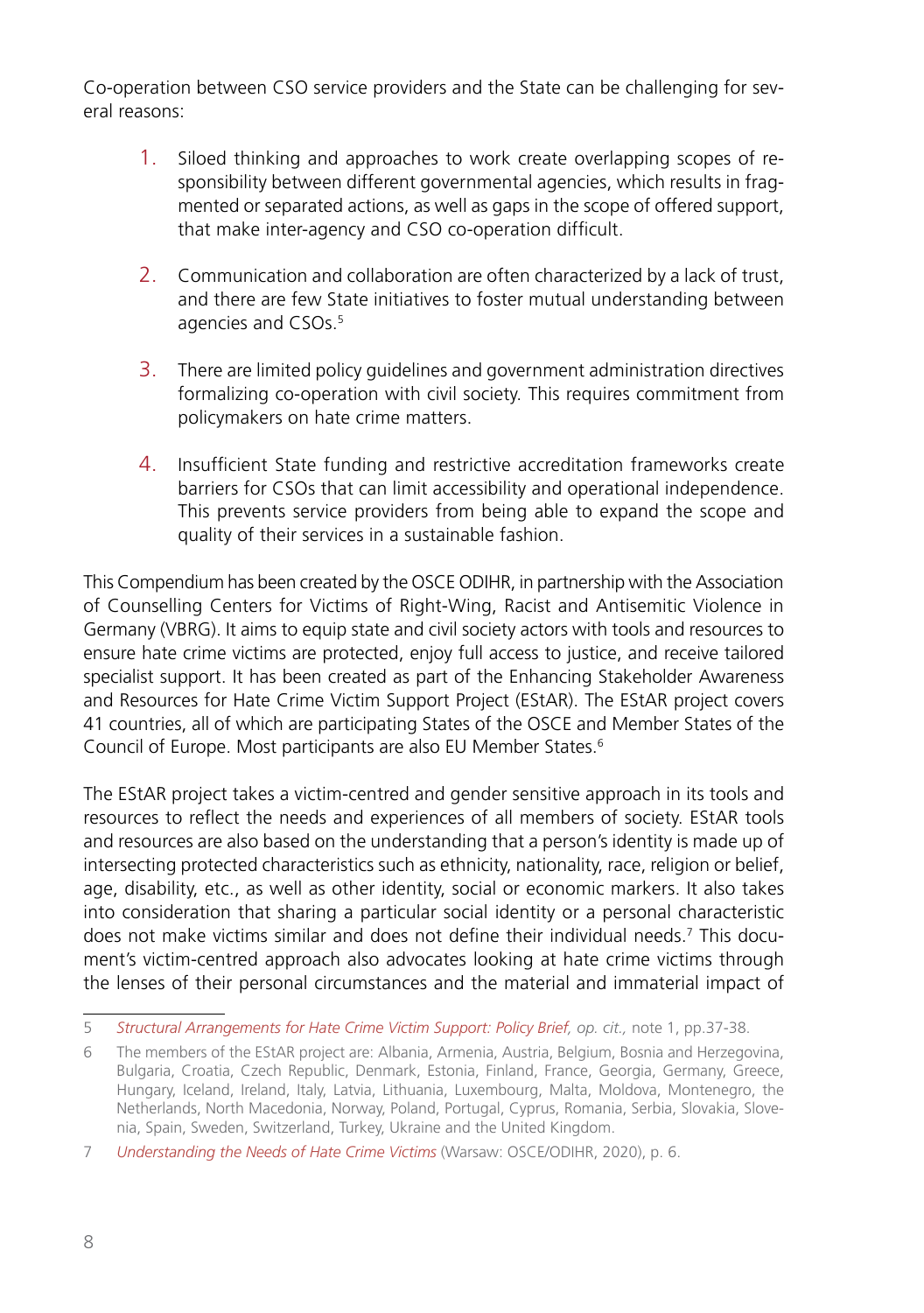the crime, including possible psychological consequences, such as traumatization and post-traumatic stress disorders, as well as the specific needs of each victim.8

The objective of this Compendium is to foster better co-operation between CSOs and governments on hate crime victim support. Good co-operation between these actors helps secure better services for hate crime victims. Through enhanced co-operation with State authorities, CSOs can gain proper recognition, better outreach, and more access to victims. Moreover, co-operation with CSOs is beneficial for the authorities, as it can help them better meet their obligations to support hate crime victims, which are outlined in the Victims' Rights Directive,<sup>9</sup> OSCE commitments<sup>10</sup> and other legislative frameworks.

This Compendium builds on findings from *The State of Support Structures and Specialist Services for Hate Crime Victims: Baseline Report11* that discusses the current hate crime victim support structures in place in the project countries, and *Structural arrangements for Hate Crime Victim Support: Policy Brief12* that presents concrete steps and measures governments can take to establish or strengthen structural arrangements to develop comprehensive, needs-based hate crime victim support systems, as well as builds on the findings of other EStAR project publications.13

This Compendium first discusses different models of CSO-government co-operation identified within the course of the EStAR project. Next, it presents elements of a robust hate crime victim support system and explains why co-operation between the State and the civil society is critical in meeting the needs of hate crime victims. Sub-sections outlining elements of a robust hate crime victim support system provide good practice examples on collaboration between different actors to support hate crime victims. Special attention is given to institutionalized frameworks of co-operation.

When looking at co-operation between CSO and government stakeholders it is important to consider FRA's recent *Compendium of practices on hate crime*, <sup>14</sup> which presents promising practices in other specific areas of hate crime. Considering a broader collection of practices creates a holistic understanding of co-operation and helps ensure that robust structures for hate crime victim support are strengthened and developed.

- 11 *[The State of Support Structures](https://www.osce.org/odihr/467916)*…, *op. cit.,* note 2.
- 12 *[Structural Arrangements for Hate Crime Victim Support: Policy Brief](https://www.osce.org/files/f/documents/6/4/510857.pdf)*, *op. cit.,* note 1.
- 13 All project publications can be found o[n the EstAR project website](https://www.osce.org/odihr/hate-crime-victim-support).

<sup>8</sup> *Ibid*., p. 33.

<sup>9</sup> [Directive 2012/29/EU of the European Parliament and of the Council of 25 October 2012 establishing](https://eur-lex.europa.eu/legal-content/EN/TXT/?uri=celex%3A32012L0029) [minimum standards on the rights, support and protection of victims of crime, and replacing Council](https://eur-lex.europa.eu/legal-content/EN/TXT/?uri=celex%3A32012L0029) [Framework Decision 2001/220/JHA,](https://eur-lex.europa.eu/legal-content/EN/TXT/?uri=celex%3A32012L0029) 14 December 2021.

<sup>10</sup> The summary of the OSCE commitments on hate crime can be found on the [OSCE website](https://hatecrime.osce.org/our-mandate), 16 December 2021.

<sup>14</sup> [The European Union Agency for Fundamental Rights: Compendium of practices for combating hate](https://fra.europa.eu/en/theme/hate-crime/compendium-practices) [crime,](https://fra.europa.eu/en/theme/hate-crime/compendium-practices) 29 November 2021. The FRA Compendium provides 48 practices from across the EU Member States focusing on encouraging reporting of hate crime; improving hate crime recording and data collection; and promoting co-operation with CSOs in encouraging reporting and improving recording and data collection of hate crime.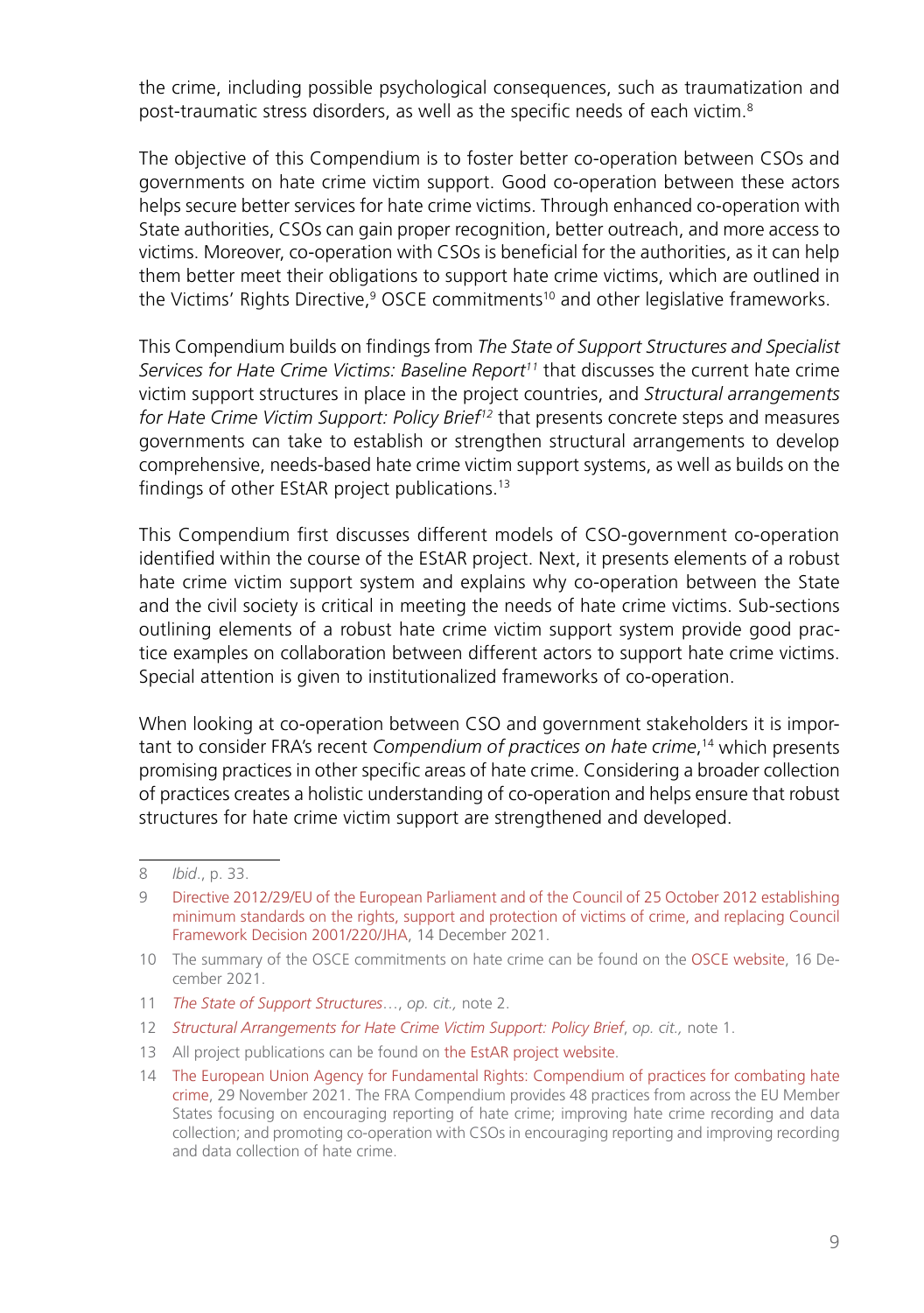### <span id="page-9-0"></span>Methodology

This Compendium builds on information collected from the *Baseline Report* survey conducted with the EStAR Network of Experts in 2020,15 dedicated follow-up to the survey, and desk research. Semi-structured interviews were conducted between 30 October and 20 December 2021 with representatives of the following institutions and organizations, based on their identified good practices: Women's Room (Croatia), Tbilisi Pride (Georgia), Háttér Society (Hungary), Bjakarhlíð – Family Justice Center (Iceland), Lithuanian Gay League, Zustricz (Poland), Romanian National Police, DaSeZna! (Serbia), The Swedish Federation for LGBTI Rights, Swedish Crime Victim Authority, Chirikli Fund (Ukraine), Stop Hate UK, and the National Police Chiefs' Council (United Kingdom). Information was provided in writing by representatives of the Victim and Witness Support Service (Croatia), the Hellenic Police (Greece), Oslo Police District (Norway), Ministry of Justice of the Slovak Republic and the National Office Against Hate Crimes at the Ministry of Interior (Spain).16 The interviews and exchanges covered a range of questions on the critical aspects of setting up a sustainable hate crime victim support system, such as institutionalized frameworks of co-operation between the State and CSOs, funding models, referral mechanisms, exchange of information between actors, CSO accreditation and more.

#### **Limitations**

The practice examples chosen in this publication aim to give broad coverage of practices in OSCE participating States, to the extent possible. However, this compendium does not serve as an exhaustive list of good practices. Furthermore, baseline survey responses did not always provide adequate details on co-operation between the authorities and civil society service providers. It is also important to note that some of the projects described were still in progress at the time of preparing this publication, making the assessment of the outcomes impossible, which is why no evaluation of the practice examples is provided.

<sup>15</sup> The EstAR Network of Experts is the first dedicated network of experts on hate crime victim support, comprising experts from CSOs and governments. It was set up within the framework of the project.

<sup>16</sup> In total, there were 18 persons that directly contributed to the development of this compendium, including 8 women, 9 men and 1 non-binary person.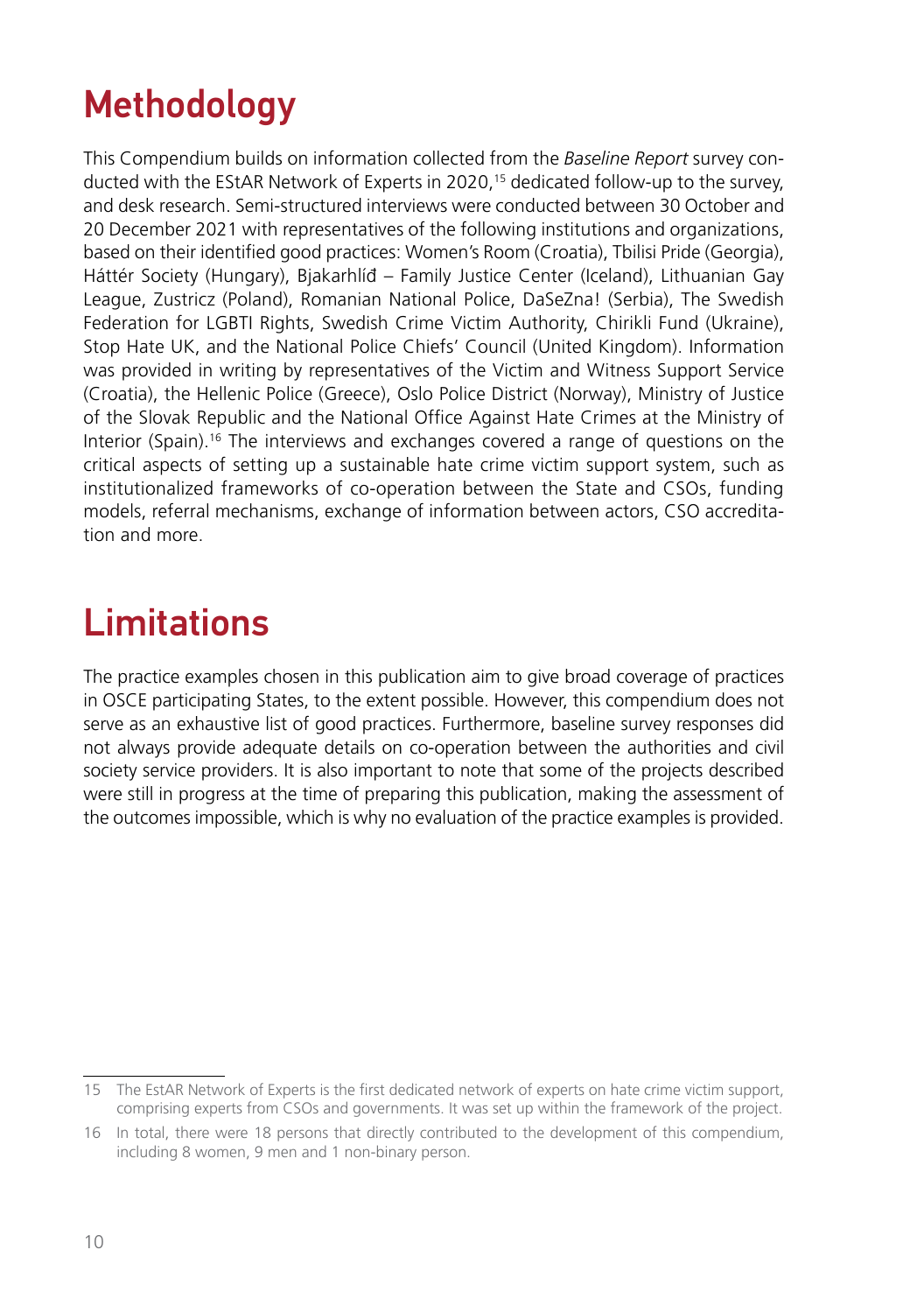### <span id="page-10-0"></span>Elements of a robust hate crime victim support system

A robust victim-centred hate crime victim support system is only possible when the State and CSOs co-operate and work on behalf of hate crime victims. There are different ways such a co-operation system can be organized. In some countries, the government takes sole responsibility for establishing the support services for all victims. In others, support is only provided by CSOs that must rely on their own fundraising efforts. Irrespective of whether such services are provided by public or non-public entities, co-ordinating availability and provision of services, and ensuring they meet quality standards and have sufficient funding is responsibility of the respective States.<sup>17</sup>

Collaboration between State and CSO service providers is more likely to be effective in countries that address hate crimes in a comprehensive manner. However, only a few countries demonstrate effective, formal mechanisms for communication between criminal justice bodies, government victim support units and CSO service providers.18 A robust response to hate crimes includes measures to strengthen hate crime reporting,<sup>19</sup> monitoring, recording, investigation, prosecution and victim support. This includes creating legal and policy frameworks, commonly agreed-upon and consistently applied definitions of "hate crime" and "hate crime victim", offering a well-defined scope of specialist support, continuous capacity-building efforts and issuing instructions for law enforcement and other criminal justice system professionals, as well as ongoing inter-agency co-operation.

A comprehensive government response to hate crimes fully engages CSOs as partners in both hate crime prevention and response, including support for victims. To achieve that, mechanisms of collaboration need to be established between the State and CSOs to share information (with victims' consent), enable referrals, avoid gaps in service provision and effectively respond to victims' needs. Successful collaboration between the State and CSOs also enables mutual learning. This includes the opportunity for police and prosecution services to learn from the empirical experiences and knowledge CSOs have about emerging victimization trends.

The following section briefly summarizes each element of a robust hate crime system in the context of co-operation between the criminal justice system and CSO service providers.

<sup>17</sup> *[Structural Arrangements for Hate Crime Victim Support: Policy Brief,](https://www.osce.org/files/f/documents/6/4/510857.pdf) op. cit.*, note 1, p. 12.

<sup>18</sup> *[The State of Support Structures…](https://www.osce.org/odihr/467916)* , *op. cit*., note 2, p.7.

<sup>19</sup> See more on how to encourage reporting of hate crimes: *[Encouraging Hate Crime Reporting. The](https://fra.europa.eu/sites/default/files/fra_uploads/fra-2021-hate-crime-reporting_en.pdf) [Role of Law Enforcement and Other Authorities](https://fra.europa.eu/sites/default/files/fra_uploads/fra-2021-hate-crime-reporting_en.pdf)* (Luxembourg: Publications Office of the European Union, 2021); and Key Guiding Principles on *[Encouraging Reporting of Hate Crime. The Role of Law](https://ec.europa.eu/newsroom/just/document.cfm?doc_id=75196) [Enforcement and Relevant Authorities](https://ec.europa.eu/newsroom/just/document.cfm?doc_id=75196)* (EU High Level Group on combating racism, xenophobia and other forms of intolerance, Working Group on hate crime recording, data collection and encouraging reporting, 2021).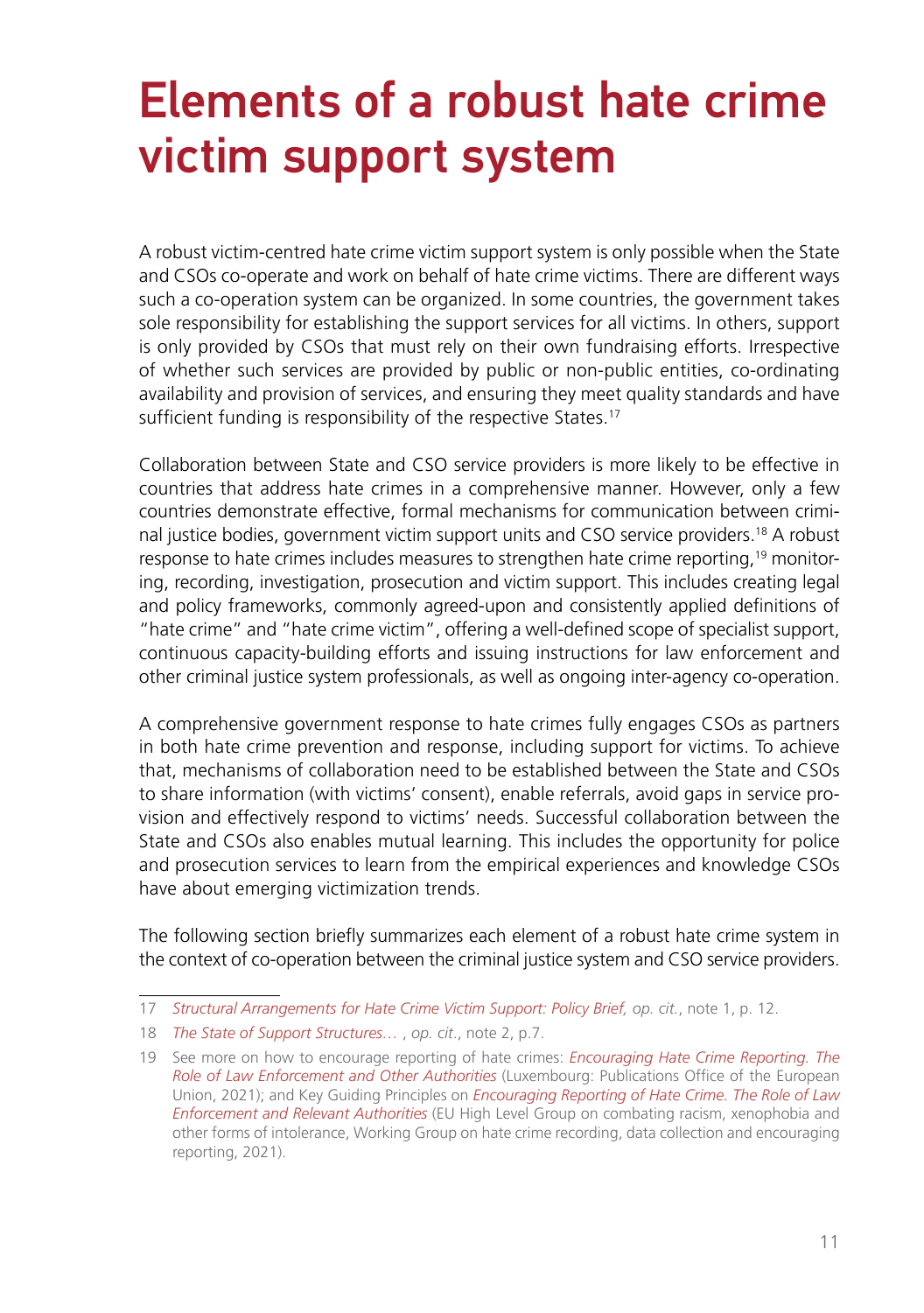### <span id="page-11-0"></span>Victim-centred approach

Adopting a victim-centred approach means that the needs of hate crime victims are at the center of any action, approach or measure undertaken by criminal justice bodies or other entities throughout the lifecycle of a hate crime case and beyond.20 This includes treatment that views the victim as an individual with intersectional identities and specific needs. Victim-centred approaches also view victims as partners with agency throughout the process. This approach is based on the idea that hate crime victim protection and support must be embedded in, and form an integral part of, a comprehensive and coordinated response to hate crimes.21 Having specialist support services that complement general victim support, helps better respond to the individualized and specific needs of hate crime victims.

CSOs providing support and/or advocating for the rights of communities vulnerable to hate crimes are the best source of information on the experiences of victims who engage with the criminal justice system. Many of them support hate crime victims before, during, and after criminal proceedings, as well as by doing work to monitor hate crimes, doing research on the needs of hate crime victims, and preparing reports and toolkits to sensitize policymakers and criminal justice system representatives to the needs of a particular community. They have very practical knowledge about the needs of hate crime victims, gained through direct contact with the victims. They also have established codes of conduct to ensure sensitive and respectful treatment of victims. Their expertise is, therefore, invaluable for including the victim's perspective in designing hate crime victim support structures.

In **Spain**, a "Guide to working with people with developmental disability who are victims of hate crime" has been developed. The guide aims to support police officers when investigating and responding to hate crime against people with disabilities. The guide has been prepared by the Ministry of Interior in collaboration with civil society. The organization Plena Inclusión was engaged in developing the guide due to its extensive experience working with people who have intellectual and developmental disabilities<sup>22</sup>

<sup>20</sup> See: ODIHR, *[Hate Crime Victims in the Criminal Justice System: A Practical Guide](https://www.osce.org/odihr/447028)* (Warsaw: OSCE/ ODIHR, 2020), which assists governments and policymakers in crafting victim-centred approaches to addressing the needs of hate crime victims; and the ODIHR-EStAR tools: *[Understanding the Needs](https://www.osce.org/odihr/463011)  [of Hate Crime Victims](https://www.osce.org/odihr/463011)*, (Warsaw: OSCE/ODIHR, 2020); *[Model Guidance on Sensitive and Respectful](https://www.osce.org/odihr/499513)  [Treatment of Hate Crime Victims in the Criminal Justice System](https://www.osce.org/odihr/499513)*, (Warsaw: OSCE/ODIHR, 2021) and *[Model Guidance on Individual Needs Assessment of Hate Crime Victims](https://www.osce.org/odihr/489782)*, (Warsaw: OSCE/ODIHR, 2021).

<sup>21</sup> *[The State of Support Structures…](https://www.osce.org/odihr/467916)* , *op. cit*., note 2, p.2.

<sup>22</sup> *[Guía de actuación con víctimas de delitos de odio con discapacidad del desarrollo](http://www.interior.gob.es/documents/642012/0/Gu%C3%ADa+de+actuaci%C3%B3n+con+v%C3%ADctimas+de+delitos+de+odio+con+discapacidad+del+desarrollo.pdf/c6413d6c-71fb-464b-b456-18e35c022099)* (Madrid: Ministry of Interior, 2020).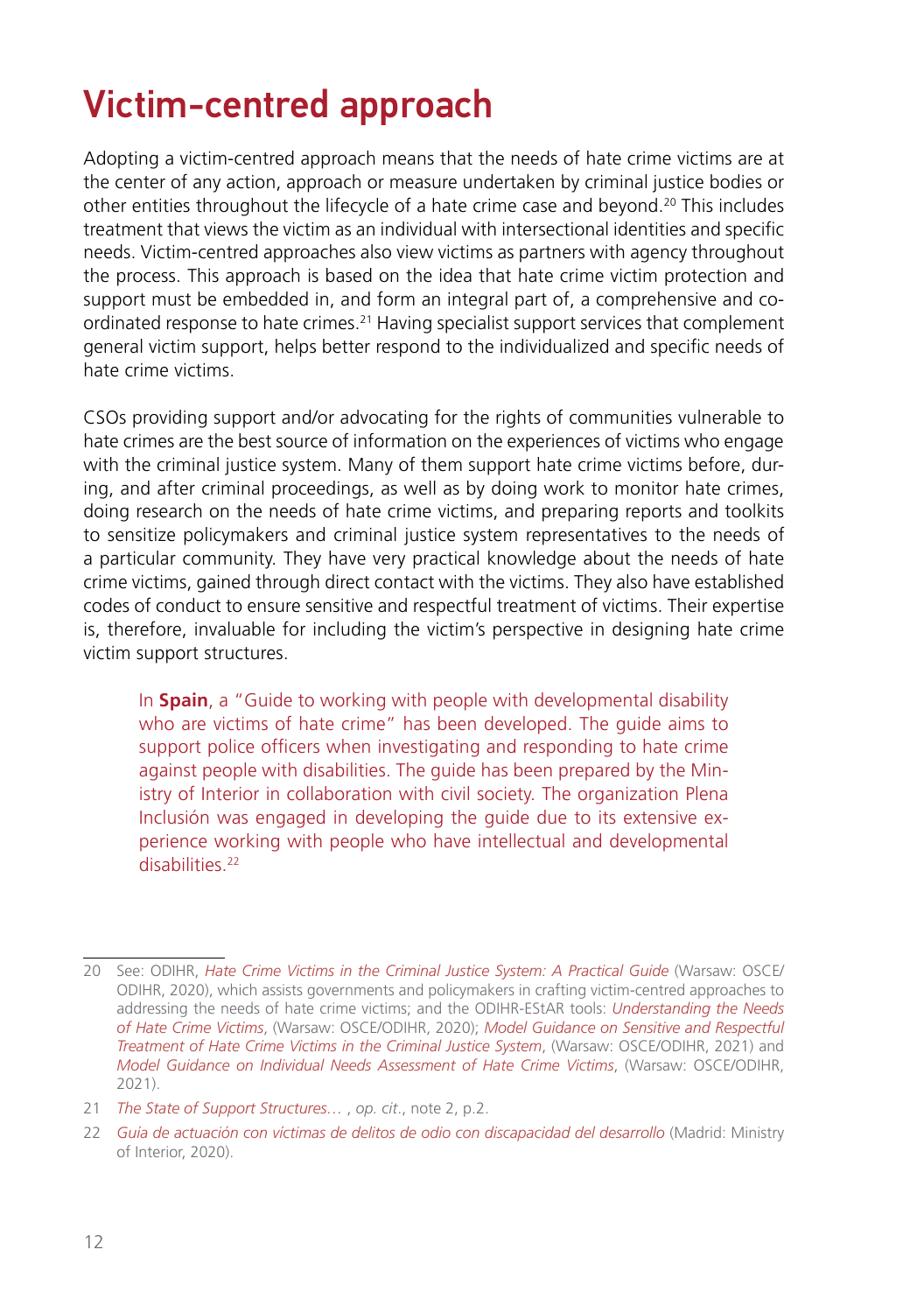<span id="page-12-0"></span>In many project countries, general victim support services lack understanding of hate crime victimization and the specific needs of hate crime victims. In these countries, cooperation between general victim support services and CSOs representing communities vulnerable to hate crimes is required to integrate a victim-centred approach that tailors the range of services on offer to the specific needs of hate crime victims.

#### Legislation and policies

Adequate legislation and policies must be in place for a well-functioning hate crime victim support system. These legislation and policies should be publicly available and continuously updated. States should define who is considered a hate crime victim and what type of support they are eligible to receive, based on their needs and rights.<sup>23</sup> The minimum protection and support services should be set out in law, and access to these services should be offered independently of whether a victim chooses to report a hate crime.<sup>24</sup>

There should be regulations or guidance in place providing the necessary detail for effective hate crime victim support implementation. These standards should also be formalized in written agreements or policies. Some countries develop hate crime prevention strategies, policies or action plans. Some also develop victims' rights charters. No matter what form these documents take, the obligations of State bodies, as well as instructions for law enforcement and other criminal justice system professionals, should be clearly set out.

In the **United Kingdom**, a Victims' Code has been implemented. It sets out the minimum standard of service that organizations must provide to victims of crime. It also sets out the minimum level of service victims can expect from criminal justice agencies, such as the police and courts, whether they choose to report a crime or not. The Victims' Code ensures referral to victim support services and sets out quality standards for victim support. It provides hate crime victims with Enhanced Rights, treating them as victims of the most serious crimes<sup>25</sup>

In **Moldova**, a National Human Rights Action Plan for the period 2018- 2022 has been developed. The Plan sets out Moldova's intentions to develop a program to inform victims of crime of their rights, develop the regulatory framework for psychological counselling of crime victims and

<sup>23</sup> *[Hate Crime Victims in the Criminal Justice System](https://www.osce.org/odihr/447028)*…, *op. cit*., note 21 p. 10.

<sup>24</sup> *Ibid*., p. 64. See also: [Directive 2012/29/EU of the European Parliament and of the Council of 25 Oc](https://eur-lex.europa.eu/legal-content/EN/TXT/HTML/?uri=CELEX:32012L0029&from=EN)[tober 2012 establishing minimum standards on the rights, support and protection of victims of crime,](https://eur-lex.europa.eu/legal-content/EN/TXT/HTML/?uri=CELEX:32012L0029&from=EN) [and replacing Council Framework Decision 2001/220/JHA,](https://eur-lex.europa.eu/legal-content/EN/TXT/HTML/?uri=CELEX:32012L0029&from=EN) *op. cit*., note 9, Recital 40: "the provision of support should not be dependent on victims making a complaint with regard to a criminal offence to a competent authority such as the police."

<sup>25</sup> *[Code of Practice for Victims of Crime in England and Wales \(Victim's Code\)](https://www.gov.uk/government/publications/the-code-of-practice-for-victims-of-crime/code-of-practice-for-victims-of-crime-in-england-and-wales-victims-code)* (London: Ministry of Justice, 2021).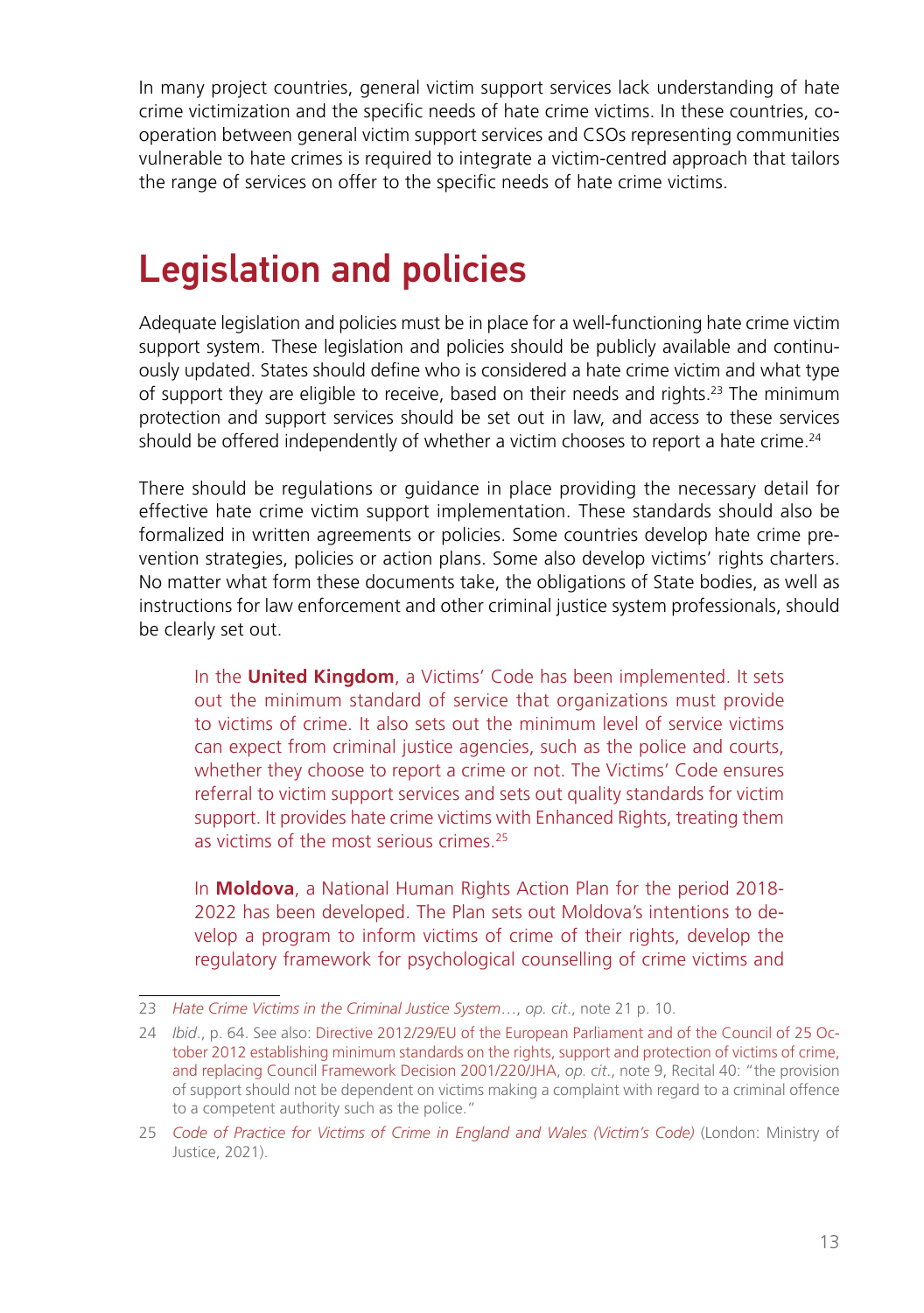develop support services for the victims of crime based on the functional competencies of the relevant institutions. One of the other actions foreseen in the Plan is to strengthen the capacities of prosecution bodies, lawyers and judges to efficiently apply the criminal and minor offense law with regard to crimes and minor offenses based on prejudice, contempt or hatred. It envisions doing this by covering the specifics of investigation and examination of crimes motivated by bias in the training curricula. This national policy document was prepared by a mixed working group comprised of representatives of the central public authorities, civil society and development partners with human rights among their priorities. The working group was set up by Order No. 1056 of 18 November 2016 of the Minister for Justice<sup>26</sup>

Having multi-stakeholder fora to develop and shape overall policies is essential. These fora can be used to streamline processes, create new frameworks of engagement, identify contact points and procedural gaps, formulate mechanisms to regularly update a list of relevant hate crime victim support providers, and more. These spaces open communication channels and strengthen co-operation between the State and CSO service providers so they can effectively work together to implement national systems of protection and response for hate crime victims.

In **Serbia**, the Lawyers' Committee for Human Rights (Komitet pravnika za ljudska prava, YUCOM) – a CSO advocating for the improvement of hate crime victim support in Serbia – worked on hate crime provisions in the Criminal Code. They set up a working group that analyzed comparative legislation in other countries and drafted proposed Criminal Code amendments to better protect persons vulnerable to hate crimes. The new draft law was provided to all political parties – inside and outside of the government – and to the media. The proposed changes were implemented by the government.27 In 2018, a YUCOM lawyer led the first successful case in which a bias motivation was considered an aggravating circumstance by the court.<sup>28</sup>

In **Hungary**, a new Criminal Code was drafted between 2011 and 2012. Háttér Society – a Hungarian LGBTI advocacy organization – initiated a Hate Crime Working Group (HCWG) to work on amendments to the Criminal Code to better protect and support hate crime victims. Two major

<sup>26</sup> "[National Human Rights Action Plan for the period 2018-2022](https://www.coe.int/t/commissioner/source/NAP/Moldova-National-Action-Plan-on-Human-Rights-2018-2022.pdf)", *Council of Europe website*, 16 December 2021.

<sup>27</sup> Information obtained from YUCOM representative during "[Improving National Hate Crime Victim](https://www.osce.org/odihr/499597)  [Support Systems in Eastern Europe and Western Balkans Countries: Regional Workshop](https://www.osce.org/odihr/499597)" organized by ODIHR on 19 October 2021. Hate crime provision introduced to the Serbian [Criminal Code](https://www.mpravde.gov.rs/files/Criminal%20%20%20Code_2019.pdf) comprises of Art. 54a: "If a criminal offence was committed in hatred, due to race, religion, national or ethnic origin, sex, sexual orientation or gender identity of another person, the court shall consider such circumstance as an aggravating circumstance, unless it is prescribed as an element of the criminal offence".

<sup>28</sup> "[Criminal verdict for a hate crime reached for the first time"](https://en.yucom.org.rs/criminal-verdict-for-a-hate-crime-reached-for-the-first-time/), *YUCOM website*, 7 November 2018.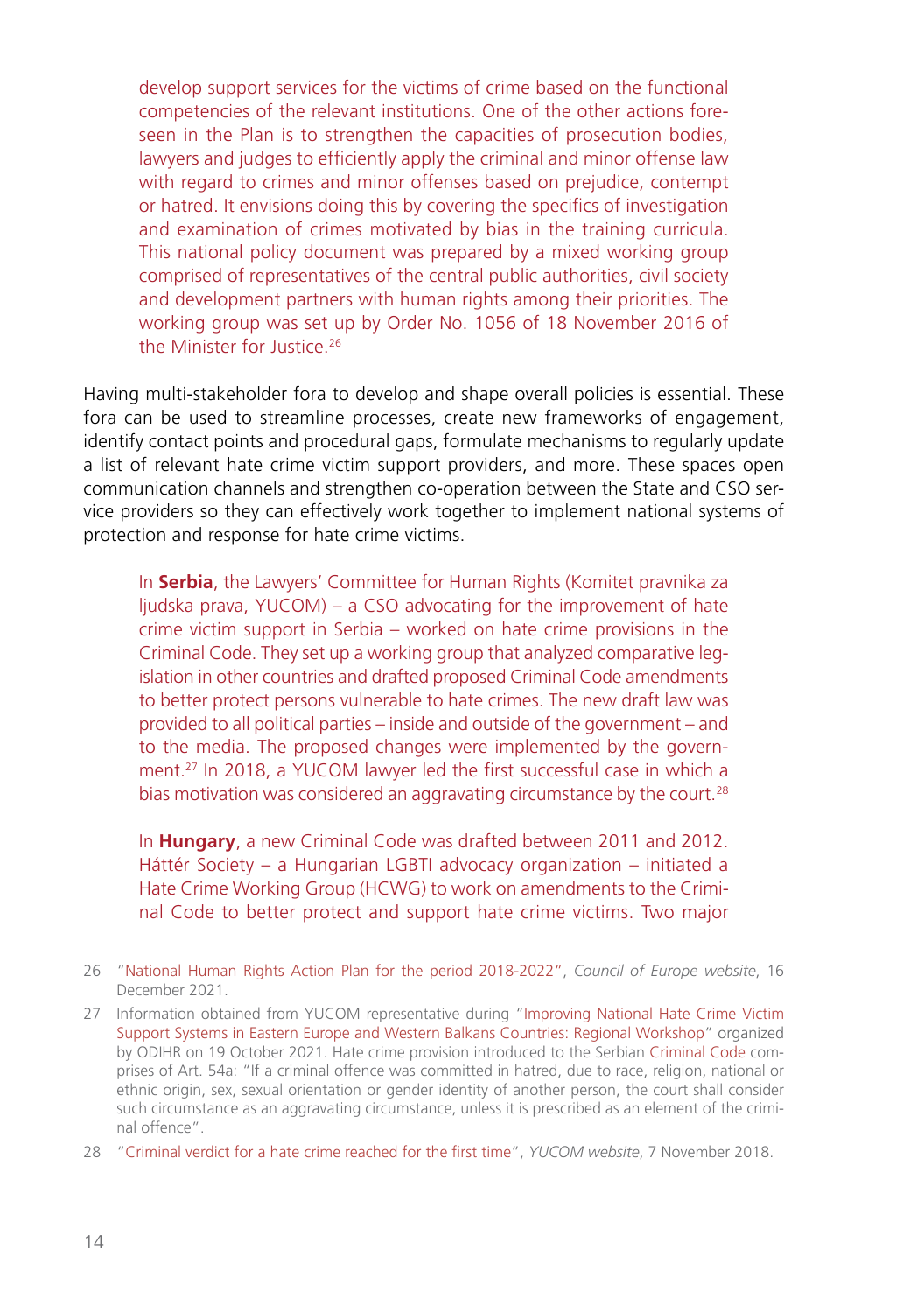recommendations from the Háttér Society were accepted. The first was explicitly including sexual orientation, gender identity and disability as protected characteristics. The second was maintaining penalization of preparation to commit a hate crime. The core members of the HCWG are the Háttér Society, the Helsinki Committee, the Hungary Civil Liberties Union, Amnesty International Hungary and consultants from academia. After amending the Criminal Code, the HCWG became a platform to update members about developments, to exchange opinions, and liaise with law enforcement as a coalition of CSOs. Co-operation within the framework of the HCWG continues and its members can discuss manuals and cases. Law-enforcement representatives engaged in the consultation meetings also participate in hate crime prevention training programmes and events organized by HCWG.29

CSO providers understand victims and are therefore able to provide invaluable insight into what regulations and mechanisms need improvement to better address victims' needs. By considering CSOs' expertise during the process of drafting laws and regulations, States ensure they take into consideration the perspective of affected individuals and communities. The following examples showcase formalized frameworks of co-operation that are in place in some project countries:

In **Greece**, the Racist Violence Recording Network (RVRN) was established in mid-2011 on the initiative of the Greek National Commission for Human Rights (GNCHR) and the Office of the United Nations High Commissioner for Refugees in Greece (UNHCR). RVRN brings together different organizations that offer medical, social and legal services to victims of racist violence or victims of other hate- or bias-motivated violent attacks, as well as community organizations and groups that are usually targeted by racist violence. To join RVRN, a necessary precondition is respect for human rights, diversity, multiculturalism and freedom of religion, as well as action in tackling discrimination and intolerance. Apart from the co-ordinators – UNHCR and GNCHR – the RVRN assembles 51 non-governmental organizations and civil society bodies, as well as the Greek Ombudsman and the Migrant Integration Council of the Municipality of Athens, as observers. RVRN works to maintain continuous and positive co-operation with the police and prosecuting authorities. This collaboration was formally framed through the Greek National Council Against Racism and Intolerance, which was established by the law 4356/20151 and which formalized the RVRN and the police as council members. The collaboration was also formalized in 2018, through the "Agreement on inter-agency co-operation on addressing racist crimes in Greece".30 In 2021, a new agreement was signed: the "Co-operation Agreement to improve the recording and retention of data on racist crimes".

<sup>29</sup> Information obtained by ODIHR from the Háttér Society representative in November 2021.

<sup>30</sup> *[Agreement on inter-agency co-operation on addressing racist crimes in Greece](https://www.osce.org/files/f/documents/6/d/402260.pdf)* (Warsaw: OSCE/ODI-HR, 2018).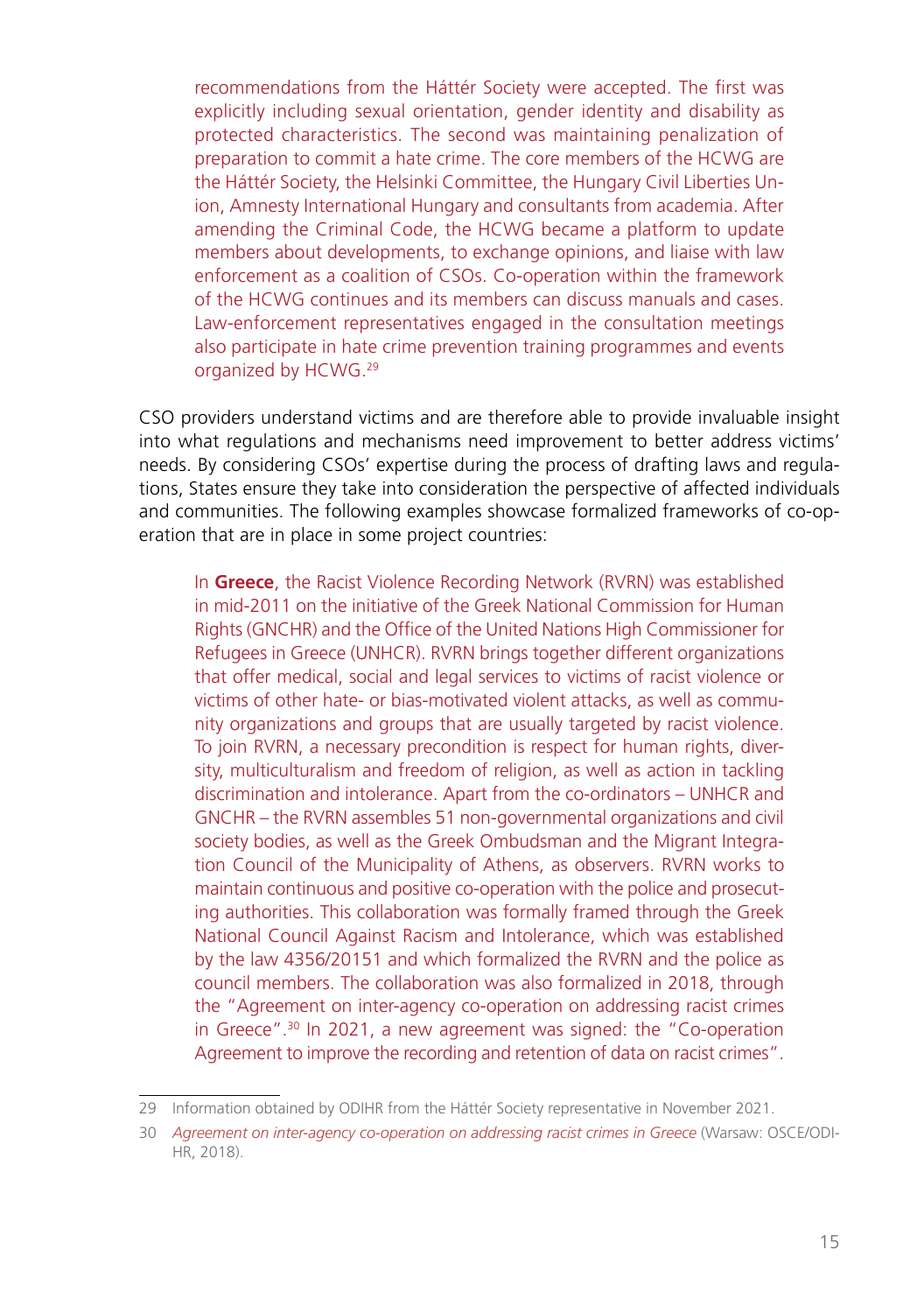In **Spain**, the Action Plan to Combat Hate Crimes<sup>31</sup> has been used as a tool to improve several areas of response to hate crimes, such as training, prevention of hate crime, investigation of hate crimes, victim support, enhancing the communication with CSOs, exchange of good practices and developing guidelines to fight against underreporting among hate crime victims. The Action Plan to combat hate crimes is developed to cover a period of two to three years. The Action Plan is developed by the Spanish National Office against Hate Crimes in consultation with the National Police (Policía Nacional), the Civil Guard (Guardia Civil), Public Prosecutor's Office and CSOs that deal with victim support and defending human rights. Funding of the Action Plan is secured by the Ministry of Interior. Implementation is evaluated on an ongoing basis and drafting of amendments is done in a collaborative manner with CSOs, law enforcement agencies and other stakeholders. At the meeting of the Extraordinary Action Plan Follow-up Commission, chaired by the president of the government, eight new lines of action were announced and are set to be included in the second Action Plan. The first of the eight new actions covers assistance and support for victims of hate crimes, which will constitute the central axis of the Action Plan for the period 2022-2024.<sup>32</sup>

In **Sweden**, the National Plan to Combat Racism, covering similar forms of hostility and hate crime, has been developed.<sup>33</sup> In order to formulate the plan, representatives of the Ministry of Equality have met with CSOs working with victimized communities. The Plan includes status reports and proposals from civil society actors. The Plan covers five strategic areas, one of which is devoted to strengthening CSOs by providing greater support and engaging in more in-depth dialogue, e.g., in the form of consultations or focused discussions between the government and CSOs.

Decision-makers should be aware of the needs of practitioners who directly support hate crime victims, and this should flow into policymaking. Many promising initiatives undertaken to improve hate crime victim support are grassroots projects that focus on building the competencies of practitioners. These initiatives may cover, for example, building the competence of investigation units or creating co-operation mechanisms for support providers. Without the commitment of decision-makers, the results of these projects lack sustainability when they are over. To reach sustainable outcomes, decisionmakers need to prioritize fighting hate crimes. The initiatives, therefore, should partly focus on engaging decision-makers and raising their awareness of hate crime.

<sup>31</sup> *[Action Plan to Combat Hate Crimes](http://www.interior.gob.es/documents/642012/0/PLAN+DE+ACCION+DE+LUCHA+CONTRA+LOS+DELITOS+DE+ODIO+%28english+version%29/c1576943-2f27-482e-9086-6cbf2352dab3)* (Madrid: Ministry of Interior, State Secretariat for Security, 2019).

<sup>32</sup> Information obtained by ODIHR from the Spanish National Office against hate crimes representative in November 2021.

<sup>33</sup> *[A comprehensive approach to combat racism and hate crime National plan to combat racism, similar](https://www.government.se/492382/contentassets/e6047ff54c00452895005f07e2e2ba39/a-comprehensive-approach-to-combat-racism-and-hate-crime)  [forms of hostility and hate crime](https://www.government.se/492382/contentassets/e6047ff54c00452895005f07e2e2ba39/a-comprehensive-approach-to-combat-racism-and-hate-crime)* (Stockholm: Government Offices of Sweden, 2017).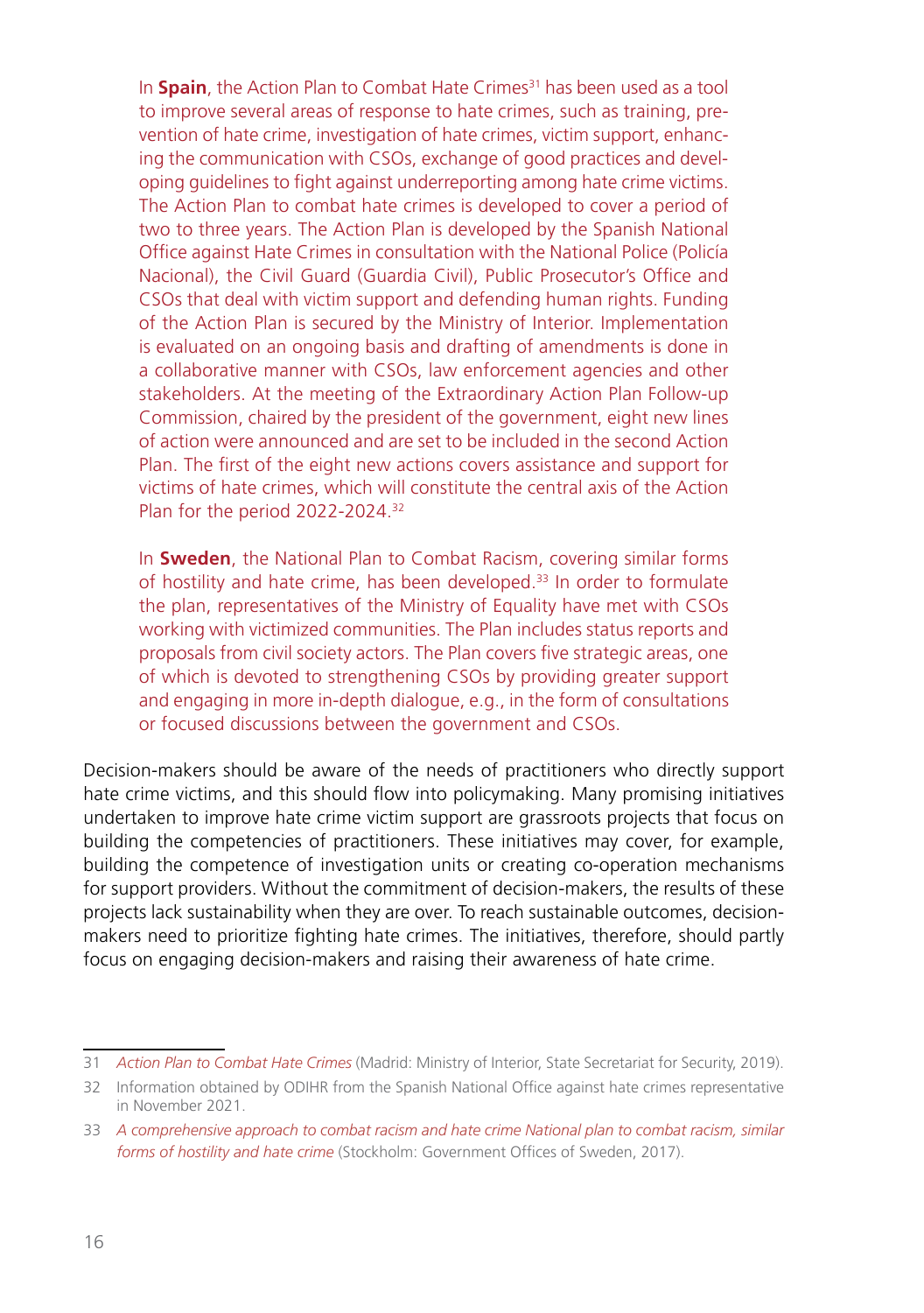In **Ukraine**, the "Algorithm of actions of executive bodies and local government aimed at prevention of conflicts on ethnic grounds, harmonization of requirements of public safety and order and interests of social groups at detection of spontaneous settlements of representatives of the Roma community" has been developed by the National Police of Ukraine. The Algorithm describes, in detail, recommended actions for all government officials, guided by the criteria of good governance, effective management, transparency and inclusiveness. It aims to foster better co-operation between government officials and residents of spontaneous Roma settlements. It also hopes to secure the rights of Roma community members to security, decent living standards, access to primary opportunities in receiving medical, educational, social services and access to seasonal work. The Algorithm recommends organizing visits to Roma communities' places of spontaneous settlement, which must be attended by Roma mediators (if available) and/or a representative of a CSO as well as employees of the National Police. Actors involved in the implementation of the Algorithm are: the National Police; local police units; the Parliamentary Commissioner for Human Rights; the Inspector of Juvenile Prevention; local centers of social services for families, children and youth; health care facilities; the State Emergency Service; the State Migration Service; representatives of the Roma national minority who perform the functions of social mediators; representatives of CSOs; legal clinics of higher education institutions; and territorial divisions on culture, nationalities and religions. The Algorithm has been tested in two regions, where migrating Roma communities have suffered violent attacks<sup>34</sup>

Raising awareness among political representatives, politicians and CSOs about important social issues can help build political commitment to address the issue. An example of such work is the project led by Tbilisi Pride in Georgia.

In **Georgia**, around the time of general election in 2021, Tbilisi Pride – a Georgian LGBTI rights non-profit organization – approached political parties with a general election pledge stating "We, the signatory political parties, using all mechanisms at our disposal, including legislative activities and parliamentary oversight, will fight to eliminate discrimination and violence against lesbian, gay, bisexual, and transgender people in Georgia. We will protect the right of peaceful assembly and the freedom of expression of all human beings, regardless of their sexual orientation or gender identity in accordance with the Constitution of Georgia and international human rights standards. We will not allow our representatives to use hate speech and incite social strife in the political process on the basis of sexual orientation and gender identity." Such a general declaration brought together parties from very different parts of the political scene. A

<sup>34</sup> Information obtained by ODIHR from the Chirikli Fund representative in an interview in November 2021.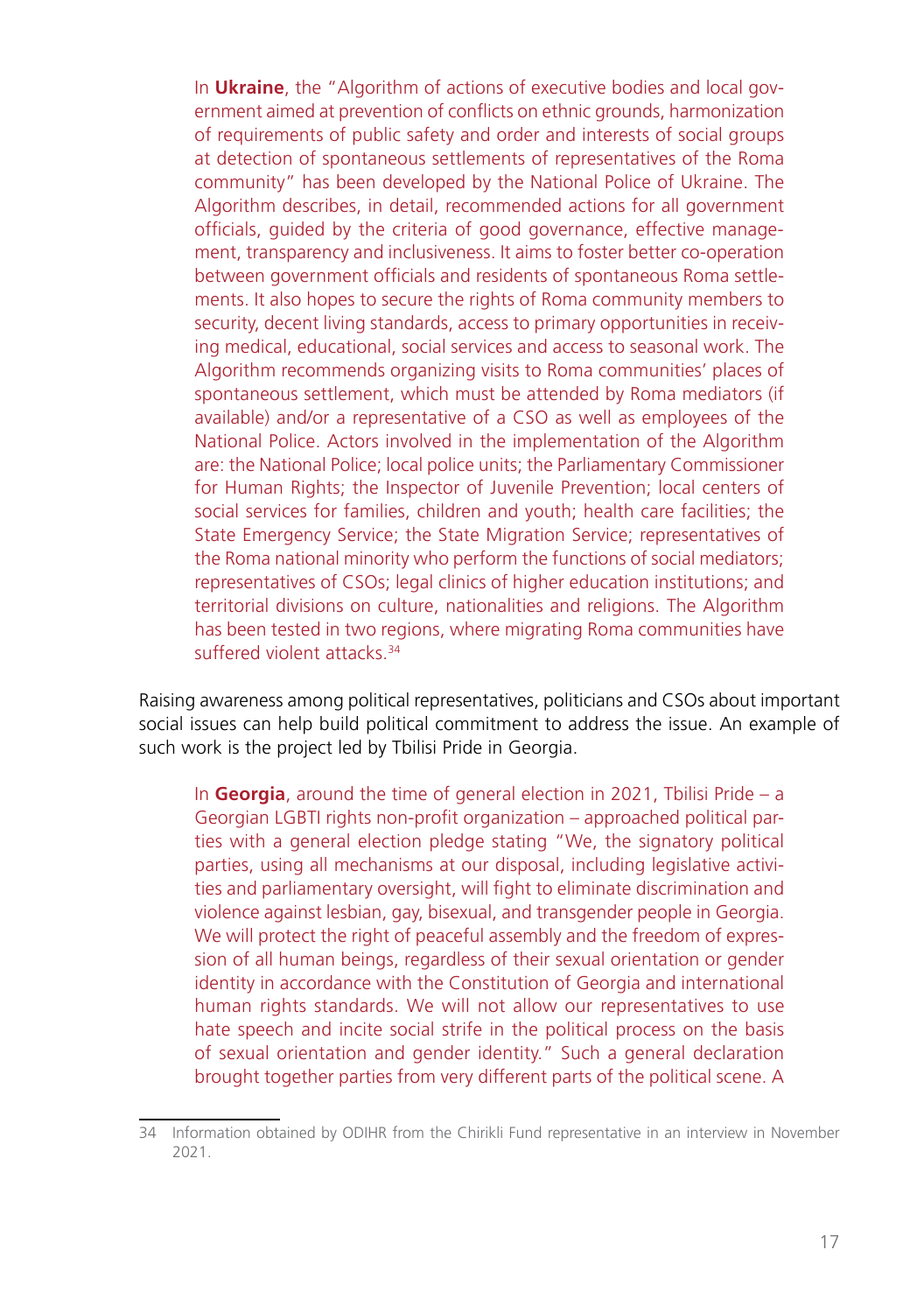total of 15 political parties in Georgia have signed the pledge. The process involved establishing contact between CSOs and political parties, and the campaign was very successful in its networking efforts. The project was also represented a successful step forward in presenting the problems of the LGBT community as universal and related to the operations of each party in power.<sup>35</sup>

International organizations can also play an effective role in raising awareness among State representatives. By offering grants and partnerships, holding regular meetings, high level workshops, and other awareness-raising and training activities, these organizations can mobilize high level commitment to and sustainability of projects undertaken.

The **Council of Europe** has a Directorate General of Democracy that offers grants and enters into partnerships with CSOs that provide specialist support to hate crime victims. For example, as part of its activities, it supported the work of Serbian CSO Da se Zna!<sup>36</sup> In providing support and counselling to the LGBTI community members during the COVID-19 pandemic. It also offered a grant to the Right Side Human Rights Defender NGO<sup>37</sup> in Armenia to empower transgender people to report hate crime and seek support.<sup>38</sup>

**OSCE ODIHR** developed, in consultation with civil society and government experts, a guide "Hate Crime Victims in the Criminal Justice System"<sup>39</sup> providing practical recommendations on adapting procedures, policies and laws, while taking into account the realities and complexities of criminal justice and victim support systems. Based on these recommendations, the EStAR project was created to support 41 OSCE participating States enhance and strengthen their hate crime victim support systems.<sup>40</sup>

<sup>35</sup> ["Tbilisi Pride: '15 Political Parties Signed a Joint Agreement on LGBT Rights'"](https://georgianjournal.ge/society/37075-tbilisi-pride-15-political-parties-signed-a-joint-agreement-on-lgbt-rights.html), *Georgian Journal*, 29 November 2021. See also: "[Advocacy Results in Unprecedented Political Support for LGBTQI+ Rights](https://www.ndi.org/our-stories/advocacy-results-unprecedented-political-support-lgbtqi-rights-georgia?fbclid=IwAR1rshSQVXs7SzgwOIJXu8dWp7ehiO-2mjnsXmcqsqBi2IyEdybPaldBekk)  [in Georgia](https://www.ndi.org/our-stories/advocacy-results-unprecedented-political-support-lgbtqi-rights-georgia?fbclid=IwAR1rshSQVXs7SzgwOIJXu8dWp7ehiO-2mjnsXmcqsqBi2IyEdybPaldBekk)", *NDI website*, 8 June 2021.

<sup>36</sup> Visit [Da se Zna! website](https://dasezna.lgbt/en/home-english/) to learn more about the organization. To learn more about how Da se Zna! co-operates with the Council of Europe on related issues see here: ["The importance of creating posi](https://www.coe.int/en/web/belgrade/-/the-importance-of-creating-positive-case-law-in-discrimination-and-hate-speech-cases-in-serbia)[tive case-law in discrimination and hate speech cases in Serbia](https://www.coe.int/en/web/belgrade/-/the-importance-of-creating-positive-case-law-in-discrimination-and-hate-speech-cases-in-serbia)", *Council Of Europe*, 6 April 2020.

<sup>37</sup> Visit [Right Side NGO website](http://rightsidengo.com/) to learn more about the organization.

<sup>38</sup> Information obtained from the Council of Europe representative during "[Improving National](https://www.osce.org/odihr/499597)  [Hate Crime Victim Support Systems in Eastern Europe and Western Balkans Countries: Regional](https://www.osce.org/odihr/499597)  [Workshop"](https://www.osce.org/odihr/499597) organized by ODIHR on 19 October 2021.

<sup>39</sup> *[Hate Crime Victims in the Criminal Justice System](https://www.osce.org/odihr/447028)*…, *op. cit*.

<sup>40</sup> [EStAR: Enhancing hate crime victim support](https://www.osce.org/odihr/hate-crime-victim-support) website.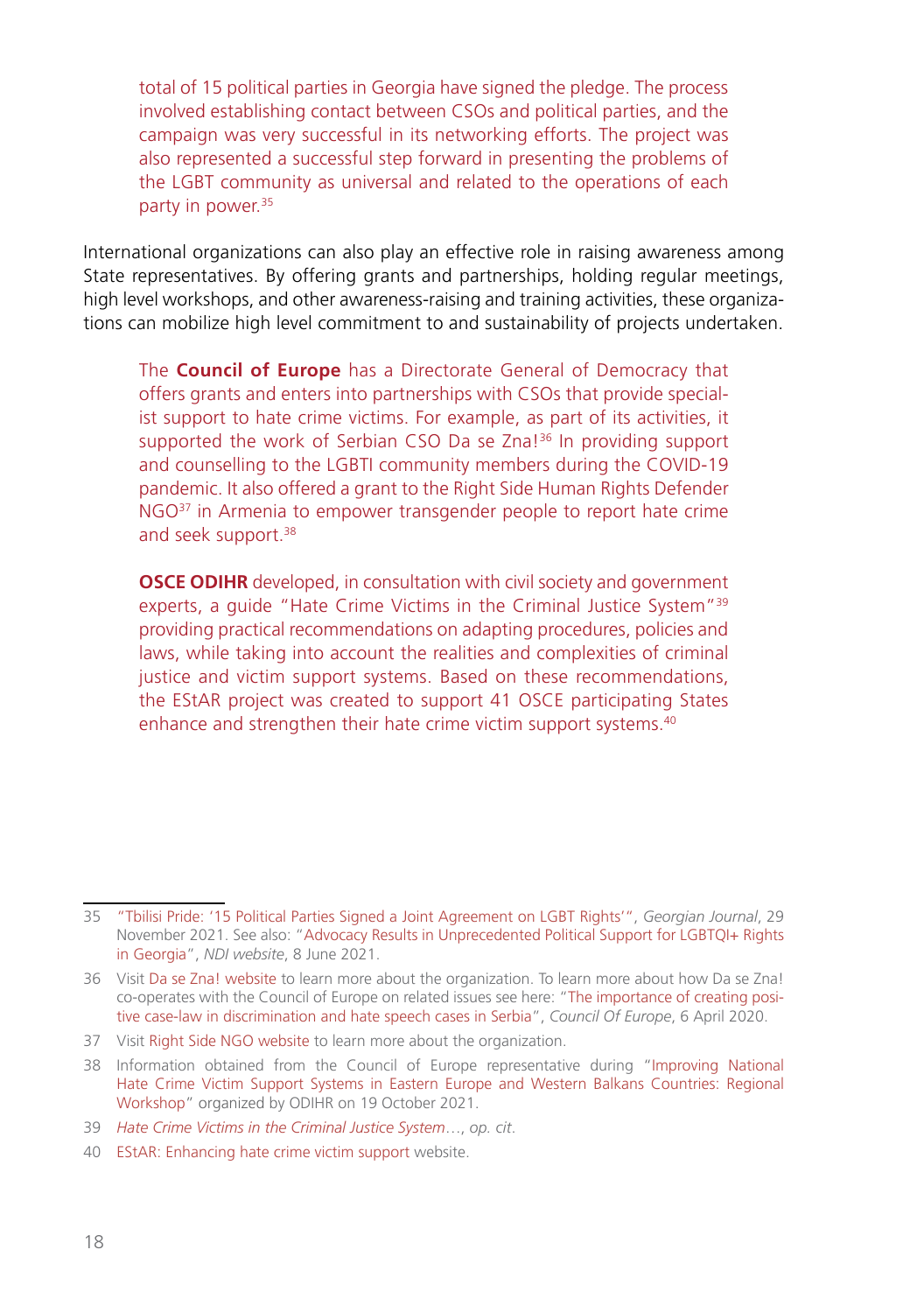#### <span id="page-18-0"></span>Recognition of service providers

For hate crime victims to receive adequate support, they need to be referred to service providers by authorities or CSOs. Victims may also seek out support services themselves. In many countries, only general victim support providers are recognized by the State, leaving CSOs directly working with vulnerable communities outside of the official victim support system and without access to State funding.<sup>41</sup> The very first step in building an effective referral system is mapping hate crime victim support providers. This list of service providers should be frequently updated and linked to quality control mechanisms.

To develop a list of essential service providers, government agencies must undertake outreach to develop new partnerships with organizations outside the criminal justice system. Once identified, hate crime victim support providers should be approached to institutionalize the collaboration, either through a memorandum of understanding or other written policy/guidance that clarifies the criteria for including a CSO in the database. There should also be clear guidelines for the implementation of the guidance or protocol of co-operation to guarantee accountability.

In the **United Kingdom**, the National Police Chief's Council developed a website listing CSOs providing support to hate crime victims.<sup>42</sup> Support organizations are listed according to the type of hate crime they deal with, but also according to the various police jurisdictions in which the support is available. To be listed as a service provider, a background check is done to make sure the organization does not employ any discriminatory practices against any groups vulnerable to hate crimes. When due diligence procedures confirm a CSO is trusted, the organization is listed on the website. Only non-profit support providers are listed on the website.<sup>43</sup>

In **Italy**, CSOs included in the register of the Italian Office against Racial Discrimination (UNAR)<sup>44</sup> may be included in a special list that confirms they have legitimacy to act for the judicial protection of rights, by power of attorney on behalf of the victim of discrimination in judicial proceedings. To go on this list, CSOs must be approved by decree of the Minister of Labor and Social Policies and of the Minister of Equal Opportunities (art. 5 of Legislative Decree 215/2003).45

<sup>41</sup> *[Structural Arrangements for Hate Crime Victim Support: Policy Brief,](https://www.osce.org/files/f/documents/6/4/510857.pdf) op. cit.*, note 1, p. 7.

<sup>42</sup> [True Vision, Stop Hate Crime website](https://www.report-it.org.uk/organisations_that_can_help), 19 December 2021.

<sup>43</sup> Information obtained by ODIHR from a National Police Chief's Council representative in an interview conducted in December 2021.

<sup>44</sup> Operating since November 2004, UNAR promotes equal treatment and removing all forms of racial and ethnic discrimination.

<sup>45</sup> Decreto Legislativo 9 luglio 2003, n. 215 "Attuazione della direttiva 2000/43/CE per la parití di trattamento tra le persone indipendentemente dalla razza e dall'origine etnica" pubblicato nella Gazzetta Ufficiale n. 186 del 12 agosto 2003 [[Legislative decree no. 215 of July 9, 2003 "Implementation of](https://tandis.odihr.pl/handle/20.500.12389/20124) [the Council Directive 2000/43/EC for the equal treatment between persons irrespective of racial or](https://tandis.odihr.pl/handle/20.500.12389/20124) [ethnic origin" published at the Official Gazette No. 186 of 12 August 2003](https://tandis.odihr.pl/handle/20.500.12389/20124)].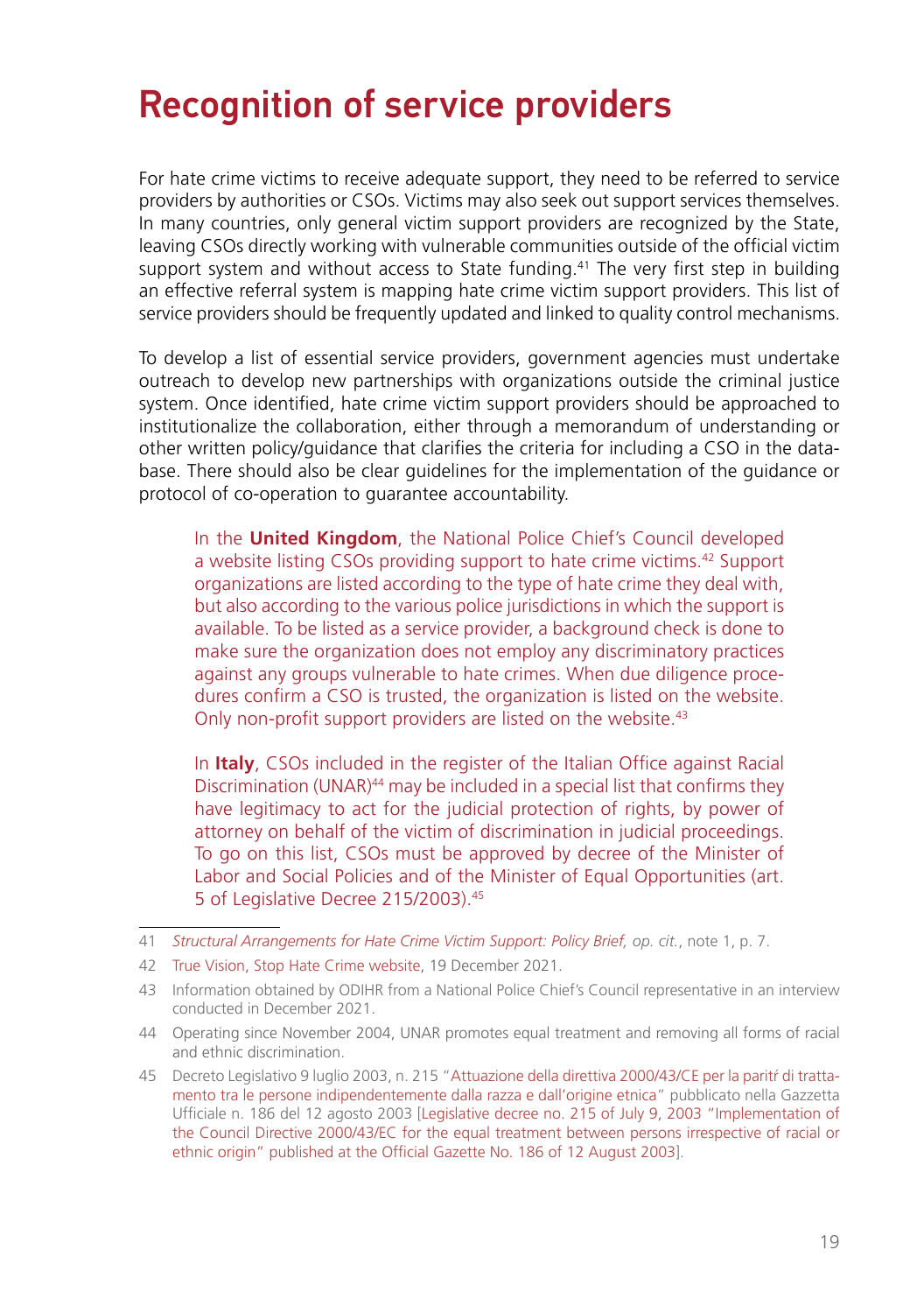<span id="page-19-0"></span>In **Germany** the Rainbow Web Portal developed by the Federal Ministry for Family Affairs, Senior Citizens, Women and Youth offers information and a contact point database with addresses of counseling centers for people who have been victims of hate crime.<sup>46</sup>

Mapping the service provider landscape is beneficial not only for the State, but also for CSOs. Most importantly, it also benefits victims. Especially in countries, where governments lack the political will to prioritize hate crime victim support. Often, CSOs themselves can conduct outreach to communities that are vulnerable to hate crimes and then develop lists of potential specialists (such as lawyers or psychotherapists) or lists of organizations supporting victims of a particular strand of hate crime. This also supports service provider to service provider referrals and helps facilitate victim self-referrals. CSOs can also work together to form broader coalitions to support hate crime victims.

#### Referral mechanisms

Effective referrals are only possible when information on available services meets quality standards requirements and is accessible to all relevant law enforcement representatives, CSOs and victims. Automatic and effective referral mechanisms among police, victim support services, prosecutors and other relevant actors, are rare.<sup>47</sup>

If a victim is represented by a CSO, this organization should remain in constant communication with the authorities, acting as the victim's contact point. Having a CSO representative present while reporting a hate crime usually helps support the investigative work of the police. A CSO representative can also provide significant input by sharing individual needs assessment outcomes, if agreed by the victim, or other information regarding protection and support needs. Governments should have clear and actionable guidance on communication and co-operation between criminal justice actors and CSOs providing support to hate crime victims to help facilitate a robust referral system.

In **Italy**, the Gay Help Line (an initiative of the National Contact Center for Victims of Homophobia and Transphobia in Italy) and the Observatory for Security against Acts of Discrimination (an agency of Italian National Police and Carabinieri Corps, OSCAD) co-operate to enhance support for LGBTI victims of hate crime. When the Gay Help Line receives a report of hate-motivated violence, it is shared with OSCAD by phone or email. OSCAD assesses and evaluates any issues that emerge in the reporting of the case to the police. Where possible, OSCAD facilitates contact with the local police. If the response from the police is deemed insufficient, OSCAD

<sup>46</sup> See: [Rainbow Web Portal.](https://www.regenbogenportal.de/english/welcome-to-the-rainbow-web-portal)

<sup>47</sup> *[Structural Arrangements for Hate Crime Victim Support: Policy Brief,](https://www.osce.org/files/f/documents/6/4/510857.pdf) op. cit.*, note 1, pp. 23-24.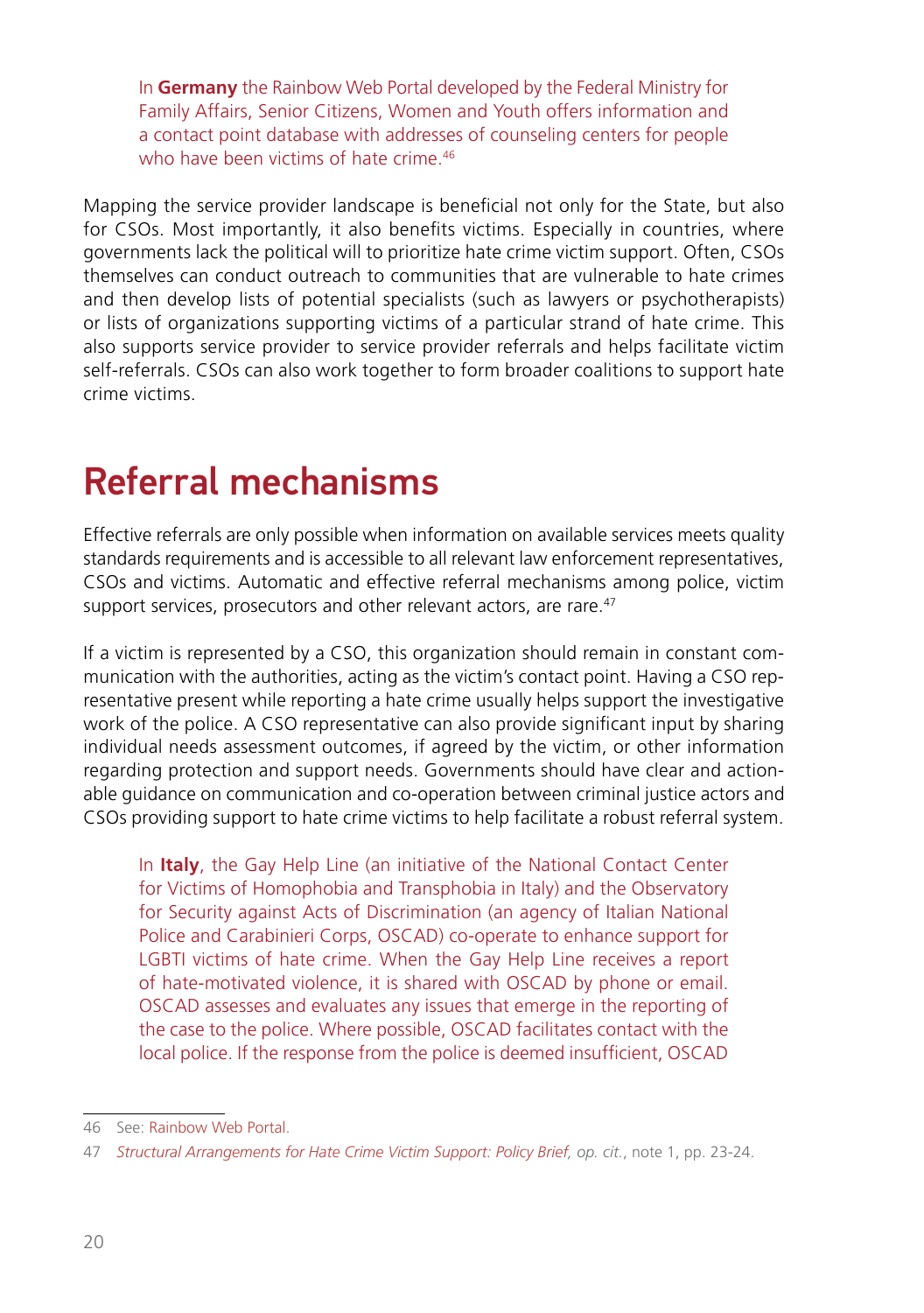#### facilitates contact with police officers that have specific field experience with LGBTI hate crime to have the police report amended.<sup>48</sup>

Establishing a map of hate crime victim support service providers helps criminal justice actors know where to refer victims. An "opt-out" model is preferred whereby, with the victim's consent, police automatically pass their details to the appropriate specialist service provider.<sup>49</sup> This approach requires conforming with data protection laws to make sure that no sensitive data can be leaked or be passed on without consent. In an "optin" model for victim support, the police provide victims with a list of available services. It is then up to the victim to contact support providers. In both models, police should be given basic guidance and a framework for referring the victims to support organizations.

In **Greece**, the police informally refer victims of hate crime to the Racist Violence Recording Network (RVRN), so RVRN members can support the victim with services (e.g. interpretation). This collaboration initiative was officially framed via the Agreement on Inter-Agency Co-operation on Addressing Racist Crimes in Greece. This was signed in 2018 and aimed to co-ordinate the work of national institutions and CSOs to more effectively deal with racist crimes and victim support.<sup>50</sup>

In the **United Kingdom**, national information-sharing agreements for hate crime are signed between the police and CSOs to provide better support to hate crime victims. One of these agreements is signed with Tell MAMA,<sup>51</sup> a CSO providing support to victims of anti-Muslim hate. The information-sharing agreement allows the police to share anonymized details of incidents/crimes relating to, or believed to be targeted at, the Muslim community, as well as anonymized details of any arrests made in relation to these incidents. It also allows for the referral of individual victims and witnesses who have expressly agreed that their information can be passed to Tell MAMA for victim support purposes. The agreement also stipulates that there should be regular meetings to compare anonymized data to identify crime trends with a view to informing crime reduction activity and evaluating the effectiveness of hate crime reporting structures.<sup>52</sup>

When a hate crime victim does not want to engage with criminal justice representatives and is unaware of CSOs that can provide support to them, they may actively seek support via the Internet. In such cases it is beneficial to set up informational web pages,

<sup>48</sup> *[Gay Help Line and the cooperation with the Observatory for Security Against Acts of Discrimination](https://fra.europa.eu/en/promising-practices/gay-help-line-and-cooperation-observatory-security-against-acts-discrimination)* in: *[Compendium of practices on hate crime](https://fra.europa.eu/en/theme/hate-crime/compendium-practices)* (EU Fundamental Rights Agency 2021).

<sup>49</sup> *[The State of Support Structures…](https://www.osce.org/odihr/467916)* , *op. cit*., note 2, p.21.

<sup>50</sup> Information obtained by ODIHR from a Hellenic Police representative in a response to questionnaire in 2020.

<sup>51</sup> For more information see: [Tell MAMA website.](https://tellmamauk.org/)

<sup>52</sup> *[Information Sharing Agreement between Tell MAMA and the National Policing Lead for Hate Crime](https://www.report-it.org.uk/files/npcc_isa_tellmama_april_2021_final.pdf)* (London: National Police Chief's Council, 2021).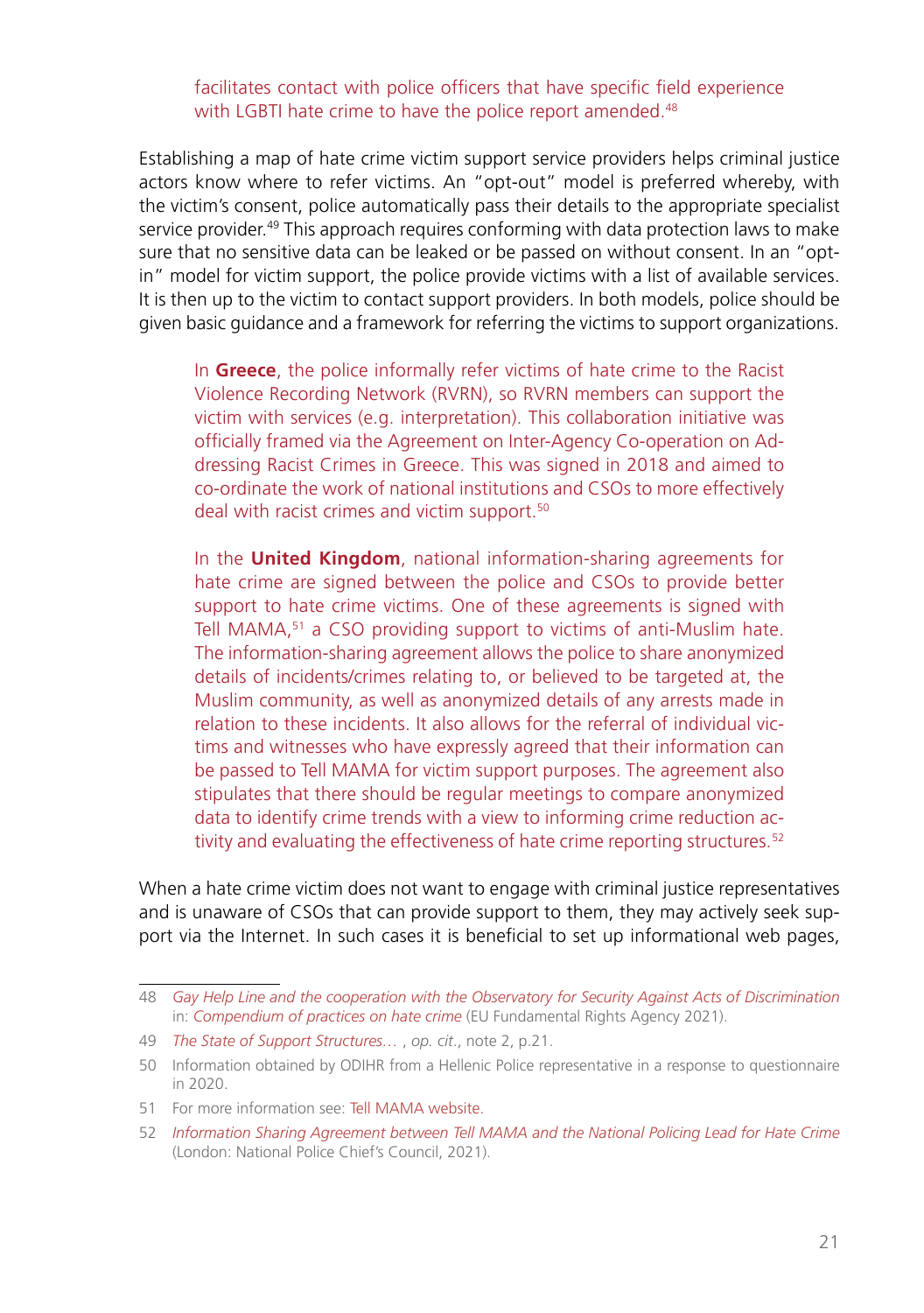ideally in different languages, and in easy-to-understand language that is accessible to all potential victims, including persons with intellectual and developmental disabilities. These webpages should avoid formal jargon and use easy-to-understand terminology. These webpages could be reporting platforms or host publicly available lists of support service providers, including helplines and contact details of CSOs providing support to hate crime victims. These websites can be developed by different actors: criminal justice agencies, general victim support providers or community CSOs, but co-operation in development of these websites is beneficial. It is also crucial to make these websites easily findable via online search engines.

In **Iceland**, a network of Family Justice Centers (Bjakarhlíð, FJC) has been adopted, providing help to survivors of violence and their family members in one place.<sup>53</sup> The first Family Justice Center was established in Reykjavik in 2017 with support of the Ministry of Justice, Ministry of Welfare, city of Reykjavik, and the Metropolitan Police. Project partners and CSOs that provide specialist support are the Association for Women's Shelters, Stígamót (Center for Survivors of Sexual Violence), Drekaslóður (Peer Counselling Association), the Icelandic Human rights Office and the Women's Advisory Service. A Metropolitan Police representative works in the FJC full-time. Civil society support providers, lawyers and peer counsels are available on a regular basis and able to provide support in hate crime cases. A person who experienced any type of violence that is 18 years old or older can book an appointment via their webpage or by making a phone call, although no prior appointment is necessary. On a victim's first visit to the center an assessment interview is conducted determine a victim's trauma. The social workers then match the victim with a CSO provider. The victim is put in control of the process and can receive support even if they decide not to report the case to the police. If a survivor of violence decides to notify the police, a police representative working in the FJC will be a contact point for the ongoing police investigation. Bjakarhlíð is State funded, and the City of Reykjavik provides a free-of-charge office for them. CSO service providers who co-operate in the FJC provide free of charge counselling and are both privately and State funded.<sup>54</sup> Apart from Bjakarhlíð in Reykjavik, there is another FJC in the north of the country that co-operates with university and healthcare professionals.<sup>55</sup> In the south of the country, another multi-agency crime victim support office operates. This office has a clinical focus and offers individual and group therapy, as well as specialized trauma therapy – Sigurhéðir. The police are also present in Sigurhéðir<sup>56</sup> to provide advice and information, as well as legal advice.<sup>57</sup>

<sup>53</sup> [Family Justice Centre Alliance](https://www.familyjusticecenter.org/), 25 November 2021.

<sup>54</sup> [Bjakarhlíð,](https://www.bjarkarhlid.is/) 25 November 2021.

<sup>55</sup> [Bjarmahlíð,](https://bjarmahlid.is/?lang=en) 25 November 2021.

<sup>56</sup> [Sigurhaedir](https://www.sigurhaedir.is/), 25 November 2021.

<sup>57</sup> Information obtained by ODIHR from a Bjarkarhlíð representative in an interview in November 2021.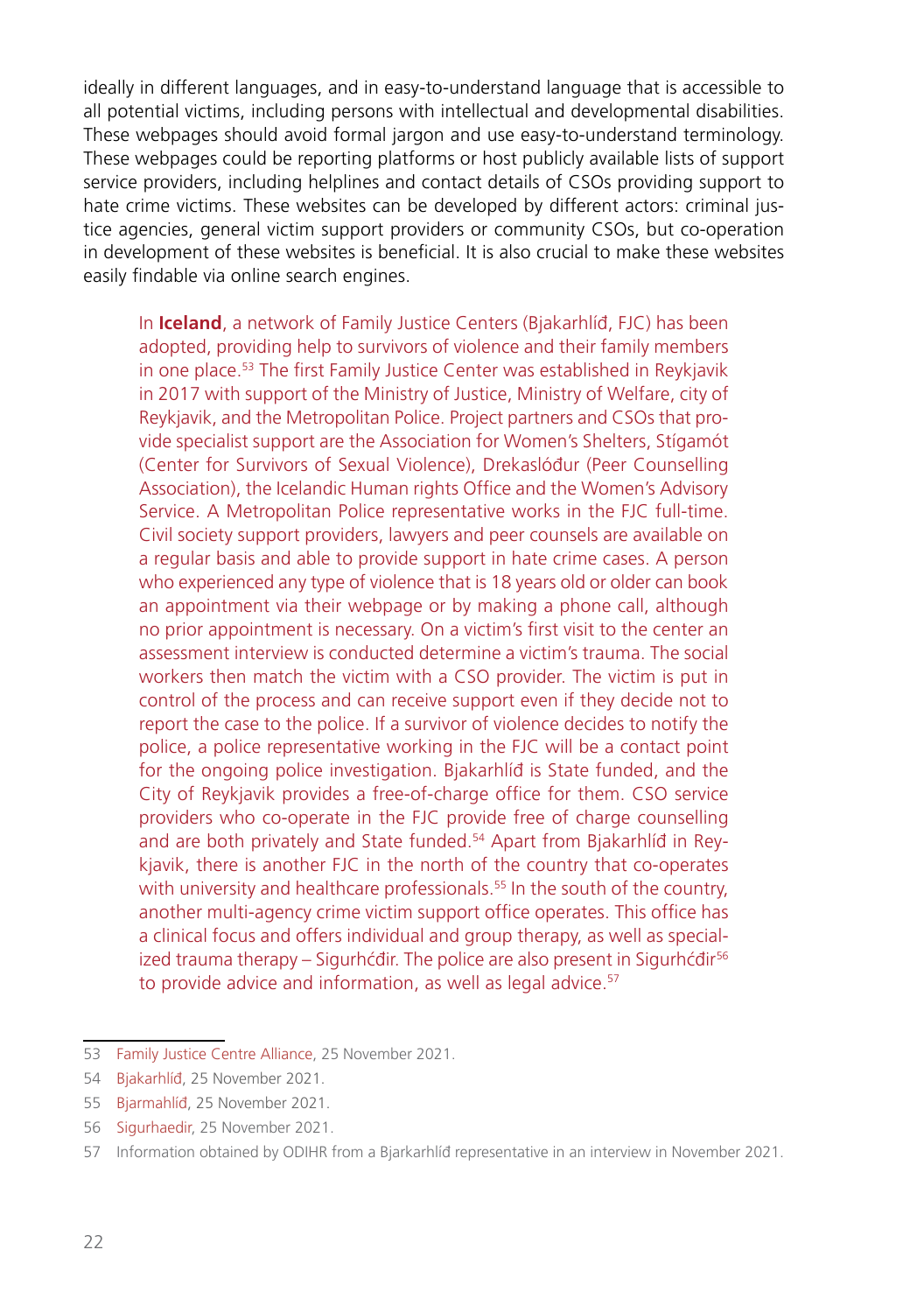Apart from developing webpages, setting up helplines for victims to receive support and be referred to specialized victim support organizations is also an option. Outreach to the public and vulnerable communities is also needed to raise awareness of the channels by which victims can make a self-referral.

In **Croatia**, the National Call Center for Victims of Crime and Misdemeanors was established in 2013 following a project involving the Victim and Witness Support Service Croatia (VSC, CSO), the Ministry of Justice and the United Nations Development Program (UNDP). It is free of charge and anonymous and is available to all victims throughout Croatia on a standardized number: 116006. The scope of work is to inform victims and witnesses about their rights, provide emotional support and refer them to institutions and associations that provide support. The helpline also shares information on the conditions and ways of exercising the right to financial compensation for victims of criminal offenses, and the organization monitors changes in the law related to issues of importance for victims and witnesses. In 2021, the Ministry of Justice, Ministry of Interior and Victim Support Croatia (VSC) started negotiations on the specific referral system of the National Call Center. The plan for the pilot project envisions that the Ministry of Interior selects a police station to directly refer victims to the National Call Center via a secure channel that shares information on available support. The process includes feedback and return information between VSC and the police. A memorandum of understanding and protocol specifying the duties and securities of referral of victims is to be signed by VSC and the police. At the same time, awareness-raising efforts have been undertaken, with a national victim's rights campaign being carried out, to encourage hate crime reporting.58

Often, CSOs are effective in referring hate crime victims to other CSO service providers, for example if their own services do not meet victims' needs or if there is a lack of accessible service in a given geographical location.<sup>59</sup> As CSOs often form alliances, coalitions or networks, they are usually well aware of the scope of services various organizations provide. Such exchanges between CSOs are very beneficial, especially when vulnerable identities of a victim overlap. For instance, a victim who is both a migrant and a person with a disability will need services that are sensitive to disability and will need support of specialists with expertise on migration laws and regulations. In such a situation, a disability organization that lacks expertise in supporting migrants or asylum seekers can reach out to an organization with expertise in this area to discuss the case, provide training to the counsellors or refer the victim. Recognizing the intersectional approach to hate crime victim support, and due to their years of co-operation and collaboration with each other, CSOs are often more effective in referring victims to other CSO service providers. Such

<sup>58</sup> Information obtained by ODIHR from a VSC representative in response to questionnaire in 2020 and a follow-up e-mail exchange in November 2021.

<sup>59</sup> *[The State of Support Structures…](https://www.osce.org/odihr/467916)* , *op. cit*., note 2, p.20.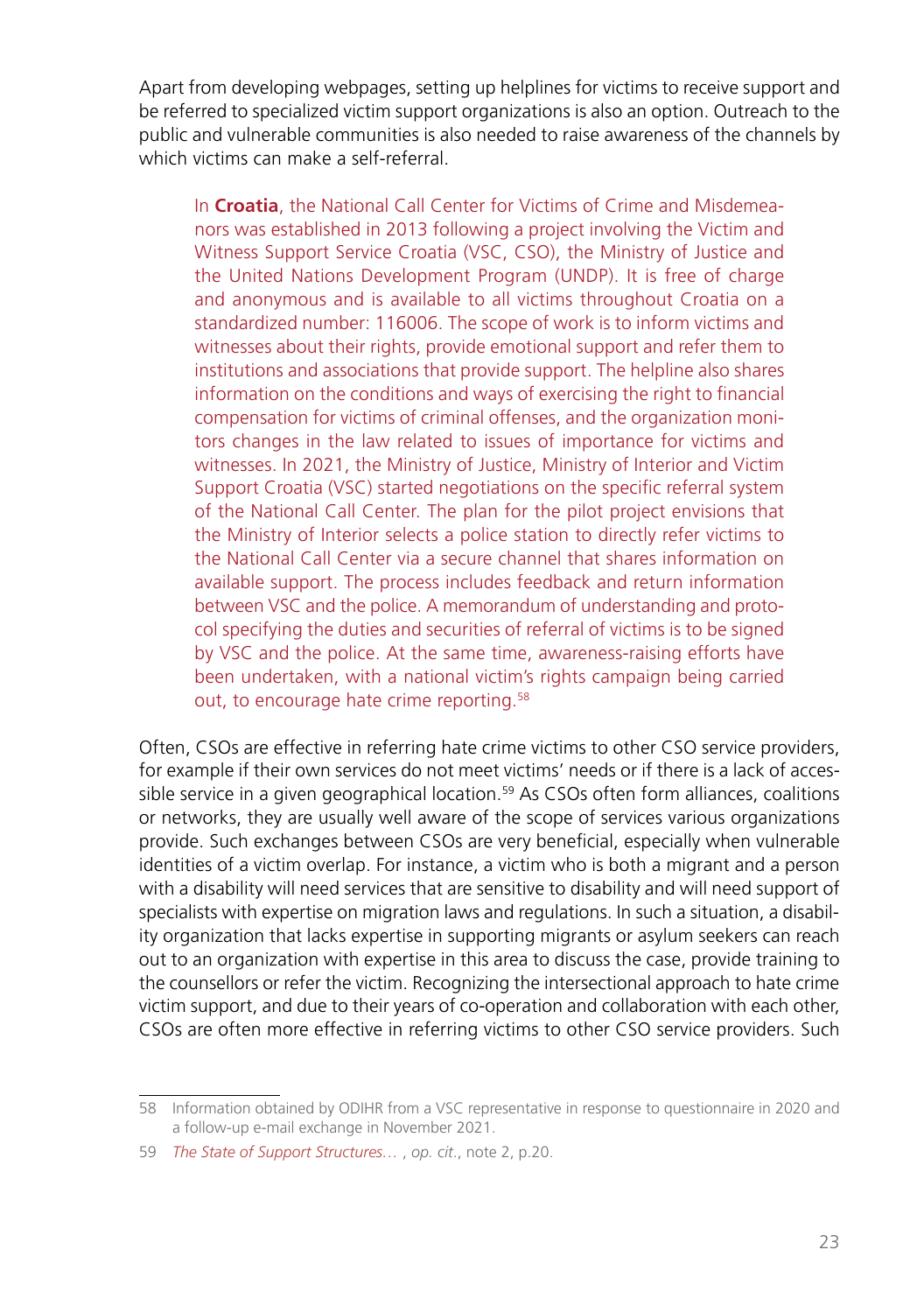<span id="page-23-0"></span>CSO coalitions should co-operate with the State to advocate for policy improvements and to ensure State referral mechanisms are comprehensive and exhaustive.

In **France**, France Victimes<sup>60</sup> is a victim's support federation of associations that provides victims with a wide range of assistance services, regardless of the offenses they have suffered. It covers the entire territory, including the French overseas territories and gathers 130 victim support associations in its network.

In **Switzerland**, in 2005, the Advisory Network for Victims of Racism (Beratungsnetz für Rassismusopfer)61 was created as a joint venture project between the humanrights.ch association and the Federal Commission Against Racism. The network runs 24 counselling centers across Switzerland. Humanrights.ch is responsible for the operational project management. Members of the network act according to specially developed quality standards. Each year, humanrights.ch publishes a summary report on racist incidents and offers its members opportunities for continuing education and networking.

#### Funding and accreditation

Irrespective of whether victim support services are provided by public or non-public entities, the State has a responsibility to ensure that service providers are adequately funded. It also has an obligation to offer opportunities to increase CSO access to government funding and partnerships.62 This entails States providing adequate funding opportunities and refraining from setting unnecessary criteria to obtain the funding, which can overburden CSOs with administrative procedures. The conditions under which the funding can be spent should always reflect realities on the ground and, ideally, should not be linked to granting the victim status in the criminal proceedings, as victims should be able to access support regardless of whether they wish to report their case to the authorities.

States should also create funding schemes that take a long-term perspective to make services more sustainable. Inadequate funding mechanisms may limit the types of services that CSOs can deliver, and exclude others, such as legal representation, emergency accommodation or other important services, from the overall offer.63 If funding is granted on a one-year basis, it prevents the continuity of free assistance to victims between the reporting period, the tender for the upcoming year and approval of project proposals. Continuous, sustainable and institutionalized funding allows CSOs to continuously operate and expand the scope and quality of their services. As with all elements of an

<sup>60</sup> See:[France Victimes](https://www.france-victimes.fr/) website for more information.

<sup>61</sup> See:[Beratungsnetz für Rassismusopfer](https://network-racism.ch/de/home.html) website for more information.

<sup>62</sup> *[Structural Arrangements for Hate Crime Victim Support: Policy Brief,](https://www.osce.org/files/f/documents/6/4/510857.pdf) op. cit.*, note 1, p. 12.

<sup>63</sup> *Ibid.,* p. 27.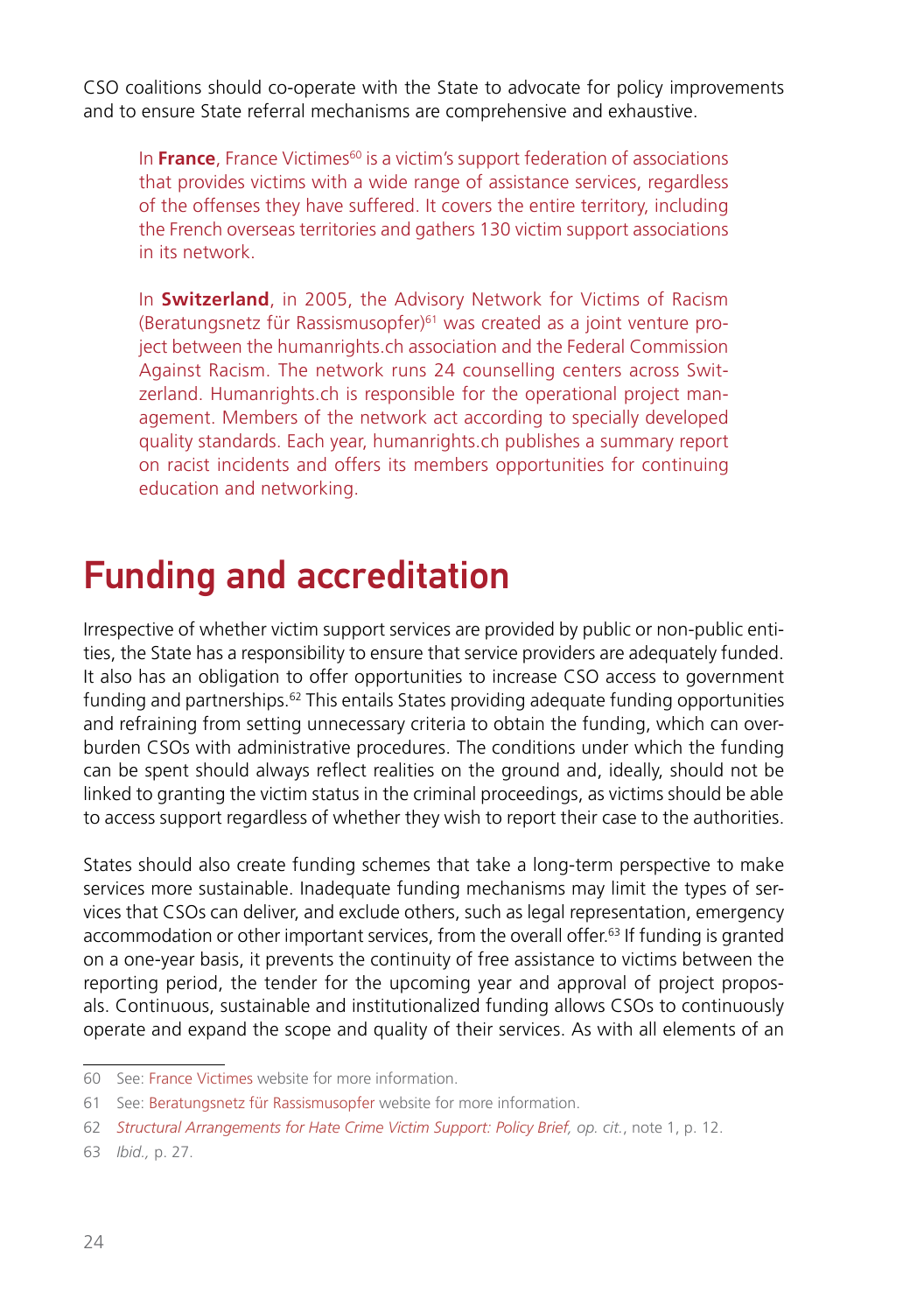effective hate crime victim support structure, engagement and consultations with CSOs are crucial in setting up institutionalized financing of victim support services.

In **Germany**, the Federal Ministry of Family Affairs, Senior Citizens, Women and Youth provides information for victims of violence in general and supports hate crime victims through the programme "Demokratieleben!" (Living Democracy). According to the federal funding rules, a fixed core amount supplemented with a flexible amount of money in relation to the number of inhabitants per year is allocated to each German federal state. This grant goes to the so-called "Landesdemokratiezentren" (Federal State Democracy Centers), which must grant a minimum fixed amount per year to a hate crime victim support organization in their region (note that some states give more than the fixed minimum amount). There is an annual planning meeting between the recipient and the donor to discuss and determine future needs and priorities. This increases trust and strengthens the common perception of problems. On the homepage www.odabs. org, a project of the Federal Ministry for Labour and Social Affairs, there is a map with all the CSOs in Germany that offer financial and practical support to victims of violence, including the ones that offer support for victims of hate crimes. These CSOs are central to victims of hate crimes. Most of them are independent organizations that receive government funding. There are specialized counseling centers for victims of hate crimes in Germany for each federal state. These counseling centers are financed from municipal funds, state funds and from the federal program "Demokratieleben!". At present, there are 15 independent counselling organizations for people affected by those crimes in 13 of Germany's federal states that are members in the VBRG – the Association of Counseling Centers for Victims of Right-wing, Racist and Antisemitic Violence in Germany. As an accompanying project to the federal program "Living Democracy", it is planned that the VBRG will receive state funding until 2024 from the Federal Ministry of Family Affairs, Senior Citizens, Women and Youth and the Government Commissioner for Migration, Refugees and Integration.<sup>64</sup> In addition, the Federal Government Commissioner for Migration, Refugees and Integration provides funding to model projects that support civil society stakeholders, and the people affected to handle racism, right-wing extremism and other forms of group-focused enmity. The projects for empowering migrant organizations aim to promote the involvement of migrants in the fight against racism and the prevention of right-wing extremism, to support those affected to handle racist hostility, and to empower them in their ability to act.

In **Sweden**, the Crime Victim Fund, which is administered by the Swedish Crime Authority, grants economic support to informational, developmental

<sup>64</sup> Information obtained by ODIHR from the VBRG representative in a response to a questionnaire, 2020.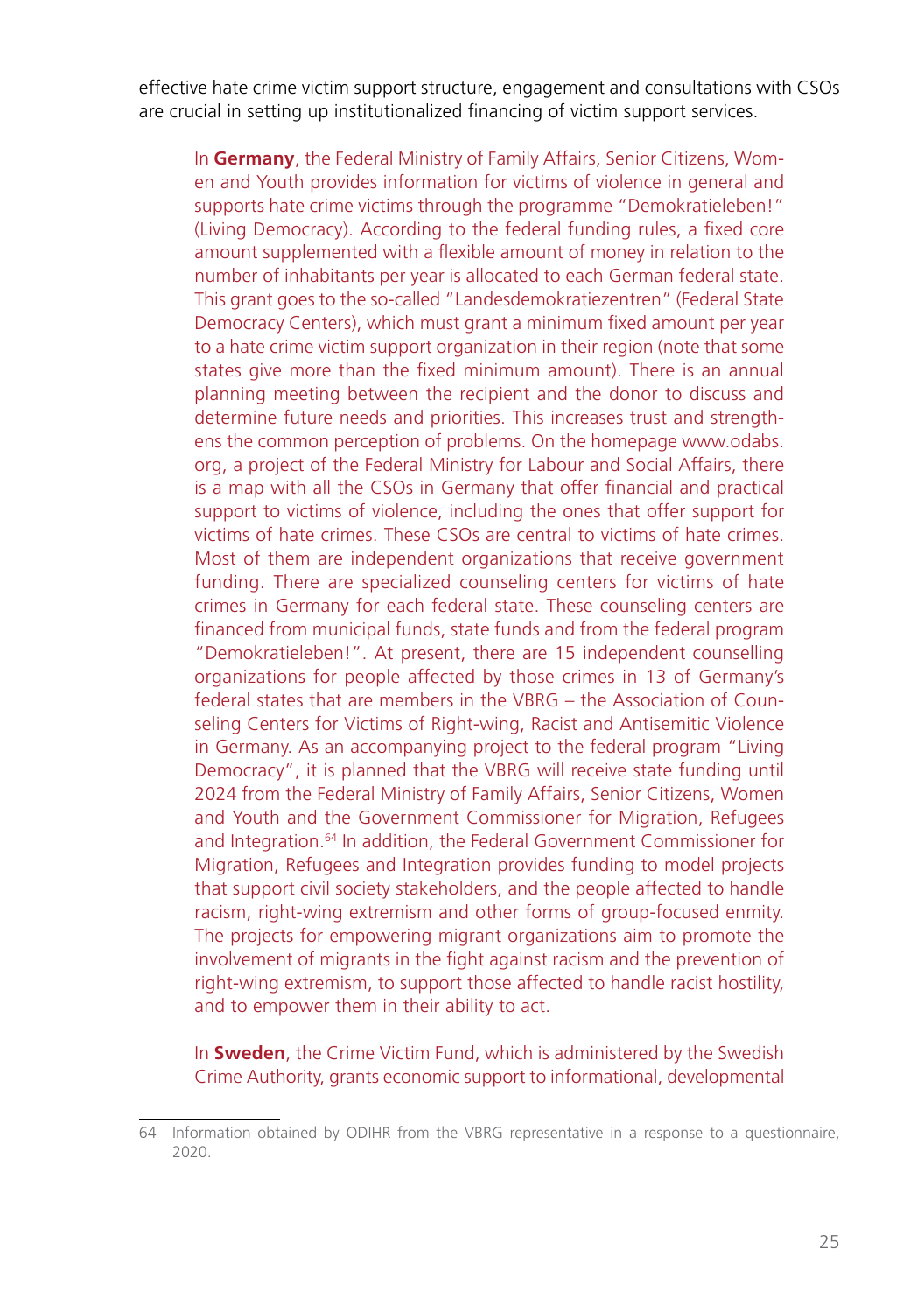work, projects and research twice a year. Some years ago, the Crime Victim Fund was instructed by the government to prioritize activities and projects directed to helping victims of racist, xenophobic anti-Semitic, Islamophobic or homophobically motivated crimes. Victim Support Sweden (Brottsofferjouren, VSS) is the largest CSO offering generic support to crime victims with a nationwide support line and over 70 local support centers around the country. Some local centers are more specialized in hate crime victim support. VSS is mainly funded by the Swedish Crime Victim Compensation and Support Authority and the National Board of Health and Welfare, but the local support centers are mainly funded by local authorities in their municipalities. The Crime Victim Fund also supports the work of the Swedish Federation for Lesbian, Gay, Bisexual, Transgender, Queer and Intersex Rights (RFSL). RFSL has a crime victim hotline and runs a shelter for LGBTQ people. Both organizations, VSS and RFSL, are listed as service providers on the police website dedicated to hate crimes.<sup>65</sup> They also co-operate with each other. For example, RFSL provides sensitivity training around LGBTQ issues for VSS representatives.<sup>66</sup>

In **Croatia**, there are seven county courts with victim and witness support departments. These departments provide emotional support to victims and witnesses before, during and after court hearings. They also provide information on victims' rights and practical information explaining the criminal justice process to the victims, witnesses, and their families. They may also refer victims/witnesses to specialized support providers. On the initiative of the Ministry of Justice and Public Administration (MoJ), an open call for proposals was issued to establish a Network of CSO victim support providers in counties without these departments. The MoJ provides continuous financial support for the Network for three-year programmes, and reporting is required on an annual basis. Upon the creation of the Network, the MoJ organized meetings with criminal justice system representatives and CSOs in the Network to encourage co-operation. Organizations within the Network communicate their work and co-operate with CSOs outside the Network, such as the Human Rights House Zagreb and Center for Peace Studies Zagreb, for example, by collecting recorded cases of hate crimes. Victim and witness support departments in county courts provide limited support to persons already engaged in criminal proceedings. The established Network provides more holistic support, as they include a level of service that the State would not be able to provide, since it has no contact with victims that have decided not to report a crime to the police. They can accompany the victim to the police station, prosecution office, or during the criminal proceedings. The organizations within the

<sup>65</sup> See: [Polisen website,](https://polisen.se/utsatt-for-brott/olika-typer-av-brott/hatbrott/) 25 November 2021.

<sup>66</sup> Information obtained by ODIHR from the RFSL representative in an interview in November 2021, and from crime victim authority representative in an interview in November 2021.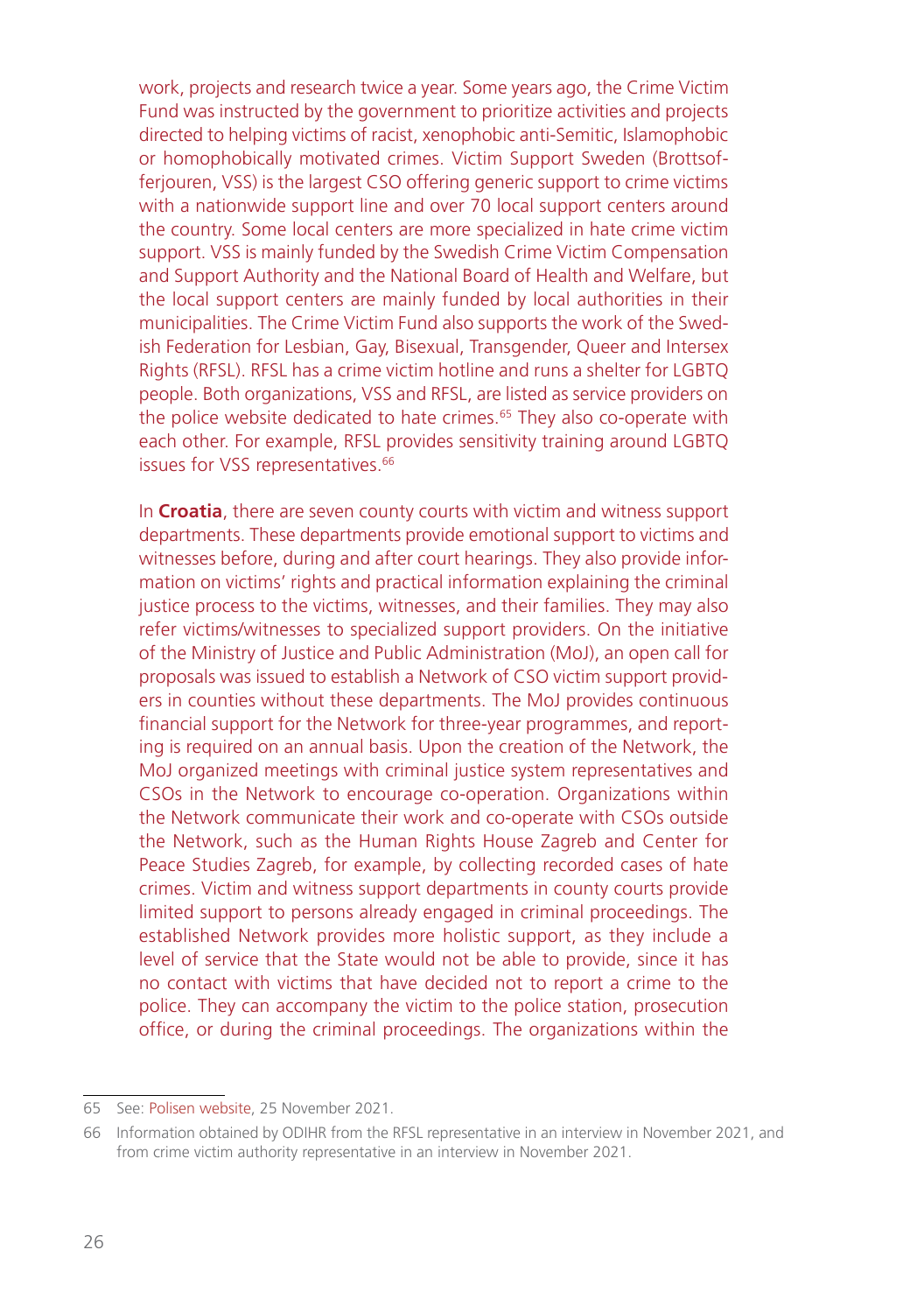network are now in the process of standardizing quality control of hate crime victim support in all counties.67

In **Portugal**, the Portuguese Association for Victim Support (APAV) is a private charitable organization, recognized by law. A major source of APAV's funding comes from protocols established with the government and several ministries (the Ministry of Justice, the Ministry of Internal Affairs, the Ministry for the Social Security, the Ministry of Health and the Presidency of the Counsel of Ministries). The mission of the organization is to support the victims of crimes, including hate crimes, their families and friends, by securing high quality, free-of-charge and confidential services and contributing to public social and private policies regarding victims of crimes.<sup>68</sup>

In some countries, CSOs can apply for accreditation to be enlisted as official service providers and to receive specific funding to support hate crime victims. The accreditation process may also set the framework of collaboration between civil society and State actors. It is important that accreditation requirements are not unrealistic or overly complicated because this may preclude relevant and essential organizations from receiving accreditation.<sup>69</sup> Overly complicated or unrealistic accreditation requirements mean that formal lists of approved service providers often do not include all CSOs providing support to hate crime victims.

In the absence of an extensive accredited list of CSOs specializing in hate crime victim support, in many countries, the police or prosecution rely on informal lists or prior knowledge of specialist support providers when they refer victims. While this solution lacks the comprehensive and sustainable aspects of a robust system, it might remain functional and alleviate the lack of an established referral protocol. In some countries, inter-agency networks bring together CSOs and law enforcement to co-ordinate the delivery of support and improvement of victim care.

To provide relevant services, the list of accredited organizations should include organizations that provide complimentary services and are specialized in addressing the needs of specific hate crime victim groups. Fulfilling accreditation criteria (requirements connected to facilities, insurance, expert employee fees, etc.) should not bestow an unnecessary administrative burden on CSOs. Many CSOs operate almost exclusively thanks to grants or volunteer work. Therefore, they may experience difficulties meeting some of the legal requirements. These requirements, for example to obtain the status of "hate crime victim support provider", should be clearly defined and linked with quality control and available funding opportunities. A good practice is to involve impartial experts in the

<sup>67</sup> Information obtained by ODIHR from the Women's Room (the leader of the Network) representative in an interview in November 2021 and available at the [Network of Support and Co-operation for](https://mrezapodrskeisuradnje.com/en/) [Victims and Witnesses of Criminal Offences website](https://mrezapodrskeisuradnje.com/en/).

<sup>68</sup> Information obtained by ODIHR from the APAV representative in a response to a questionnaire, 2020 and [APAV website](https://apav.pt/apav_v3/index.php/pt/apav-1/visao-missao).

<sup>69</sup> *[The State of Support Structures…](https://www.osce.org/odihr/467916)* , *op. cit*., note 2, p.6.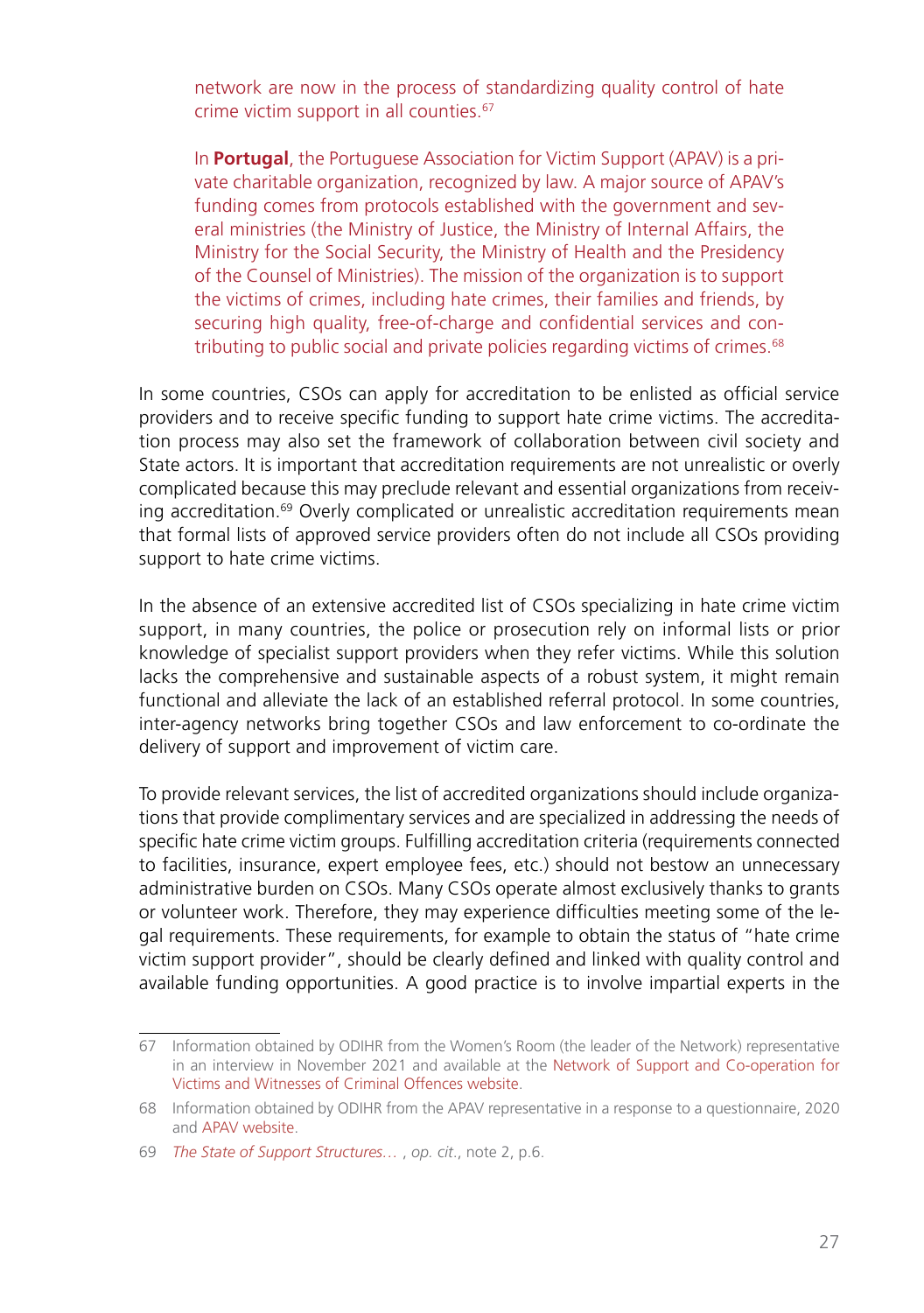accreditation procedure. Since government representatives might have little expertise in the counselling field, they might require support of experts in the relevant fields to be able to assess the proposals submitted by the CSOs.

In **Slovakia**, under the Victims' Act (no. 274/2017 Coll.),<sup>70</sup> CSOs can apply for accreditation for up to five years under the Ministry of Justice (MoJ) to provide support to victims of crimes. To be registered, CSOs have to fill in an application and provide documents proving the expertise of employees. Experts need to have finished studies in the fields of psychology, social work, or law and have three years of practice in their respective field. CSOs must also prove they have sufficient space (e.g., lease of rooms where help is provided) and liability insurance. In their application, CSOs can decide between providing general help to all victims or specialized help to certain groups of particularly vulnerable victims. They can also decide how long they need the accreditation for. An accreditation committee of experts from the fields of psychology, social work and law evaluates the applications to ensure they meet the criteria stipulated under the Victims' Act and makes a recommendation to the Ministry of Justice to grant or deny accreditation. If the CSO proves it meets all criteria (mostly that it employs/will employ at least one expert in every field – psychology, social work or similar, and law), the accreditation is granted. Quality control is based on "standards of quality of help and support provided" prepared by the MoJ. Usually, employees from the MoJ and members of the accreditation committee make personal visits to the accredited CSOs to check on the implemented procedures and methods of work. The accredited CSOs are obliged to keep records on the support provided (i.e. anonymized files on victims) that can be reviewed during quality control checks. If the accredited CSO does not meet these standards, first they are asked to take measures to implement them, and if they fail to do so, their accreditation is revoked. The accreditation is connected to the MoJ grant scheme for victim support organizations. Only accredited CSOs can receive grants from this specific scheme for victim support providers.<sup>71</sup>

In **France**, the requirements to help hate crime victims are defined in each financing agreement. Accredited victim support providers, such as LICRA (League Against Racism and Antisemitism), SOS Racisme and association Paris Aide aux Victimes, are financed by the State – mainly the Ministry of Justice. Victim support services have to meet the following criteria: practice a multi-disciplinary approach; be physically accessible; have continuity of assistance; offer free and long term support; offer neutral and confidential

<sup>70</sup> [Zákon z 12. októbra 2017 o obetiach trestných činov a o zmene a doplnení niektorých zákonov](https://www.slov-lex.sk/pravne-predpisy/SK/ZZ/2017/274/20210701) [Law of 12 October 2017 on victims of crime and on the amendment of certain laws], 274/2017 Z. z., 12 October 2017.

<sup>71</sup> Information obtained by ODIHR from a Ministry of Justice of the Slovak Republic representative in a response to questionnaire in 2020 and a follow-up e-mail exchange in 2021.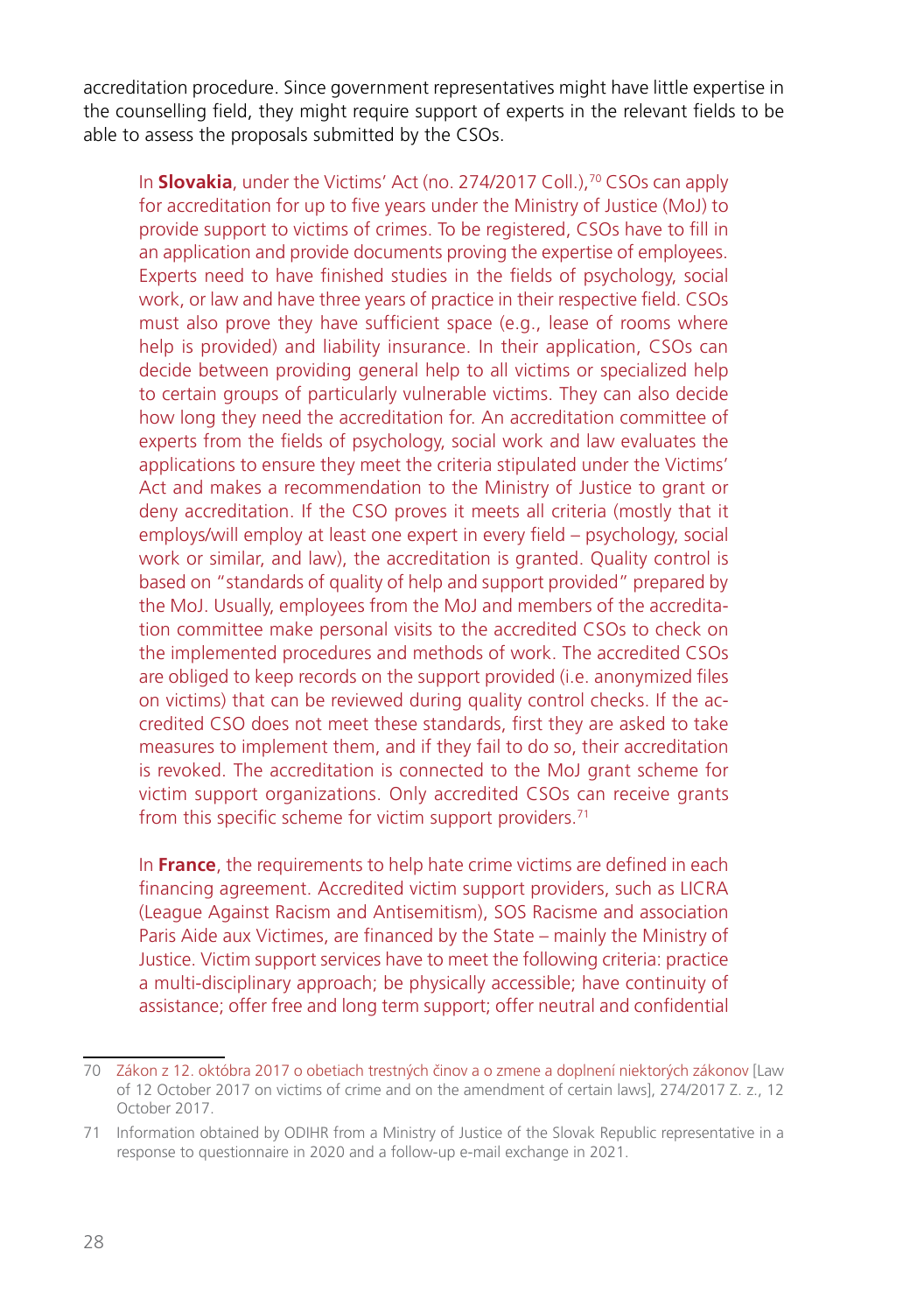<span id="page-28-0"></span>support; offer professional support by trained staff; and be involved in local victims' support action. The specialized accredited CSOs mostly provide practical and legal support and have partnerships with general victim support services that provide psychological assistance and social services.<sup>72</sup>

#### Quality standards and control

Having established quality standards creates more effective hate crime victim support. Standards for victim-centred support services should be co-developed by all relevant stakeholders, notably CSO service providers. Without established quality standards and mechanisms to ensure quality control of hate crime victim support services, victims may receive poor quality service. Police and prosecution offices need clear guidance on where to refer victims and which organizations provide quality support for various types of needs. Therefore, publicly available and frequently updated lists of support service providers that meet certain standards around personnel qualification, training and service guidelines are critical to ensure victims can receive the support they need.

Quality control is often linked to the accreditation process but it can also be established separately. In the first option, quality control instruments are linked with accreditation and funding mechanisms (see examples in previous section on accreditation). In countries with no official accreditation system, it is necessary to establish quality control measures to ensure victims receive effective support. Quality management should be regularly and independently monitored.73 Such quality control should not focus on activity/project implementation but on the quality of the services provided.

Quality control can also be done by CSOs themselves. Some hate crime victim support providers collect feedback and satisfaction surveys from their clients. Collecting both qualitative and quantitative data can reflect the experiences of individuals back to CSOs and help organizations improve the services they offer. These evaluations must take data protection regulations into account and should ensure victims are not exposed to re-victimization in the process. Setting up an independent commission composed of academics, CSOs and representatives of equality bodies and/or criminal justice bodies to check the quality of services provided might constitute yet another alternative.

In the **Czech Republic**, victim support service providers need to be registered and follow quality standards to receive state funding. In IUSTITIA is a CSO that supports hate crime victims by providing legal and social aid, as well as individual financial support to cover psychological help and other legal costs (expert witness statements, medical reports, etc.) In IUSTITIA is supported by the Ministry of Justice and the Ministry of Social Affairs and grants are

<sup>72</sup> Information obtained by ODIHR from a Ministry of Justice representative in a response to questionnaire in 2020.

<sup>73</sup> *[Structural Arrangements for Hate Crime Victim Support: Policy Brief,](https://www.osce.org/files/f/documents/6/4/510857.pdf) op. cit.*, note 1, p. 43.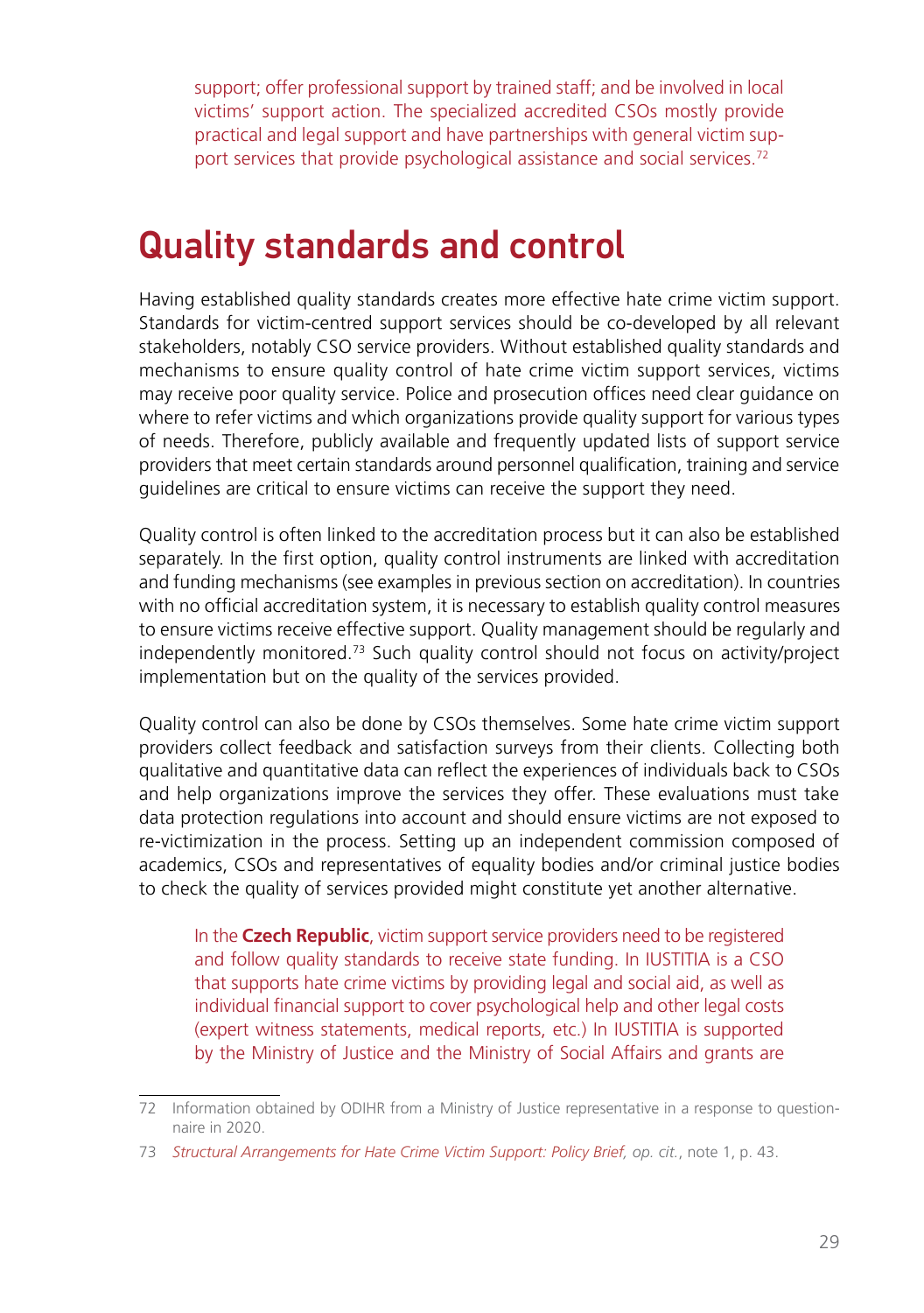<span id="page-29-0"></span>provided for a one-year period. The quality of services is ensured by mandatory "standards of quality of social services", and "standards of quality of legal information" which must be provided by the service provider during the registration to the Ministry of Justice and the Ministry of Social Affairs, respectively. The observance of standards may be controlled by the ministries.<sup>74</sup>

In **Germany**, members of the VBRG follow the "Quality standards for professional support". The social scientific research institute DJI (German Youth Institute/Deutsches Jugendinstitut) was involved in the development of these quality standards. DJI monitors the quality of the services provided. It independently evaluates how clients experience the counselling center, to what extent they were satisfied with the service offered, which aspects helped them most and how the counselling centers can improve their services. The results contribute to continuous improvement of the service and provide a source of valuable information to the State authorities that provide funding.75

#### Individual needs assessments

An individual needs assessment (INA) usually takes the form of an interview or a series of interviews. The process should result in a set of conclusions about the hate crime victim's needs and corresponding protection and support measures. Once a victim's needs and required services have been determined the victim can be referred to the most relevant support providers.<sup>76</sup>

INAs should be conducted upon first contact with the victim. Very often it is CSOs who are first to respond to the needs of hate crime victims. They can accompany the victim to the police station or refer them to other CSO services. Other times, it is the police or prosecution who can refer victims to service providers. This means that victims may have to undergo an INA twice – once with the police and once with a CSO. Therefore, the approach of conducting INAs should not differ fundamentally among these actors, to avoid repetition and simplify the process so that INA outcomes can be used and shared with a victim's consent.<sup>77</sup>

The data collected within the EStAR project reveals that police often have insufficient knowledge on which questions are sensitive and relevant for meeting the needs of

<sup>74</sup> Information obtained by ODIHR from an In IUSTITIA representative in a response to questionnaire in 2020.

<sup>75</sup> Information obtained by ODIHR from a VBRG representative in a response to questionnaire in 2020.

<sup>76</sup> *[Diagnostic Tool for Assessing National Hate Crime Victim Support Systems](https://www.osce.org/odihr/506386)* (Warsaw: OSCE/ODIHR, 2021), p. 34. For more information, see: *[Model Guidance on Individual Needs Assessments of Hate](https://www.osce.org/odihr/489782)  [Crime Victims](https://www.osce.org/odihr/489782)* (Warsaw: OSCE/ODIHR, 2021).

<sup>77</sup> *[The State of Support Structures…](https://www.osce.org/odihr/467916)* , *op. cit*., note 2, p.23.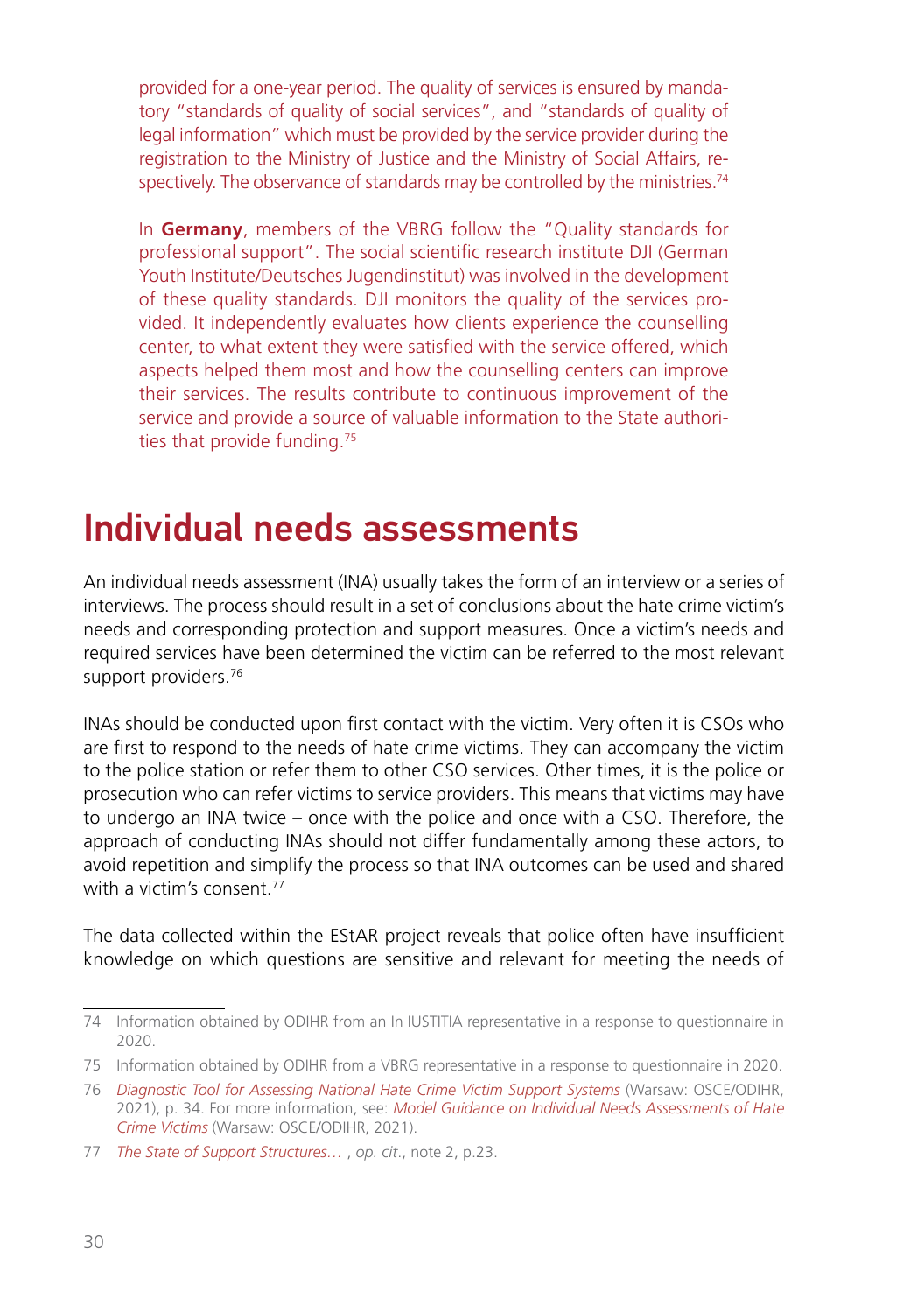hate crime victims, resulting in incomplete INA processes that may put victims at risk of secondary victimization. Easy-to-use guidance and instructions should be developed to provide both police and CSOs with information on the needs of hate crime victims, and the steps to be taken in working with them.78 It is beneficial to use the expertise of CSOs working with hate crime victims, both in developing a shared methodological approach to INAs and establishing collaboration initiatives on conducting them.79

When it comes to sharing outcomes of the INA between criminal justice agencies and CSO support service providers, effective channels of communication have to be established, and continuing efforts must be made to build trust between these actors.

In the **Netherlands**, police officers, prosecutors and public victim support services – Slachtofferhulp Nederland (Victim Support Netherlands, VSN) – use the same case management system. The exchange of information is automatic. The results of the initial individual needs assessment conducted by police are immediately available to prosecutors and VSN. The police are required to confirm in the system whether a victim is vulnerable and whether they require protection measures. VSN contacts the victim and presents the types of support available. VSN can also request protection measures from the police and prosecutors. The follow-up to INA outcomes is easily shared with the relevant actors in a timely manner.<sup>80</sup>

In **Belgium**, Le Collectif pour l'Inclusion et contre l'Islamophobie en Belgique (CIIB) is a CSO assisting persons who have experienced hate crimes. It has established a strong partnership with UNIA, the Interfederal Center for Equal Opportunities and against Discrimination and Racism – an equality body. When CIIB is contacted by the victim, it makes sure that the victim lodges a complaint with the police and UNIA. If they have not lodged a complaint, the representative of CIIB either accompanies the victim to the police or equality body's office, or asks a representative of the equality body or a police officer to visit the victim to obtain the statement. To avoid repeating the interview and INA, the CCIB tries, to the extent possible, to visit the victim with a representative from UNIA, who is introduced to the victim as a reliable actor. The victim is asked to make a formal complaint or at least record the incident in the monitoring system, so the case is included in the official data. During the first meeting with the victim, a semi-structured interview based on a questionnaire is conducted to obtain maximum information both on the victim, the facts, and the context of the incident that was suffered, as well as information on the perpetrator. A CIIB representative is regularly in contact with the victim, as well as with the UNIA officer who is responsible for the file, to agree on the specific

<sup>78</sup> *Ibid*., p.9.

<sup>79</sup> *Ibid*, p.23.

<sup>80</sup> *[Compendium: Practices on Structural Frameworks for Individual Needs Assessment \(INA\) of Hate](https://www.osce.org/files/f/documents/7/a/505981.pdf) [Crime Victims and Referrals](https://www.osce.org/files/f/documents/7/a/505981.pdf)* (Warsaw: OSCE/ODIHR, 2021, p.29).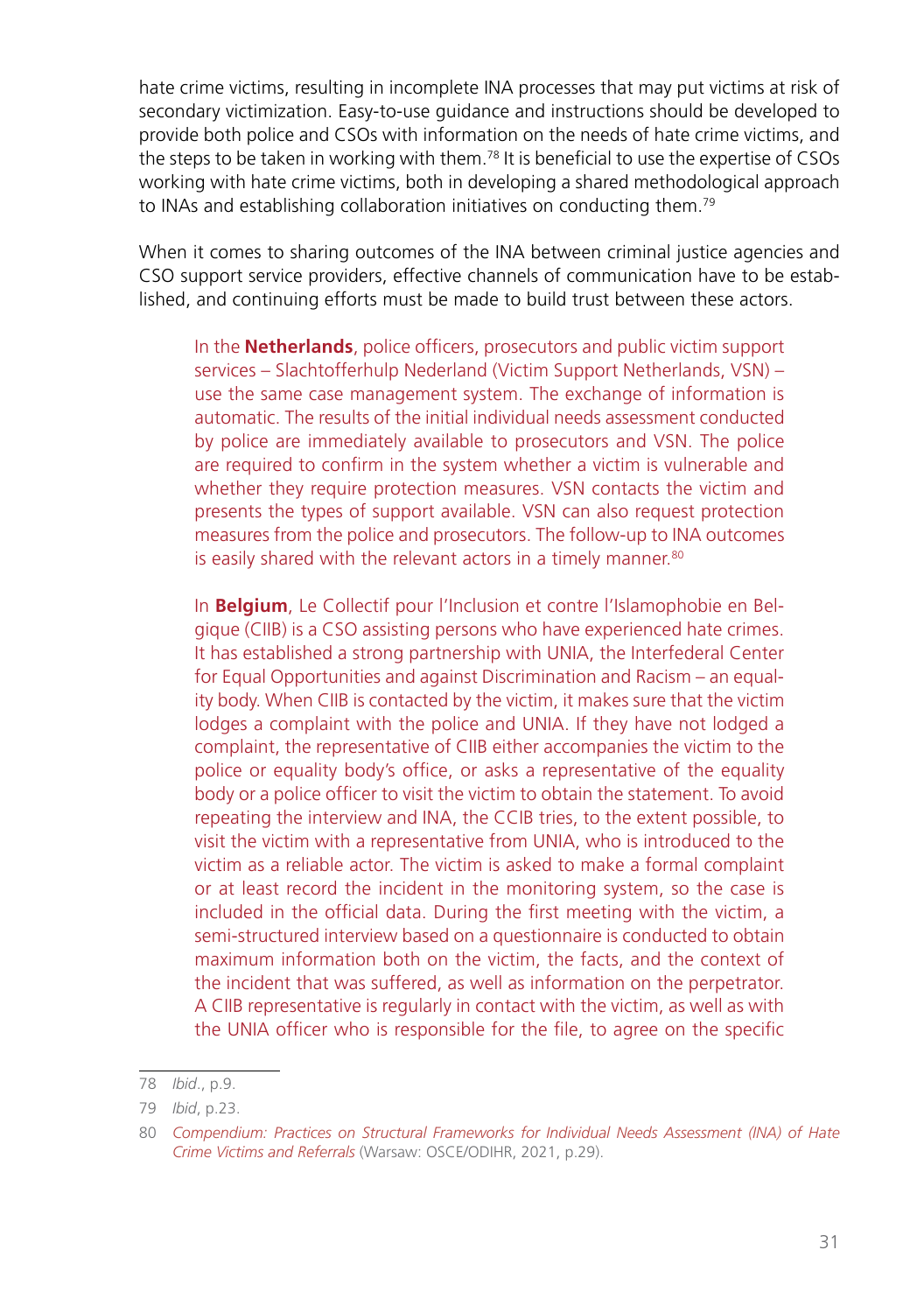needs of the victim and to collect all important documents (properly filed complaints, medical certificates, testimonies, etc.) for the sake of the legal case. A calendar for monitoring and continuous evaluation of the case is put in place from the start between the victim, the CCIB and the UNIA.<sup>81</sup>

In **Malta**, the Police Victim Support Unit is supported by the Hate Crime and Hate Speech Unit (HCU), which was established in October 2019 within the EU-funded project National Security and Law Enforcement with Civil Society and Public Partners, led by the Ministry for Home Affairs. The Hate Crime Unit is a multidisciplinary unit that provides professional support and legal aid to victims. This unit consists of professionals coming from different backgrounds such as psychology, social work and legal aid. Support provided by the HCU includes: legal aid, psychological support, a dedicated helpline and a website. Victims are usually referred by the district police to the Victim Support Unit. During this procedure the victim support officer will ask them whether they would like to receive therapeutic and/ or legal interventions. Following the victims' consent, they are referred to the HCU. Once the victims are referred to the HCU, an individual needs assessment is conducted, and a Care Plan of six months is formulated and reviewed accordingly. Through the assessment, a conclusion can be drawn on whether the victim needs to be referred to specialized agencies/entities. This assessment will be listed and documented on the Care Plan. Victims who are referred will be in touch with the therapeutic assistant until the court proceedings are finalized. Depending on the victim's psychosocial needs, they are referred to other entities and organizations to ensure that a specialized service is delivered. During this procedure, with the victim's consent, thorough information is provided to the professional who will be intervening with the victim. During assessment, once the victim indicates that there are other professionals involved in their case, these other professionals are also invited to the victim's Care Plan meeting. Ensuring there is communication with other entities and that they work together in the best interests of victims is paramount. The HCU refers victims to CSOs supported by the Maltese government. The Hate Crime Unit accepts referrals from all other agencies or CSOs that provide support to victims and wish to refer them for ongoing specialized support or legal representation.<sup>82</sup>

<sup>81</sup> Information obtained by ODIHR from the CCIB representative in a response to a questionnaire, 2020.

<sup>82</sup> Information obtained by ODIHR from the Malta Police Force representative in a response to a questionnaire, 2020.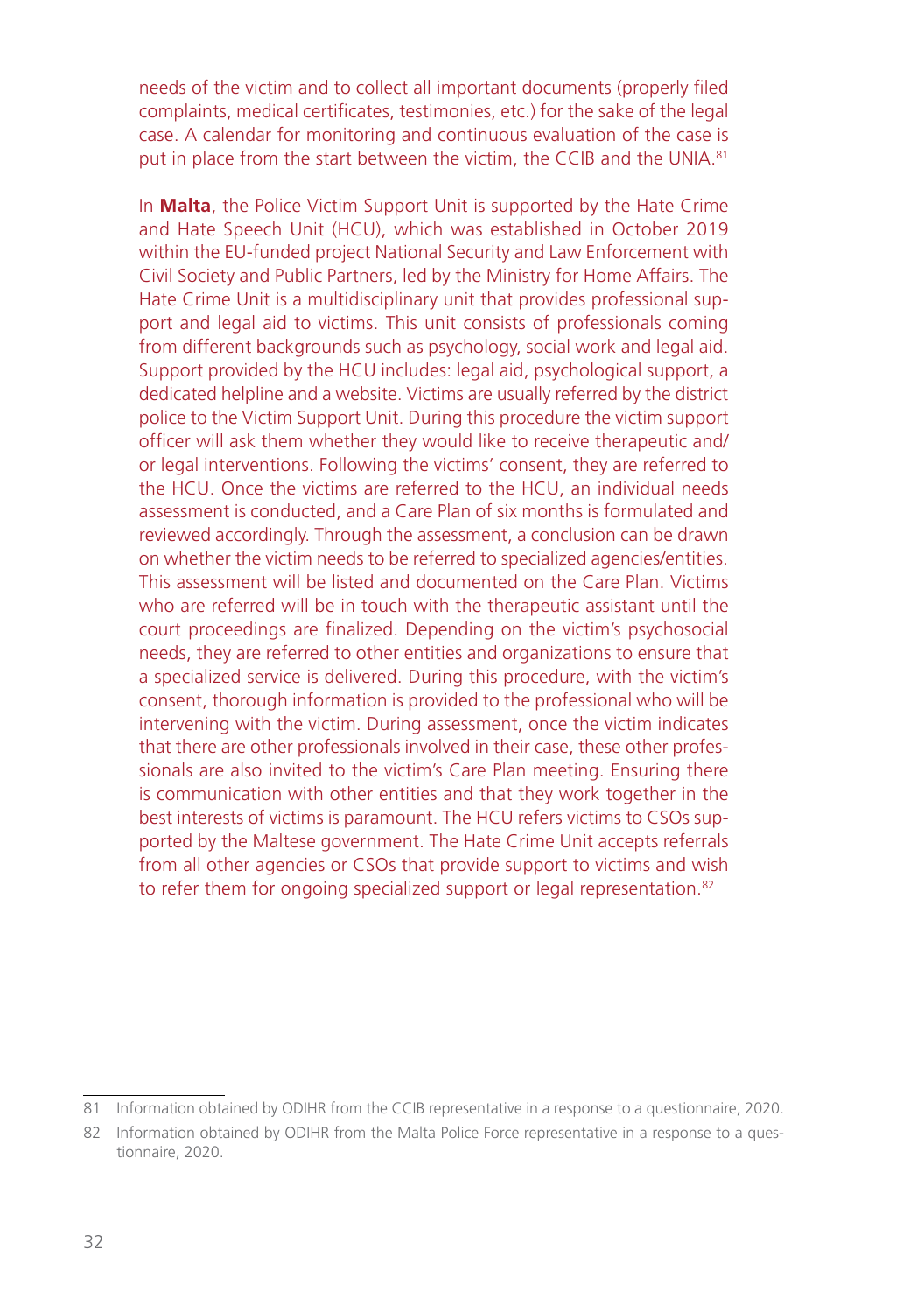### <span id="page-32-0"></span>Data collection and exchange

To successfully provide victims with access to counseling, reliable data must be collected and shared between criminal justice authorities and CSOs providing support to hate crime victims. Data collection and exchange also allows States to understand and address under-reporting and under-recording of hate crimes.<sup>83</sup> In Estonia, for example, they have unified their databases of the police and judicial system, allowing for tracking, reporting and recording of the outcomes of criminal proceedings on a case-by-case basis.<sup>84</sup>

CSO service providers often collect data on the number of incidents, requests for support and their follow-up with victims on their status in criminal proceedings, which provides stakeholders with a stronger understanding of what happens during the criminal justice process. Data collected by CSOs can positively influence decisions made by State representatives when establishing priorities in policies and action plans. At the same time, data collected by the State, such as the number of reported cases and the number of prosecutions and judgments, disaggregated by bias motivation and location, etc., can provide invaluable insights that strengthen the support structures of CSOs. This may, for example, provide data to back up decisions to establish a support system in specific geographical locations experiencing higher numbers of hate crimes.

Exchanging information between criminal justice agencies and CSOs contributes to a better understanding of trends in hate crime victimization and can allow adjustments to be made to victim support policies based on data analysis.<sup>85</sup> Additionally, sharing information between CSOs and criminal justice representatives can improve the way hate crime cases are dealt with by providing the necessary knowledge and insights to criminal justice professionals to amend their processes. CSOs can also inform the police in case they have insight on potential further hate crime risks and can request additional protection efforts.

In **Lithuania**, dedicated round table discussions involving local police officers, prosecutors and representatives of vulnerable communities led to the preparation of a guide for law enforcement officers on "Cooperation with Communities Vulnerable to Hate Crimes". Compiled by the Human Rights Monitoring Institute and the Lithuanian Center for Human Rights by the order of the Ministry of the Interior of the Republic of Lithuania, the guide provides comprehensive information about the communities considered to be at risk in the country, including the Jewish, Romani, Muslim and LGBTI communities, as well as migrants and persons with disabilities. The document is meant to "help recognize hate crimes against

<sup>83</sup> *[Structural Arrangements for Hate Crime Victim Support: Policy Brief,](https://www.osce.org/files/f/documents/6/4/510857.pdf) op. cit.*, note 1, pp. 44-45.

<sup>84</sup> *[Hate crime recording and data collection practice across the EU](https://fra.europa.eu/sites/default/files/fra_uploads/fra-2018-hate-crime-recording_en.pdf)* (EU Agency for Fundamental Rights, 2018)*,* p. 44*.*

<sup>85</sup> To learn more about the importance of data collection see ODIHR's *[Information Against Hate Crimes](https://www.osce.org/odihr/INFAHCT) [Toolkit \(INFAHCT\) Programme Description](https://www.osce.org/odihr/INFAHCT)* (Warsaw: OSCE/ODIHR, 2018), p.7.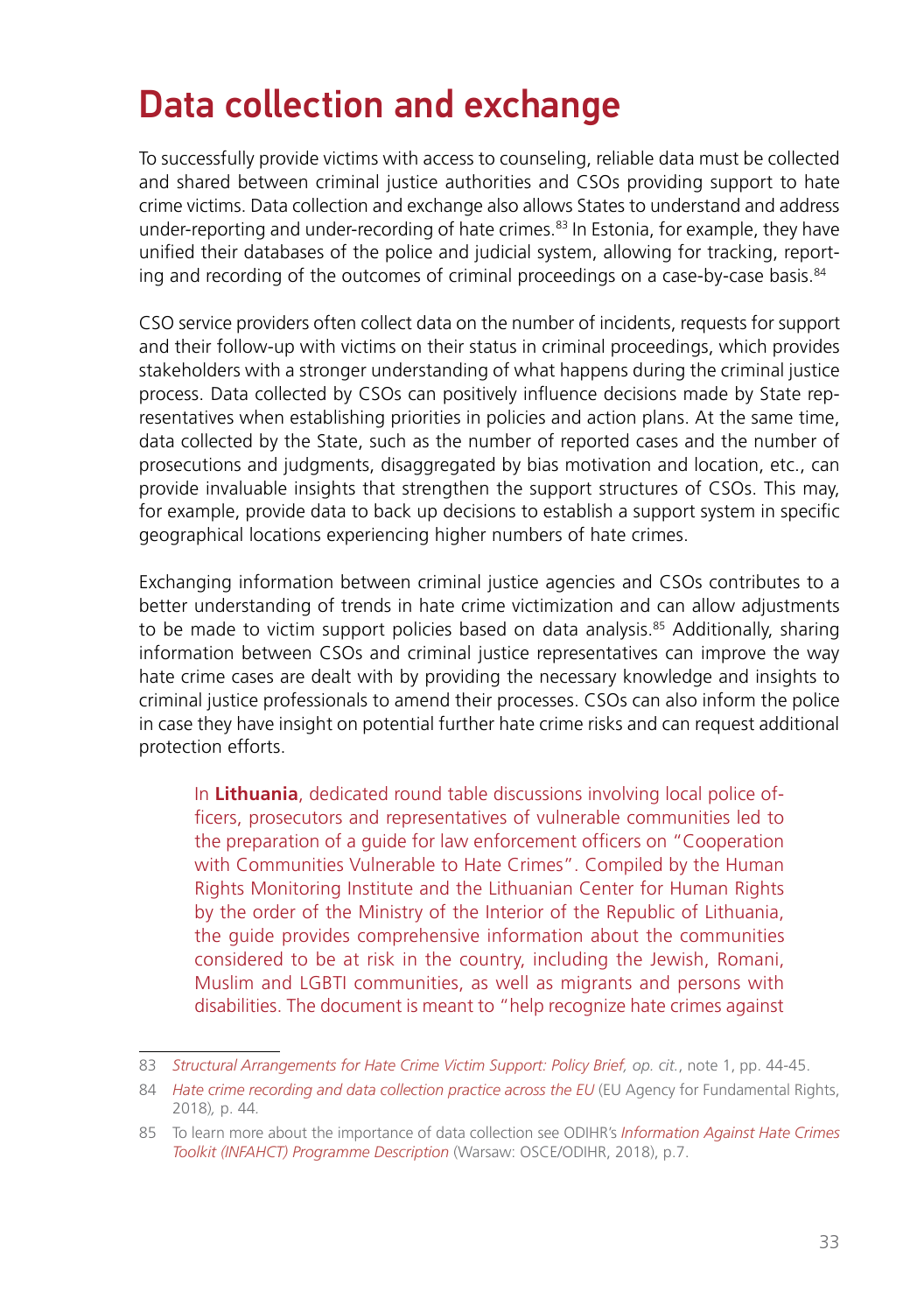these communities, enabling to get a better understanding of how the hate crimes affect both the individual people and the entire community targeted"86 and emphasizes that "mutual understanding is the first and essential step in seeking for a more efficient cooperation with vulnerable communities."87

Information exchanges between State agencies and CSOs can be formalized, for instance through official monitoring mechanisms, or by signing memoranda of understanding between criminal justice agencies and CSO service providers. They can also take place through regular meetings between representatives of government agencies and CSOs, or through established networks between and across government and civil society support providers. In some countries there are designated contact points within criminal justice agencies that specialize in hate crime prevention/monitoring/victim support. They can be community liaison officers or prosecutors specialized in hate crimes. Their contact details should be made public and be easily available so CSOs can reach out if there is a case they would like to discuss or there is some information they would like to provide.

Data should be exchanged on various levels, for example both nationally and locally. In addition, international bodies, such as ODIHR, the Council of Europe and the EU can support trans-national knowledge exchange. It should be made clear that there are strict data protection regulations in place, so data that is shared should be presented in aggregate and anonymized. When personal data is shared, it should only be done with the consent of the victim.

In **Spain**, in December 2020, the Ministry of Interior launched a satisfaction and victimization survey, which is part of the Action Plan to Combat Hate Crimes. Similar research was conducted in 2017, which enables data to be compared for each wave of the research. This helps stakeholders observe trends in hate crime victimization.<sup>88</sup>

In the **Czech Republic**, in 2017 In IUSTITIA conducted a piece of representative research with the criminal justice system actors, focusing on hate crime and hate crime victims' rights.<sup>89</sup> Based on the research findings, In IUSTITIA developed the Guide for State Attorneys and Judges (Příručka pro soudce a státní zástupce).<sup>90</sup>

<sup>86</sup> *[Cooperation with Communities Vulnerable to Hate Crimes. Practical guide for law enforcement officers](https://vrm.lrv.lt/uploads/vrm/documents/files/Practical%20Guide%20ENG.pdf)* (Vilnius: Human Rights Monitoring Institute and the Lithuanian Centre for Human Rights, 2020), p. 6.

<sup>87</sup> *Ibid*., p. 6.

<sup>88</sup> Information obtained by ODIHR from the Spanish National Office against hate crimes representative in November 2021. The survey report is available online in Spanish: *[Informe de la Encuesta Sobre](http://www.interior.gob.es/documents/642012/13622471/Informe+de+la+encuesta+sobre+delitos+de+odio_2021.pdf/0e6ffacb-195e-4b7b-924e-bf0b9c4589b5)  [Delitos de Odio](http://www.interior.gob.es/documents/642012/13622471/Informe+de+la+encuesta+sobre+delitos+de+odio_2021.pdf/0e6ffacb-195e-4b7b-924e-bf0b9c4589b5)* (Madrid: Ministerio del Interior. Gobierno de España 2021).

<sup>89</sup> [Lifecycle of Hate Crime Country Report for the Czech Republic](https://in-ius.cz/wp-content/uploads/2021/04/lchc-national-report-aj-web.pdf) (Praque: In IUSTITIA, 2017).

<sup>90</sup> *[Handbook for Judges and Prosecutors on Bias-motivated Crimes](https://in-ius.cz/wp-content/uploads/2021/04/hc-prirucka-pro-sz-a-soud-web.pdf)* [*Předsudečné trestné činy. Příručka [pro soudce a státní zástupce](https://in-ius.cz/wp-content/uploads/2021/04/hc-prirucka-pro-sz-a-soud-web.pdf)*] (Prague: In IUSTITIA, 2017).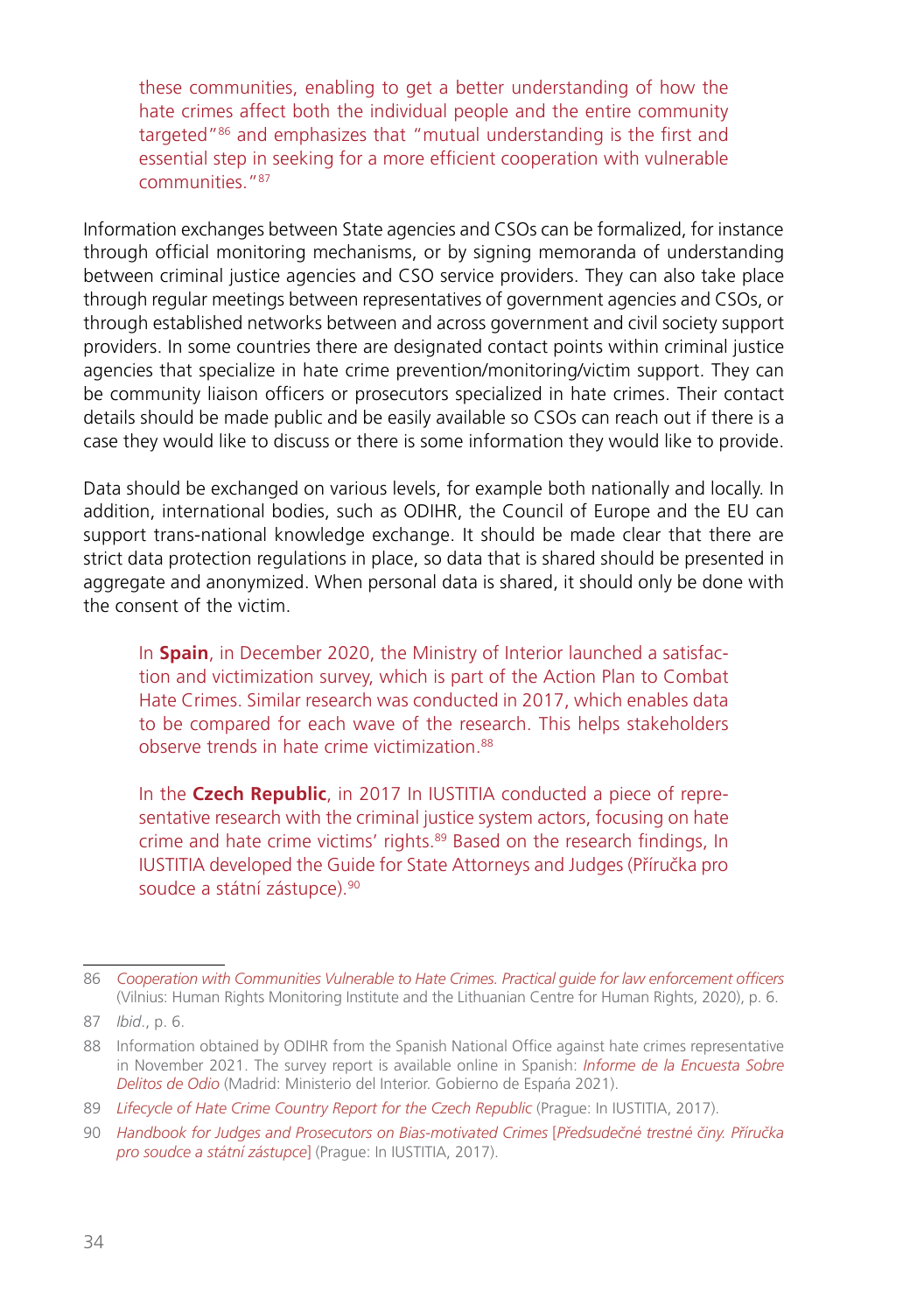<span id="page-34-0"></span>In **Romania**, the General Inspectorate of the Romanian Police, between 2014 and 2017, conducted a project funded by the government of Norway aimed at integrating approaches for preventing victimization in Roma communities. A research tool – the UNICRI International Crime Victimization Survey – was employed to investigate the victimization experiences of the Roma community. Within the framework of the project, the data obtained was published with a Roma CSO and academia.<sup>91</sup>

In **Poland**, a study was commissioned by the OSCE ODIHR and the Commissioner for Human Rights of Poland as part of the "Building a Comprehensive Criminal Justice Response to Hate Crime" project.92 The study, completed in 2019, shed light on the nature and scale of unreported hate incidents against members of selected communities living in Poland. In particular, it looked at those who are vulnerable to such offences, such as persons of sub-Saharan origin, Muslims and Ukrainians.93

#### Co-ordination and communication

The overall hate crime victim support system usually falls under the responsibility of one or more ministries or government agencies. Often it is the Ministry of Interior, Ministry of Justice or Ministry of Social Affairs of a State that takes responsibility. It can also be within the scope of responsibilities of other relevant public actors, such as equality bodies or local governments.

A comprehensive response to hate crimes requires different responsible actors to coordinate and communicate with each other. 94 This is especially important for CSO service providers that need to communicate with different actors about various areas of support they provide. When co-ordination between public bodies is insufficient, there may be a confusion about competencies or an overlap in responsibility. CSOs trying to positively influence the hate crime victim support system often find it difficult to navigate the system, which can take up a lot of their time and limited resources. Instead, authorities should clearly define the scope of their responsibility and communicate it with CSOs. Authorities should also welcome feedback from CSOs, to learn about limitations in coordination efforts, and take steps to improve them.

<sup>91</sup> Information obtained by ODIHR from the Romanian Police representative in an interview in November 2021. The study is available in Romanian: Valentina Vasile, Gheorghe Zaman, Cristina Boboc, Marius-Răzvan Surugiu, Raluca Mazilescu, Anca Cristea, Ioana-Alexandra Login, "Studiu asupra victimizării în România, bazat pe ancheta tematică naţională" [Study on victimization in Romania, based on the national thematic survey], Editura Pro Universitaria, 2017.

<sup>92</sup> [Building a Comprehensive Criminal Justice Response to Hate Crime website,](https://www.osce.org/projects/criminal-justice-response-hate-crime) 6 January 2022.

<sup>93</sup> *[Survey on the nature and scale of unreported hate crimes against members of selected communities](https://www.osce.org/files/f/documents/4/8/412445.pdf) [in Poland. Survey report](https://www.osce.org/files/f/documents/4/8/412445.pdf)* (Warsaw, OSCE/ODIHR, 2019), p. 3.

<sup>94</sup> See also: *[Encouraging Hate Crime Reporting…](https://fra.europa.eu/sites/default/files/fra_uploads/fra-2021-hate-crime-reporting_en.pdf), op. cit.,* note 20, pp. 60-70, 77-78.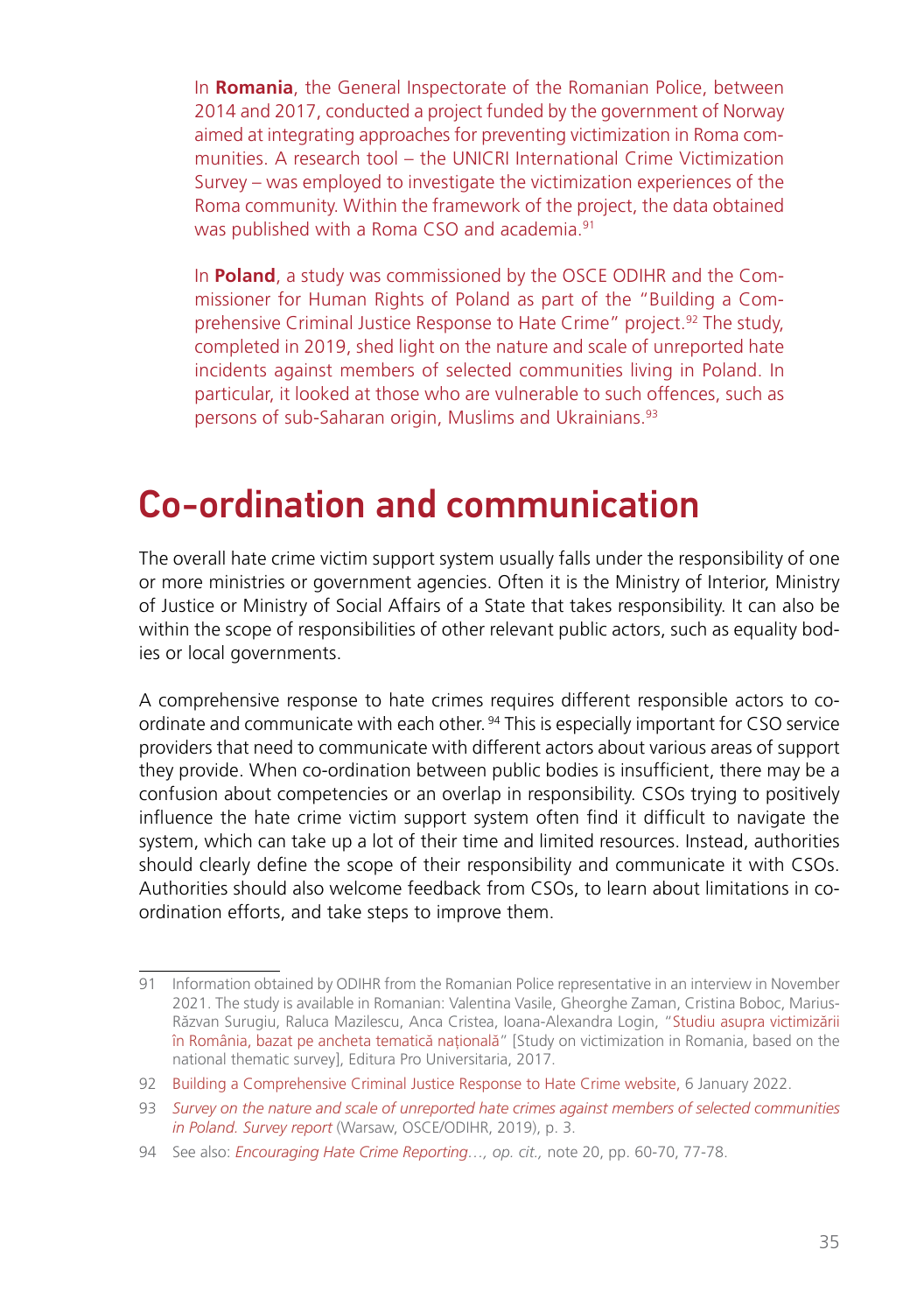<span id="page-35-0"></span>In **Belgium**, equality bodies serve as a bridge between CSOs, the police and the reference magistrates. UNIA (the Interfederal Centre for Equal Opportunities and Against Discrimination and Racism) – an equality body – has written agreements with CSO service providers and organizes information sessions with vulnerable communities. UNIA also organizes debriefings with the police in local departments of the public prosecutor offices, during which good practice, bottlenecks and proposals for improvements are discussed. UNIA also organized a campaign in the local police district of Antwerp to increase reporting by hate crime victims.<sup>95</sup>

In **Serbia**, representatives of the Public Prosecutor's Office of the Republic of Serbia participate in co-ordination meetings with representatives of competent state authorities and CSOs with the aim of preventing hate crimes in the Republic of Serbia and to establish a mechanism to combat hate crimes. These meetings are held on a biannual basis at the Ministry for Human and Minority Rights and Social Dialogue, with assistance and support of the OSCE Mission to Serbia. The aim of the meetings is to discuss current security issues, improve the investigation and prosecution of hate crimes and connect with CSOs providing support to hate crime victims.96

#### Fostering mutual understanding and collaboration

The police and other criminal justice system agencies are hierarchical institutions operating principally on the national level. This influences their ability to enter into agreements on the local level. These agencies prefer when decisions are taken centrally and their work relies heavily on established procedures. On the other hand, CSOs are usually independent, with flat structures, and autonomous local decision-making. Understanding these basic realities can help build mutual understanding, foster effective collaboration and encourage complementary approaches to address hate crime victims' needs.

To foster mutual understanding, multi-actor co-operation platforms must be established. They can either involve training sessions bringing together representatives of criminal justice agencies and service providers or they can involve regular meetings or roundtable sessions with representatives of various ministries, police, prosecutors, the ombudsperson's office, CSO service providers and other relevant actors. Better understanding between the police and victimized communities translates into better quality protection and support being offered to hate crime victims.

<sup>95</sup> Information obtained by ODIHR from the UNIA representative in response to a questionnaire, 2020.

<sup>96</sup> Information obtained by ODIHR from the Republic Public Prosecutors Office of the Republic of Serbia representative in a response to a questionnaire, 2020.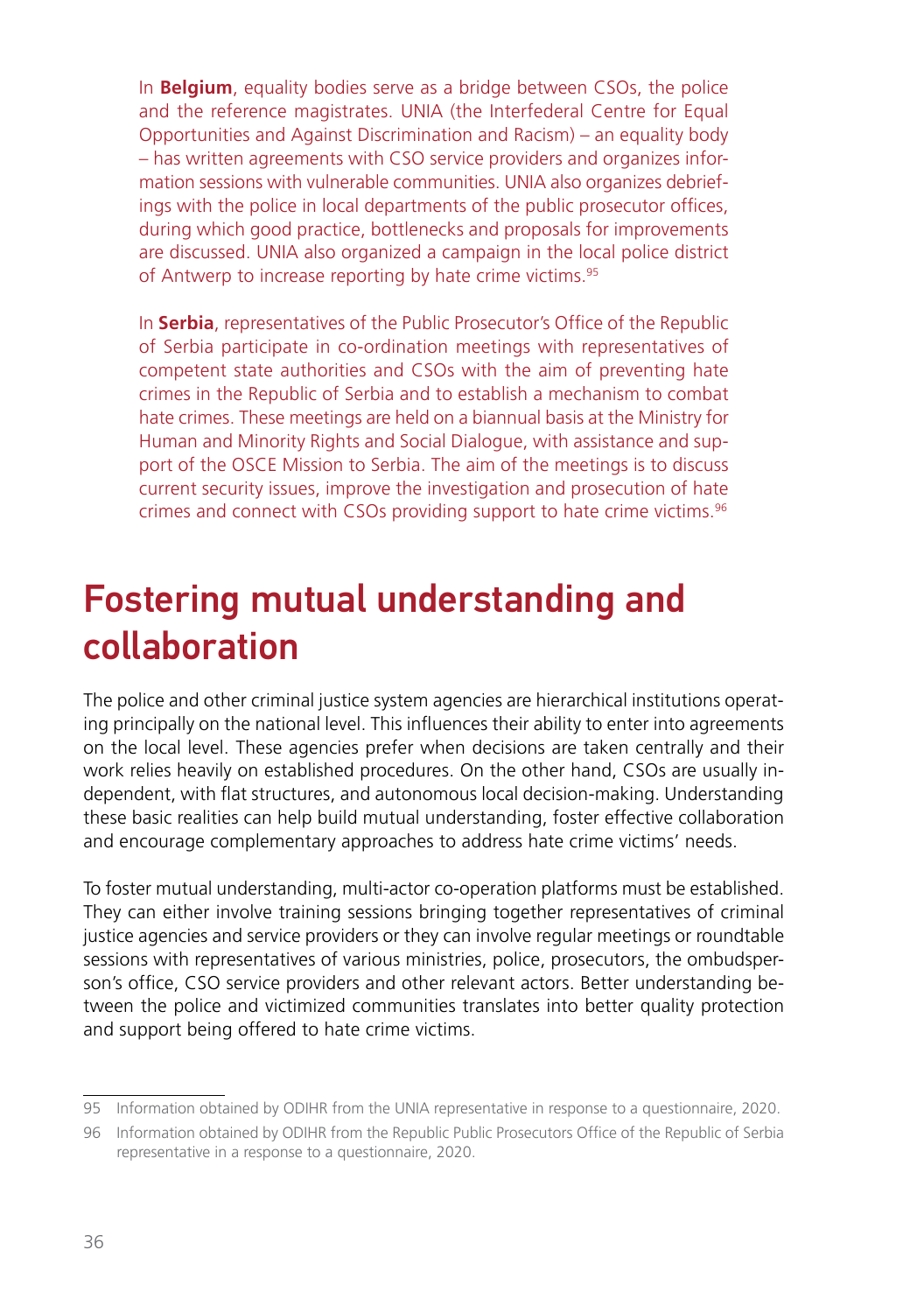In **Ukraine**, the project "Building a Dialogue and Mutual Understanding Between the Police and the Roma Community" has been implemented by Chirikli (Roma Women's Foundation) in partnership with the Human Rights Department of the National Police of Ukraine and with the support of the Embassy of the Federal Republic of Germany.<sup>97</sup> The aim of the project was to establish dialogue between the Roma community and the police, and to increase the level of knowledge among police officers on the specifics of working with the Roma population. This was achieved by organizing training sessions, focus groups, and joint informal meetings for representatives of the prevention and investigation units of the National Police of Ukraine and Roma communities. Over 20 local training sessions for the police have been conducted, where police officers learned about the ethno-cultural characteristics of Roma communities, available preventive measures and Ukrainian legislation and international legal instruments related to the fight against ethnic discrimination.<sup>98</sup>

In **Norway**, representatives of the Oslo Police District participate as observers in a network against hate crime. This network is organized by the Equality and Anti-discrimination Ombudsperson and includes CSOs. The network meets four to six times per year and facilitates contact between the police and specialized CSOs working with victimized communities. CSOs were also involved at an early stage of policy formulation in Norway. When the National Center of Expertise on Hate Crime was created at the Oslo Police Department, a meeting with CSO representatives was organized to understand expectations from the police.<sup>99</sup>

Training programmes for criminal justice agencies and service providers should draw on the experience of CSOs working closely with individuals and communities vulnerable to hate crimes.<sup>100</sup>

In **Portugal**, the Hate No More project is based on a partnership between the police forces, the judiciary and the ILGA Portugal – a CSO advocating for the rights of LGBTI persons. It focuses on delivering training on hate crime and has been considered a promising practice by the EU Agency for Fundamental Rights. This project provided specific training on LGBTI hate crime to all police forces, prosecutors, judges, lawyers and civil servants at the Ministry of Justice and Internal Affairs.101

<sup>97</sup> ["The project is implemented "Building dialogue and understanding between police and the Roma](http://www.chirikli.com.ua/index.php/ua/novini/item/257-vprovadzhuietsia-proekt-pobudova-dialohu-ta-vzaiemorozuminnia-mizh-politsiieiu-ta-romskoiu-hromadoiu) [community""](http://www.chirikli.com.ua/index.php/ua/novini/item/257-vprovadzhuietsia-proekt-pobudova-dialohu-ta-vzaiemorozuminnia-mizh-politsiieiu-ta-romskoiu-hromadoiu) (Chirikli Fund, 2019).

<sup>98</sup> Information obtained by ODIHR from the Chirikli Fund representative in an interview in November 2021.

<sup>99</sup> Information obtained from the representative of the Oslo Police District by email in December 2021.

<sup>100</sup> *[Hate Crime Victims in the Criminal Justice System](https://www.osce.org/odihr/447028)*…, *op. cit*., note 21, p. 82-83.

<sup>101</sup> *[Project HATE NO MORE – training and awareness raising to combat hate crime and hate speech](https://fra.europa.eu/en/theme/hate-crime/compendium-practices)* in: *[Compendium of practices on hate crime](https://fra.europa.eu/en/theme/hate-crime/compendium-practices)* (EU Fundamental Rights Agency 2021).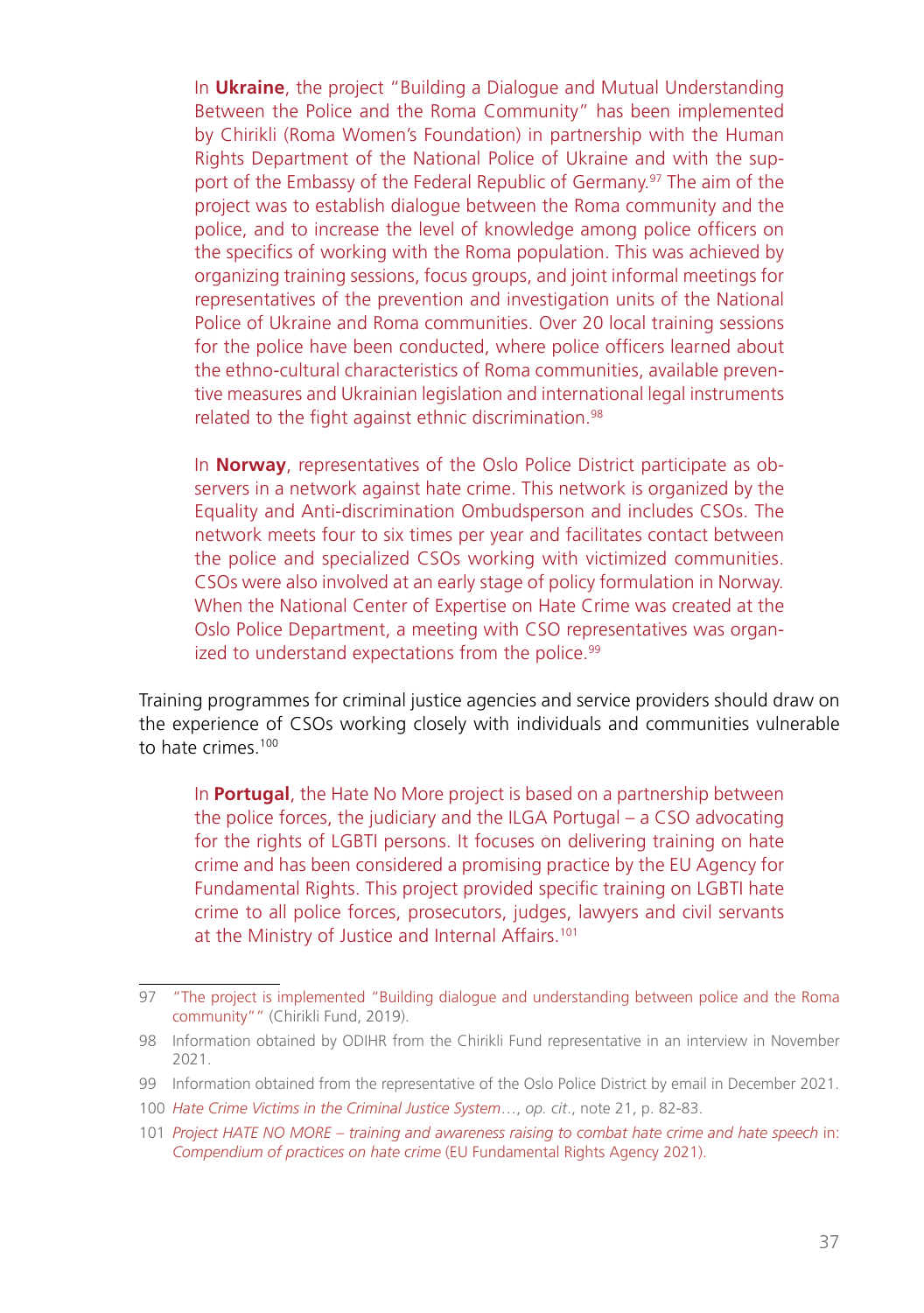<span id="page-37-0"></span>In **Denmark**, the National Police (Rigspolitiet) organizes training sessions for police officers on hate crime victimization. A key principle behind the training is to involve civil society actors. Co-operating partners in this training are the Prosecution Service, the Muslim Council, the Jewish community in Denmark, and the National Association of LGBT Persons in Denmark. This training programme has also been considered a promising practice by the EU Agency for Fundamental Rights.<sup>102</sup>

In **Sweden**, in 2019, Victim Support Sweden and the Swedish Police Authority carried out a joint EU-funded project called Swevic<sup>103</sup> in which best practices to support victims of hate crime were collected and training for the police and the staff and volunteers at VSS was carried out to improve hate crime victim support in Sweden. The project has trained over 150 people in hate crime victim support during an eight-month period. The project also offered an online course in hate crime victim support that was made available to all employees in the Swedish Police Authority and VSS, including volunteers.

#### Community-based work

Community-based work is crucial for understanding the current issues experienced by communities vulnerable to hate crime. The State or criminal justice authorities must make efforts to reach out to victim communities, either by holding meetings with established CSO networks or by organizing local meetings directly with community members.

In the **United Kingdom**, independent advisory groups are established that offer impartial advice to the police on a range of different subjects and meet regularly to discuss hot topics in policing. Members of independent advisory groups (IAGs) represent a broad cross-section of society, featuring people with different ages, interests and ethnic backgrounds. Members act as "critical friends" to the police by influencing, advising and shaping how the police support and protect victim communities. The IAGs provide advice to the police about a wide range of issues, telling them what effect policing is having on different people in the community. This is particularly important regarding hate crimes. IAGs look at policing policies and practices, pointing out any issues or unforeseen impacts of these and giving their views on whether these are working well. They also make suggestions for change or improvement, particularly in relation to fairness and inclusion. IAGs examine reports about police powers (such as use of force) to

<sup>102</sup> *[Training of police in the identification and handling of hate crimes](https://fra.europa.eu/en/promising-practices/training-police-identification-and-handling-hate-crimes-0)* in: *[Compendium of practices on](https://fra.europa.eu/en/theme/hate-crime/compendium-practices)  [hate crime](https://fra.europa.eu/en/theme/hate-crime/compendium-practices)* (EU Fundamental Rights Agency, 2021).

<sup>103</sup> Learn more: [Swevic project,](https://www.brottsofferjouren.se/en/swevic-together-against-hate-crimes/) 29 November 2021. See also: *[Swevic – Together against hate crimes](https://fra.europa.eu/en/promising-practices/swevic-together-against-hate-crimes)* in: *[Compendium of practices on hate crime](https://fra.europa.eu/en/theme/hate-crime/compendium-practices)* (EU Fundamental Rights Agency, 2021).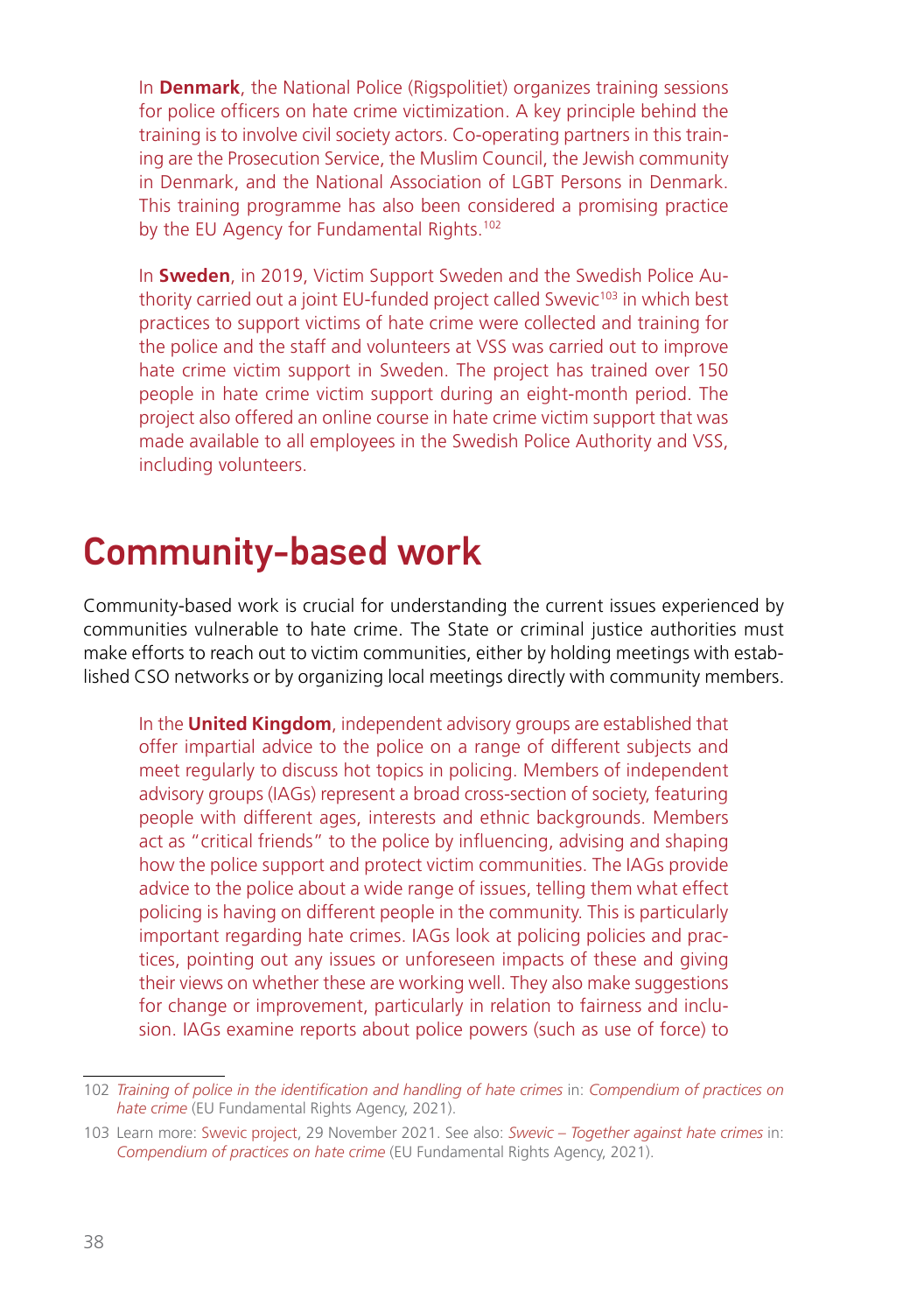make sure that they are using these in a fair, transparent and proportionate way. This helps to improve practice and to build mutual understanding, confidence and good relationships with diverse communities. There are protected characteristic groups that offer specialist advice and guidance to the police on diversity issues and the effects on their communities, such as Minority Ethnic IAG, Disability IAG or Lesbian, Gay, Bisexual and Transgender IAG.104

In **Romania**, the General Inspectorate of the Romanian Police is currently leading the project "Combating hate crimes and violent extremism, particularly against the Roma population, and increasing the quality of police service." The project, supported by the Oslo Police, aims to set up a hate crime unit to address hate crimes in local communities and strengthen cooperation with CSOs, which are usually the ones referring victims to the police. The consortium of project partners includes representatives from academia, CSOs from the Roma community, a mass media partner to increase awareness in the general population and the Norwegian University Police College. Even though the project focuses on Roma communities, the training programmes and workshops to be organized within the project take an intersectional approach and discuss the various needs of people targeted because of their race, ethnicity, religion, sexual orientation or gender identity, or disability. Another important goal of the project is to provide support for Roma community members to obtain identification documents so they can access public services. Finally, the project aims to conduct an impactful awareness-raising campaign on how victims of hate crime can approach the police and what the means are to do it. Apart from engaging CSOs in project-based work, the Romanian Police set up partnership agreements that go beyond projects. CSOs that partner up with the police engage in police training and participate in crime prevention activities organized by the Institute for Crime Prevention of the Romanian Police.<sup>105</sup>

In **Poland**, Zustricz – a CSO supporting the Ukrainian minority in Kraków – works closely with the local administration to support Ukrainians who are victims of hate crime and discrimination. The organization has an agreement with the Municipal Social Welfare Center, to participate in the work of the Local Blue Card Group. The representatives of the police, school, medical, and social welfare center meet to discuss current needs and possible improvements. Zustricz takes part in these meetings and co-operates with the local Plenipotentiary of Equal Treatment to address any relevant issues in the local community, including hate crime cases.<sup>106</sup>

<sup>104</sup> ["Independent Advisory Groups",](https://www.westmercia.police.uk/police-forces/west-mercia-police/areas/west-mercia/about-us/about-us/diversity-equality-and-inclusion/independent-advisory-groups/?__cf_chl_captcha_tk__=.tMytkyDczHMpZ8Vcxq_SX5JbnN08iG4JsDDdNSRYzw-1637993204-0-gaNycGzNC30) *Westmercia Police*, 27 November 2021.

<sup>105</sup> Information obtained by ODIHR from the Romanian Police representative in an interview in November 2021.

<sup>106</sup> Information obtained from Zustricz representative during an interview in December 2021. For more information see: [Zustricz website.](https://zustricz.pl/)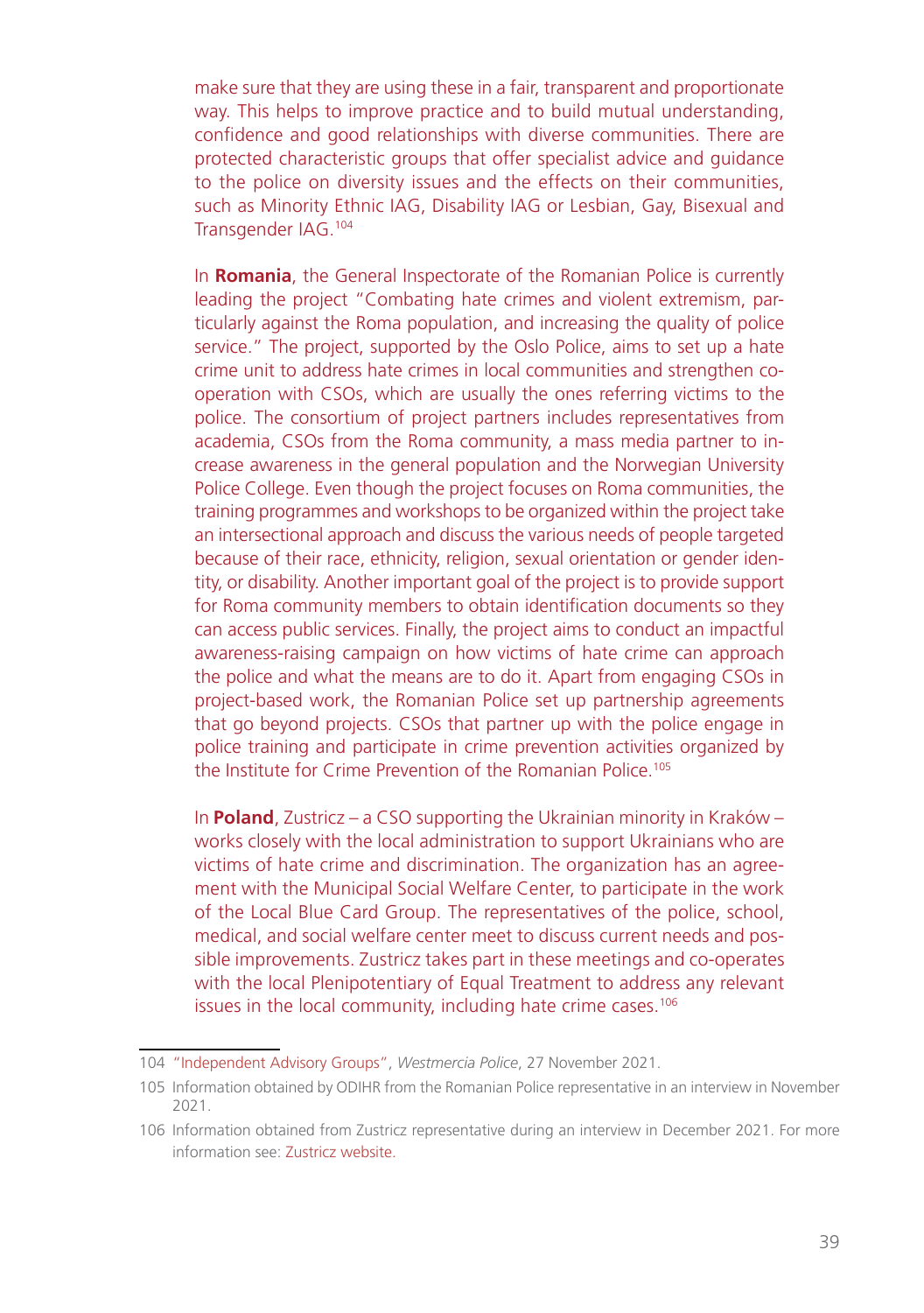# <span id="page-39-0"></span>Conclusion

The examples in this Compendium show that there are multiple and diverse ways to ensure efficient and effective support is delivered to hate crime victims. No matter what the adopted mechanisms of CSO-government collaboration in a country, formal arrangements ensure the needs of hate crime victims can be addressed through high quality support provided in a well co-ordinated, multi-stakeholder system of protection and support.

When designing and/or strengthening victim support structures, it is important to bear in mind that **strong co-operation between policymakers, criminal justice system representatives and CSO practitioners secures better services for hate crime victims.** Efforts to combat hate crimes should be well co-ordinated among governmental actors to allow for better co-operation with CSOs. To set up a well-functioning hate crime victim support system, adequate legislation and policies must be in place. To ensure a well-functioning model of co-operation, a **legal mechanism should be established**, including a legal definition of who is a hate crime victim and who is responsible for providing assistance to them. The participation of CSOs is indispensable in the formulation of this legislation.

**Specialist support for hate crime victims is vital for victims in the process of overcoming a crime's consequences**. Such support can include legal advice and representation, psychosocial, emotional and counselling services, and medical care provided by experts with an understanding of hate crime victimization and the needs specific to hate crime victims. The importance of this support for recovery must be recognized, mapped and form a part of the overall victim support system.<sup>107</sup>

Collaboration mechanisms need to be established between the State and CSOs to share information for the purpose of enabling successful referrals, and to avoid gaps in service provision. **Frameworks for co-operation should be institutionalized.** When it comes to data collection and exchange on a case-to-case basis, **information sharing agreements** should be signed between criminal justice agencies and CSO service providers. Effective channels of communication must be established to share outcomes of **individual needs assessments**, and continuous efforts must be made to build trust between criminal justice representatives and CSOs. Apart from establishing an **official referral mechanism** that ensures that victims are directed to relevant support services, police should be given basic guidance and a framework for referring victims to support organizations.

Hate crime victim support policies should include **fora to discuss and strengthen cooperation** between the State and CSOs, identified contact points and clearly set out

<sup>107</sup> *[The State of Support Structures](https://www.osce.org/odihr/467916)*…, *op. cit.*, note 2, p. 13. See also: *[Diagnostic Tool for Assessing](https://www.osce.org/odihr/506386)  [National Hate Crime Victim Support Systems](https://www.osce.org/odihr/506386)*, *op. cit*., note 75, p. 27.